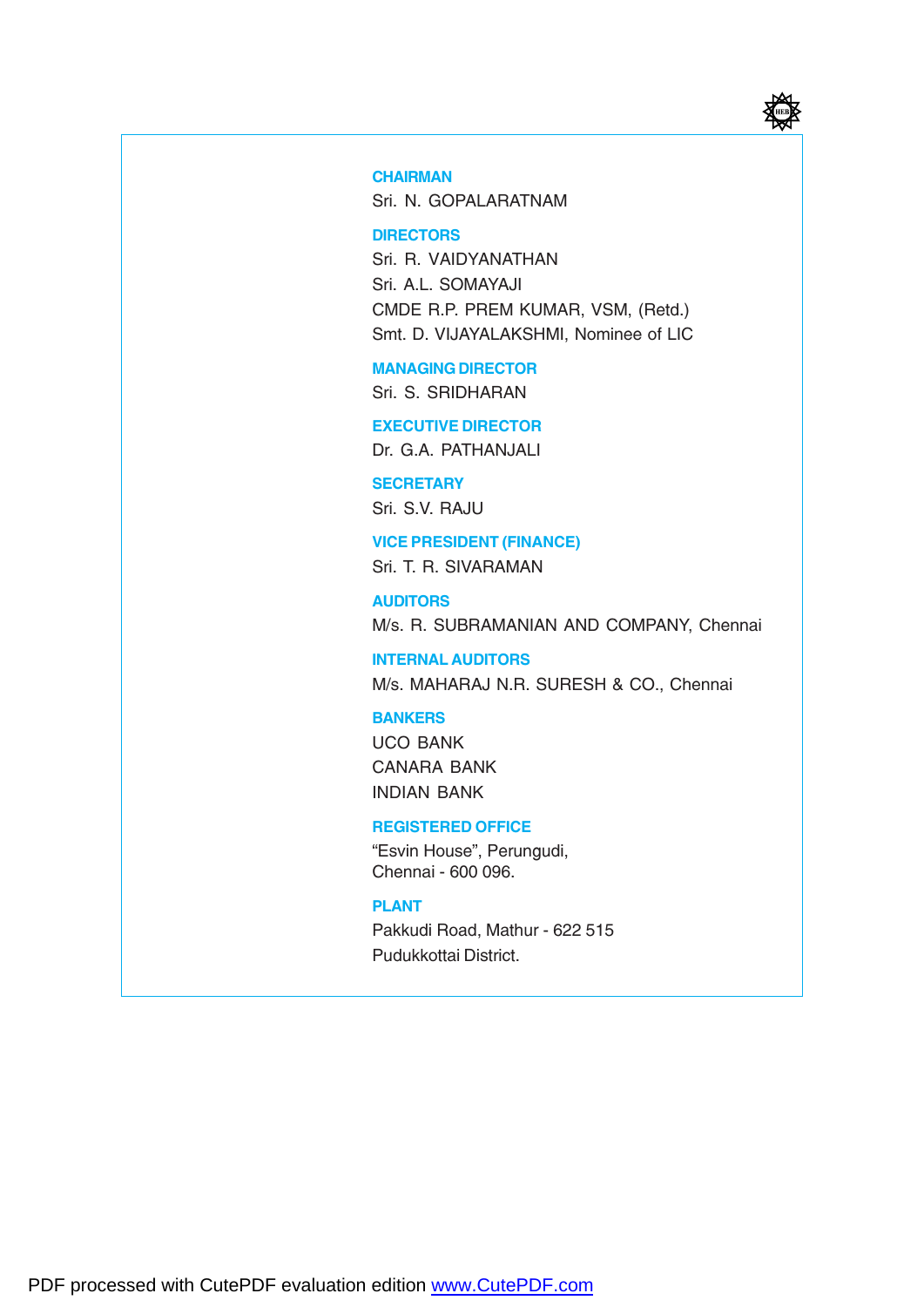#### **CONTENTS**

|                                  | Page |
|----------------------------------|------|
| Notice of Annual General Meeting | 3    |
| Directors' Report                | 5    |
| Auditors' Report                 | 16   |
| <b>Balance Sheet</b>             | 20   |
| Statement of Profit and Loss     | 21   |
| Notes on Financial Statements    | 22   |
| Cash Flow Statement              | 41   |
|                                  |      |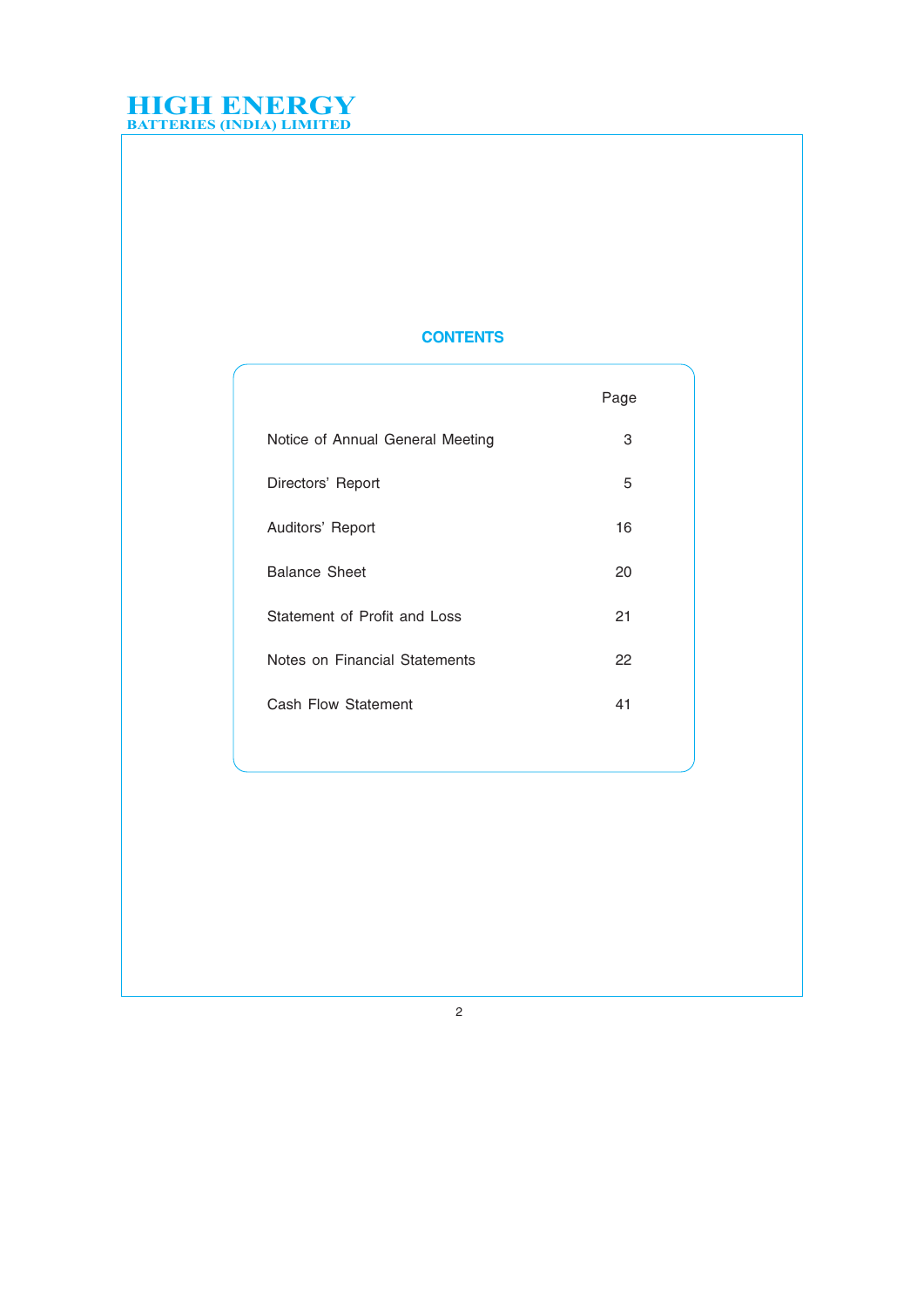#### NOTICE TO THE SHAREHOLDERS

otice is hereby given that the 52nd Otice is hereby given that the 52<sup>nd</sup> **NOTES**<br>Annual General Meeting of HIGH A. A ENERGY BATTERIES (INDIA) LIMITED will be held at 11.00 A.M on Thursday, the 25<sup>th</sup> July 2013 at New Woodlands Hotel Pvt. Ltd., No.72-75, Dr. Radhakrishnan Road, Mylapore, Chennai 600 004, to transact the following business:

#### ORDINARY BUSINESS

- 1. To receive, consider and adopt the Directors' Report, Auditors' Report and Audited Balance Sheet of the Company as at 31<sup>st</sup> March, 2013 and the Statement of Profit and Loss for the year ended 31st March, 2013.
- 2. To declare dividend
- 3. To elect Directors:
	- a) To appoint a Director in the place of Sri R Vaidyanathan who retires by rotation and being eligible, offers himself for re-election.
	- b) To appoint a Director in the place of Sri A L Somayaji who retires by rotation and being eligible, offers himself for re-election.
- 4. To appoint Auditors to hold office from the conclusion of this Annual General Meeting until the conclusion of the next Annual General Meeting and fix their remuneration. M/s. R. Subramanian and Company, Chennai, the retiring Auditors are eligible for reappointment.

(By Order of the Board) for HIGH ENERGY BATTERIES (INDIA) LIMITED

S.V. RAJU **Secretary** 

Chennai May 30, 2013

- A. A member entitled to attend and vote at the Meeting is entitled to appoint one or more proxies to attend and vote on poll instead of himself and such proxy need not be a member of the Company.
- B. Proxies in order to be effective, must be received at the Registered Office of the Company not later than 48 hours before the meeting i.e., 11.00 AM on 23rd July 2013.
- C. The Register of Members and Share Transfer Books of the Company will be closed from Saturday, the 20<sup>th</sup> July 2013 to Thursday, the 25<sup>th</sup> July 2013 both days inclusive.
- D. Members holding shares in Physical Form are requested to notify promptly any change in their address to the Registrar and Share Transfer Agent of the Company, M/s. Cameo Corporate Services Limited, Chennai - 600002 by quoting their Membership Number. Members holding shares in Electronic Form may communicate the above information to their respective Depository Participants.
- E. Dividend, if declared, will be paid to the Members whose names appear on the Register of Members as on  $25<sup>th</sup>$  July 2013 and in respect of shares held in Electronic Form, to the beneficial owners as per list that will be furnished by National Securities Depository Limited / Central Depository Services (India) Limited as on 25<sup>th</sup> July 2013 for this purpose. Members are requested to encash Dividend on time to avoid expiry / revalidation.
- F. Members are requested to bring the attendance slips duly filled in along with their copies of Annual Reports to the Meeting.
- G. Members holding shares in Demat form are requested to bring in their details of DP ID and Client ID for ease of identification and recording of attendance at the meeting.

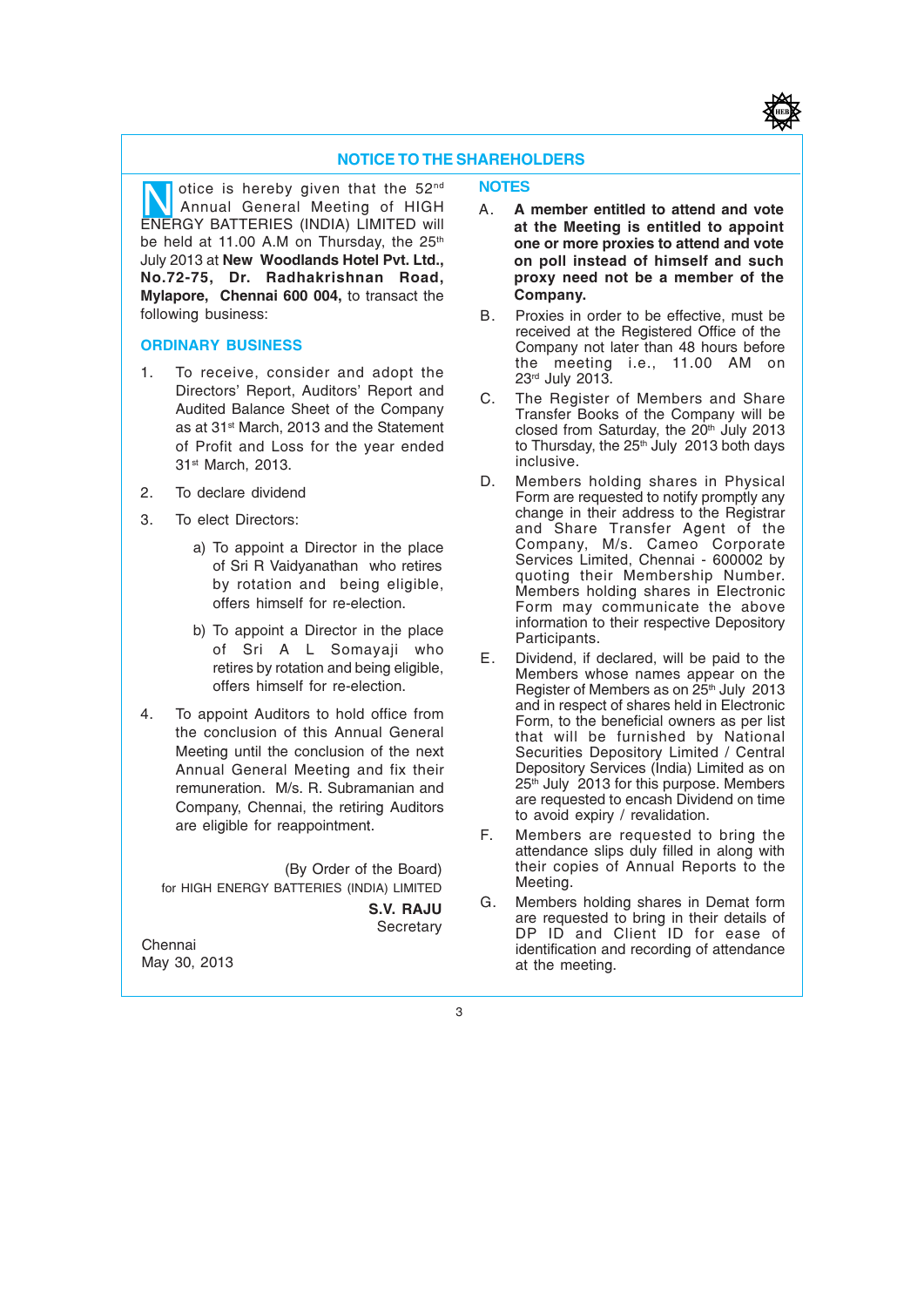#### Reappointment of Directors :

Details on Directors seeking reappointment are furnished hereunder:-

| Name of Director     | Date of<br><b>Birth</b> | Date of<br>First<br>appoint-<br>ment | Expertise in<br>specific functional<br>areas                                                                                                                                                                                                                                                                                                                                   | Qualification                                   | Directorships in<br>other companies<br>(excluding<br>foreign<br>companies)                                               | Committee/<br>Executive<br>positions held in<br>other companies |
|----------------------|-------------------------|--------------------------------------|--------------------------------------------------------------------------------------------------------------------------------------------------------------------------------------------------------------------------------------------------------------------------------------------------------------------------------------------------------------------------------|-------------------------------------------------|--------------------------------------------------------------------------------------------------------------------------|-----------------------------------------------------------------|
| Sri. R. Vaidyanathan | 13.02.1938              | 27.09.1961                           | Land Lord<br>Associated with<br>Seshasayee Group<br>of Companies for<br>more than five<br>decades.                                                                                                                                                                                                                                                                             | B.Sc.                                           | The<br>Mayavaram<br><b>Financial Chit</b><br>Corporation<br>Ltd.                                                         |                                                                 |
| Sri A L Somayaji     | 27.01.1944              | 23.03.2002                           | Senior<br>Advocate,<br>practicing in the<br>Madras High Court<br>and the Supreme<br>Court of India.<br>He is in the Editorial<br>Board of "Supreme"<br>Today", "Current<br>Tamil Nadu cases".<br>"Labour Law Jour-<br>nal" and "Sales tax<br>cases". He is legal<br>advisor to various<br>companies. Presently<br>he<br>is<br>Advocate<br>General, Government<br>of Tamilnadu. | Graduate in<br>Commerce.<br>Graduate in<br>Law. | 1. Esvi Inter<br>national<br>(Engineers)<br>and Exporters)<br>Limited.<br>2. Commercial<br>Laws of<br>India<br>Pvt. Ltd. |                                                                 |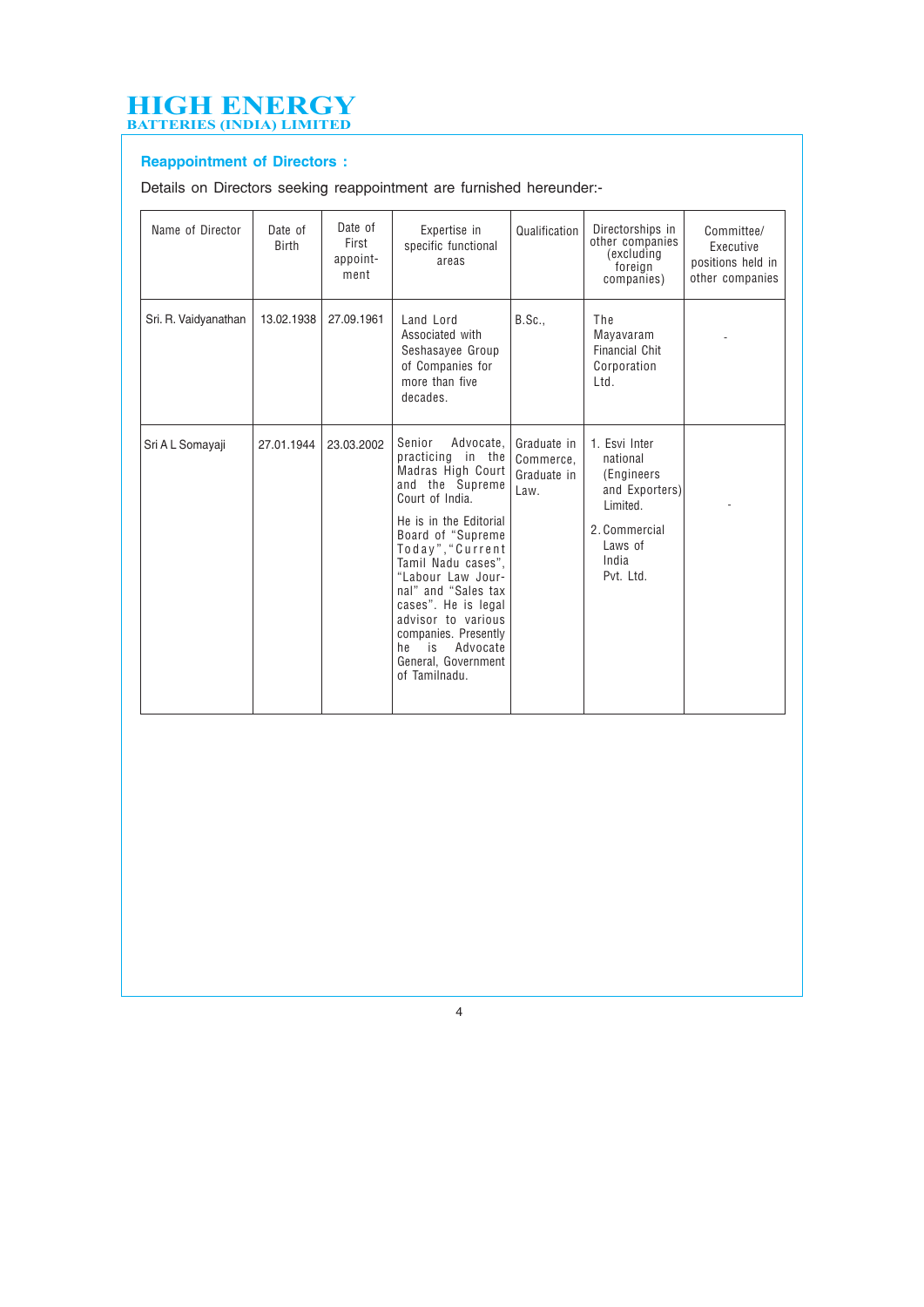

#### DIRECTORS' REPORT TO THE MEMBERS

T he Directors hereby present their 52<sup>nd</sup><br>Annual Report together with the Balance Sheet and the Statement of Profit and Loss for the year ended 31<sup>st</sup> March, 2013.

#### OPERATING RESULTS

The Company's financial performance under review is summarised below:

|                                                                | $(5$ in lakhs)     |               |        |             |
|----------------------------------------------------------------|--------------------|---------------|--------|-------------|
|                                                                | For the year Ended |               |        |             |
|                                                                |                    | $2012 - 2013$ |        | 2011 - 2012 |
| Sales                                                          |                    | 6650.96       |        | 5532.27     |
| (Net of Excise Duty and<br>VAT / Sales Tax)                    |                    |               |        |             |
| <b>PROFIT before Finance</b><br>Costs, depreciation and<br>tax |                    | 653.33        |        | 708.70      |
| Less:                                                          |                    |               |        |             |
| 1. Finance Costs                                               | 441.24             |               | 489.05 |             |
| 2. Depreciation                                                | 160.98             | 602.22 165.02 |        | 654.07      |
| PROFIT BEFORE TAX                                              |                    | 51.11         |        | 54.63       |
| Less:                                                          |                    |               |        |             |
| Provision for Taxation                                         |                    |               |        |             |
| <b>Current Tax</b>                                             |                    |               |        |             |
| Deferred Tax                                                   | 14.51              |               | 15.52  |             |
|                                                                |                    | 14.51         |        | 15.52       |
| <b>NET PROFIT</b>                                              |                    | 36.60         |        | 39.11       |

The company achieved an overall sales (Net of Excise Duty, VAT and Sales Tax) of ₹ 6650.96 lakhs as compared to ₹ 5532.27 lakhs on year-on-year basis.

However, low capacity utilisation in the Lead Acid Battery Division coupled with unremunerative prices had impacted the profitability of the company resulting in the Profit Before Tax coming down to  $\bar{z}$  51.11 lakhs.

#### DIVIDEND

Your Directors recommend a Dividend of 10%, absorbing a sum of  $\bar{\tau}$  20.98 lakhs (including Corporate Dividend Tax).

#### PERFORMANCE HIGHLIGHTS

#### SILVER ZINC BATTERIES

The Company registered a record sales of  $\bar{\tau}$  5223.20 lakhs during this year as against ₹ 4543.92 lakhs during the previous year, registering an increase of 15% .

#### NICKEL CADMIUM BATTERIES

Owing to inadequate margin prevalent throughtout the year, sales had to be restricted to  $\bar{\tau}$  20.60 lakhs only as compared to  $\bar{\tau}$  31.38 lakhs last year.

#### LEAD ACID BATTERIES

Though the sales were higher at  $\bar{\tau}$  1407.16 lakhs as compared to  $\bar{\tau}$  956.97 lakhs last year, low capacity utilisation, steep increase in costs (both materials and labour) and unremunerative prices resulted in substantial loss in this division.

The Company is taking all out efforts for improving the overall performance of this division by improving quality, reducing costs and through better market penetration.

#### EXPORT

During the year the company achieved a sales of  $\bar{\tau}$ 3124.70 lakhs compared to  $\bar{\tau}$  2766.05 lakhs in the last year registering an increase of 13%. The Company is in dialogue with Original Equipment Manufacturers (OEMs) for securing further orders. During the year, the company has received Certificate of Recognition as Export House from Ministry of Commerce and Industry, Government of India. This is valid for a period of 5 years, up to March 2017.

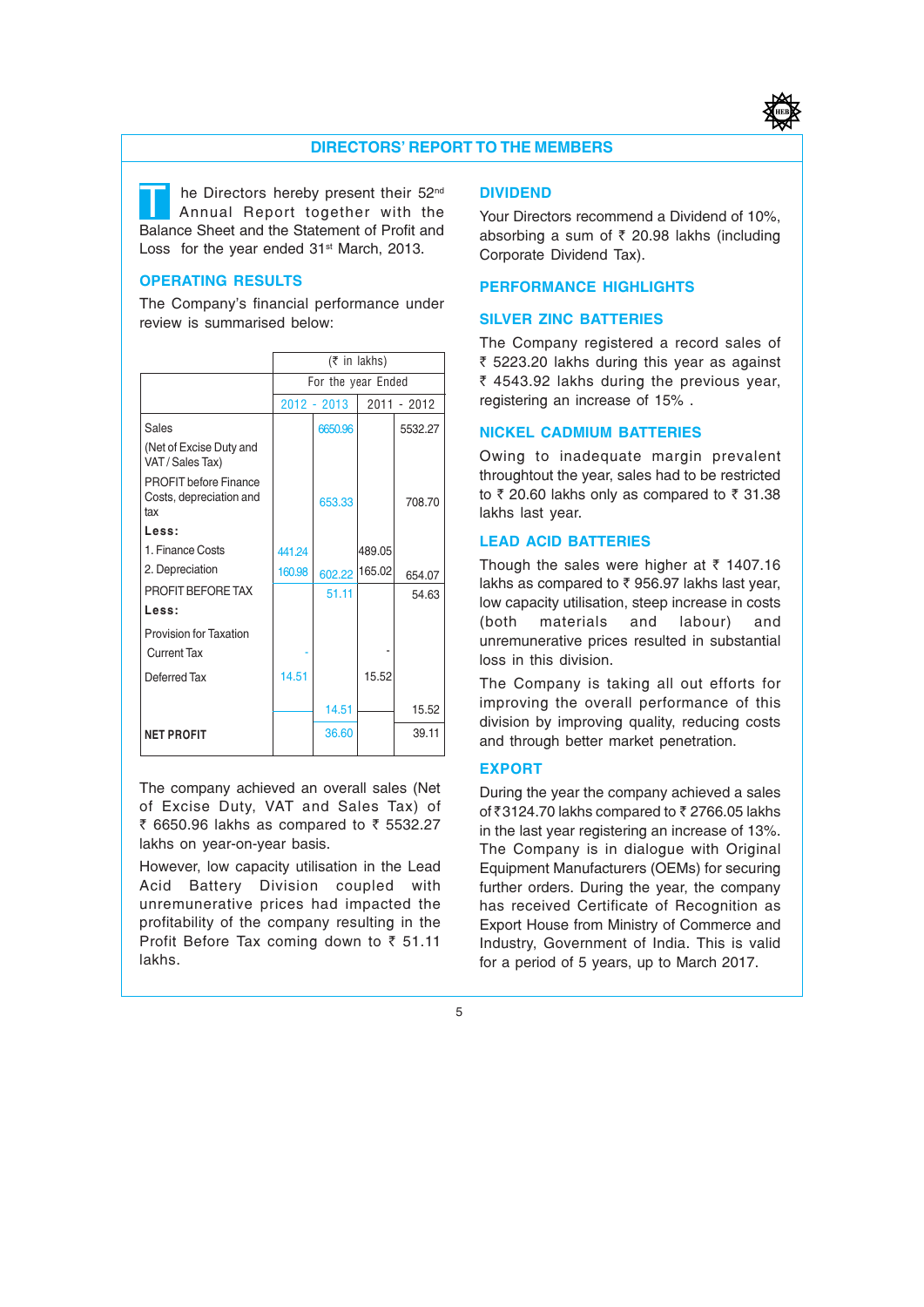#### DIRECTORS' REPORT TO THE MEMBERS (Continued)

#### OUT LOOK - 2013-14

With the Orders on hand at  $\bar{\tau}$  3700 Lakhs for the Aerospace, Naval and Power System Batteries Segment, and the efforts taken for securing further orders during the current year both in the Domestic and Overseas markets, the company expects to better its sales during the current year as well. The company is working closely with Original Equipment Manufacturers (OEMs) for improving its overall financial and operational performance.

With a view to contain the losses, steps have been initiated for maximizing capacity utilisation of the Lead Acid Battery Plant and for augmenting the quality standards. Also it is proposed to introduce higher range products for Commercial Vehicles (CVs) applications and newer varieties for catering to Electric Vehicles (EVs), solar and other upcoming segments for enhancing our presence in the market place.

#### FINANCE

During the year, the company received timely advances from the customers. However, due to delay in collection of the dues from the customers of the Lead Acid Battery Division, cash flow constraints continued and the company had to resort to further borrowings. With the reduction in interest rate and effective control of costs, the company hopes to tide over cash crunch during the current year.

#### ISO SYSTEMS

The copany continues to be certified both under ISO 9001:2008 and ISO 14001:2004 (Revised) Systems, Certification of LAB segment is under way.

#### RESEARCH AND DEVELOPMENT

Development of battery for heavy weight torpedo for NSTL was completed. The sea trials are yet to take place and further orders

are expected by next year. The company also received new developmental orders for missile programmes of DRDO which will enter into production phase in coming years. Your company has completed the Qualification of Batteries for Brahmos missile and commenced regular supplies.

#### DIRECTORS' RESPONSIBILITY **STATEMENT**

Your Directors in terms of Section 217(2AA) of the Companies Act, 1956 confirm that:

- (i) all applicable accounting standards have been followed in the preparation of the annual accounts.
- (ii) the Company has selected such accounting policies and applied them consistently and made judgments and estimates that are reasonable and prudent so as to give a true and fair view of the state of affairs of the Company as of 31st March 2013 and of the profit of the Company for year ended that date.
- (iii) proper and sufficient care has been taken for the maintenance of adequate accounting records in accordance with the latest provisions of the Act for safeguarding the assets of the Company and for preventing and detecting fraud and other irregularities.
- (iv) the annual accounts have been prepared on a "going concern" basis.

#### CONSERVATION OF ENERGY, TECHNOLOGY ABSORPTION, FOREIGN EXCHANGE EARNINGS AND OUTGO

The information regarding Conservation of Energy and Technology Absorption as required under Section 217(1)(e) of the Companies Act,

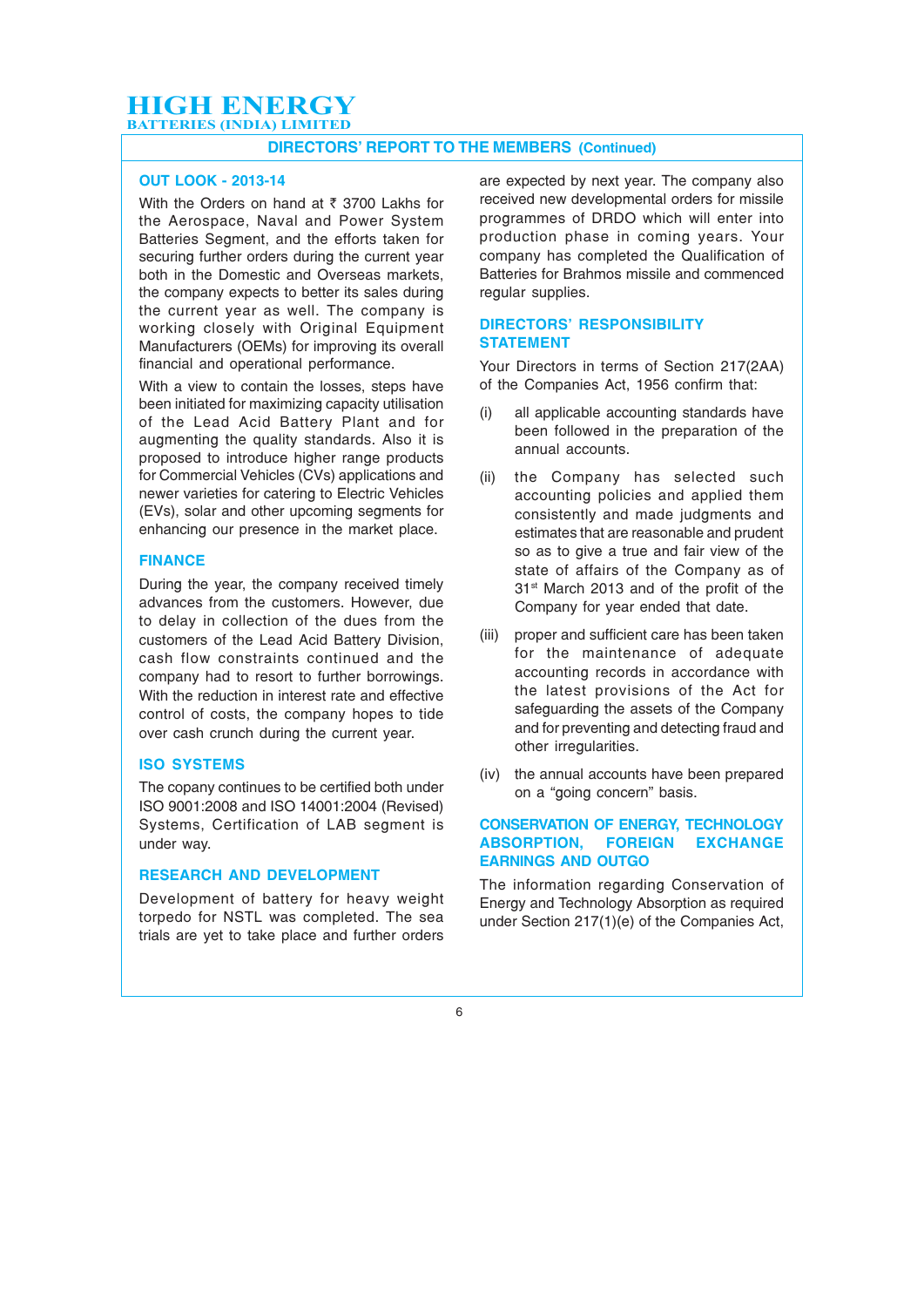

#### DIRECTORS' REPORT TO THE MEMBERS (Continued)

1956 read with Companies (Disclosure of Particulars in the Report of Board of Directors) Rules 1988 is given in Annexure 1 and forms part of this Report.

#### EMPLOYEES

No employee of the Company was in receipt of remuneration in excess of the sum prescribed under Section 217(2A) of the Companies Act, 1956 read with the Companies (Particulars of Employees) Rules, 1975, during the financial year 2012-13.

#### INDUSTRIAL RELATIONS

Industrial relations continued to be cordial.

#### **DIRECTORS**

In accordance with Article 106 of the Articles of Association of the Company, Sri R Vaidyanathan and Sri A. L. Somayaji, Directors retire by rotation and being eligible, offer themselves for re-appointment at the ensuing Annual General Meeting.

#### CORPORATE GOVERNANCE

Though the code of Corporate Governance is not applicable to the Company, utmost importance has been given to good Corporate Governance in all its activities.

A separate note on Corporate Governance is provided in Annexure II

#### AUDITORS

M/s. R Subramanian & Co., Chartered Accountants, Chennai, Auditors of the company retire at the conclusion of the ensuing 52nd Annual General Meeting of the Company and are eligible for re-appointment.

Necessary Resolution for their appointment under Section 224 of the Companies Act, 1956 is being placed at the ensuing  $52<sup>nd</sup>$  Annual General Meeting for this purpose.

#### COST AUDIT

Cost Audit Report for the year would be filed with the Central Government in due course. Mr. S Hariharan, Cost Accountant, was reappointed as Cost Auditor for the Financial year 2013-14.

#### ACKNOWLEDGEMENT

Your Directors wish to express their sincere thanks to

- i) the Defence Services, DRDO Laboratories, ISRO and Ministry of Defence for the whole-hearted support and encouragement received from them for indigenisation efforts on sophisticated high energy batteries;
- ii) the Overseas customers, who have reposed utmost faith and confidence in our products;
- iii) the Bankers for extending timely financial support for the continued successful performance of the Company and
- iv) to all the shareholders who have reposed faith in us.

(For the Board of Directors)

N. GOPALARATNAM Chairman

Chennai 600 034 May 30, 2013

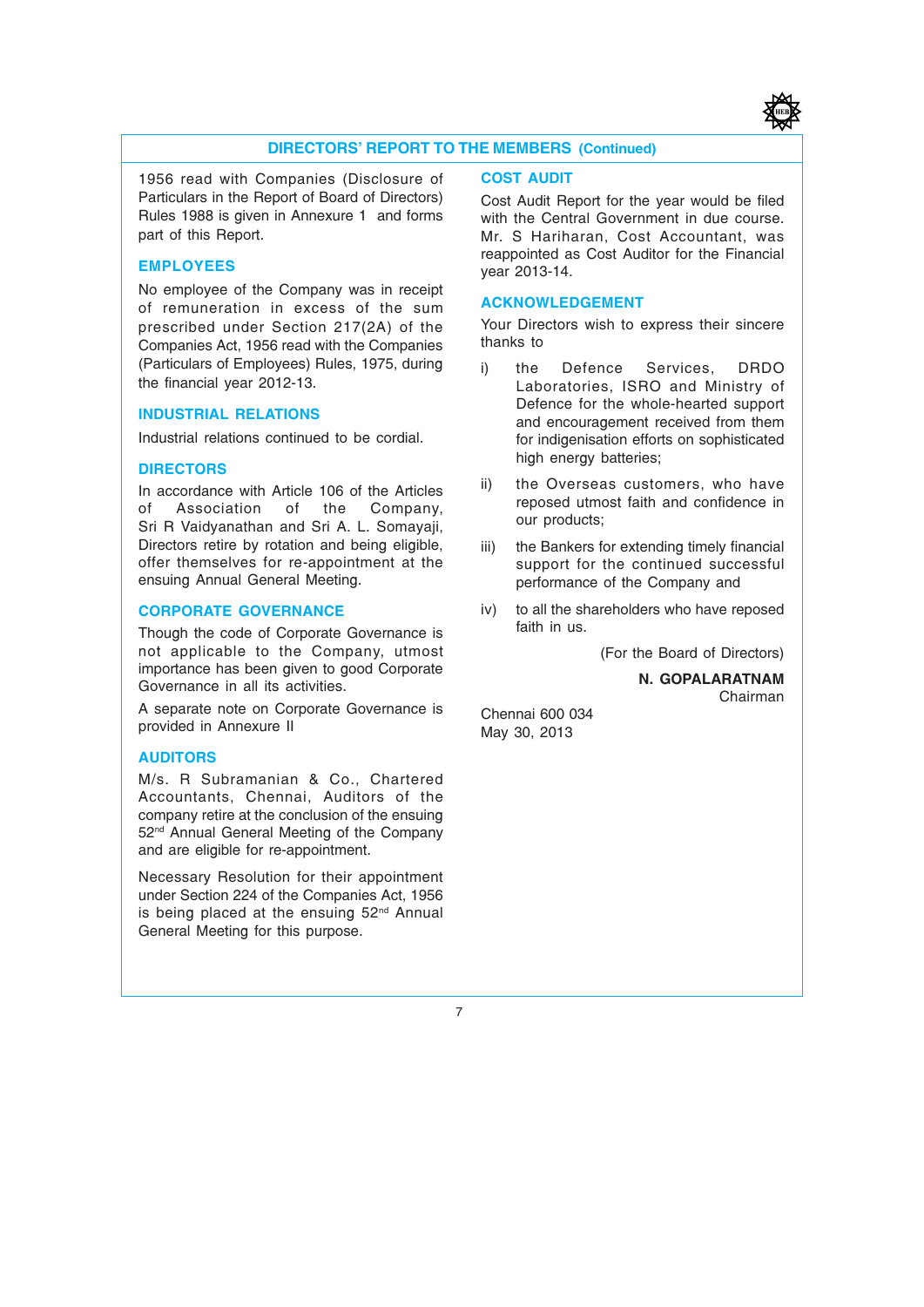#### Annexure I

#### DISCLOSURE IN TERMS OF SECTION 217(1)(e) OF THE COMPANIES (DISCLOSURE OF PARTICULARS IN THE REPORT OF THE BOARD OF DIRECTORS) RULES, 1988.

#### A. CONSERVATION OF ENERGY

The Company is not in the list of industries specified in the Schedule.

#### B. TECHNOLOGY ABSORPTION

#### 1. Research and Development (Totally in-house)

- Development of High Rate Silver Oxide Zinc Batteries for under water propulsion in Primary and Secondary areas.
- Development of space quality High Rate Silver Zinc Cells.
- Development of Primary activated Reserve Type Silver Zinc Batteries for Aero Space applications.
- Development of Nickel Cadmium batteries for communication sets.
- Development of Silver Chloride Magnesium sea water activated Batteries for sonobuoy application.
- Development of Fibre Technology Nickel Cadmium batteries for Rail Road Standby power and UPS applications.
- Development of process for treatment of separator systems.
- Development of Nickel Metal Hydride Batteries.
- Development of Fuel Cell.
- Development of Cuprous Chloride Batteries.
- Development of Automotive & Valve Regulated Lead Acid Batteries.
- Development of Nerve Agent Detector System.
- Development and production of catalyst.

#### 2. Benefits derived as a result of above R & D

- 1. The batteries developed have eliminated imports in their respective categories and thus they have saved substantial foreign exchange outgo.
- 2. The batteries developed in-house were also exported and thus earned foreign exchange.
- 3. Upgradation of technology to match the advancement in developed countries.
- 4. Indigenisation and self reliance in the critical field of batteries for defence.
- 5. Diversification through commercialisation of Lead Acid batteries.

#### 3. Future Plan of Action

To continue Research and Development in the areas mentioned in Para B1.

#### 4. Expenditure on R & D during the year

|           | ₹ in lakhs |
|-----------|------------|
| Capital   | 0.11       |
| Recurring | 72.44      |
| Total     | 72.55      |

5. Technology Absorption and Adoption During the year under review, no overseas technology was acquired.

#### 6. Foreign Exchange Earnings and Outgo

| a) Earnings | ₹ 3124.70 lakhs |
|-------------|-----------------|
| b) Outgo    | ₹ 2307.63 lakhs |

(For the Board of Directors) N. GOPALARATNAM Chairman

Chennai 600 034 May 30, 2013

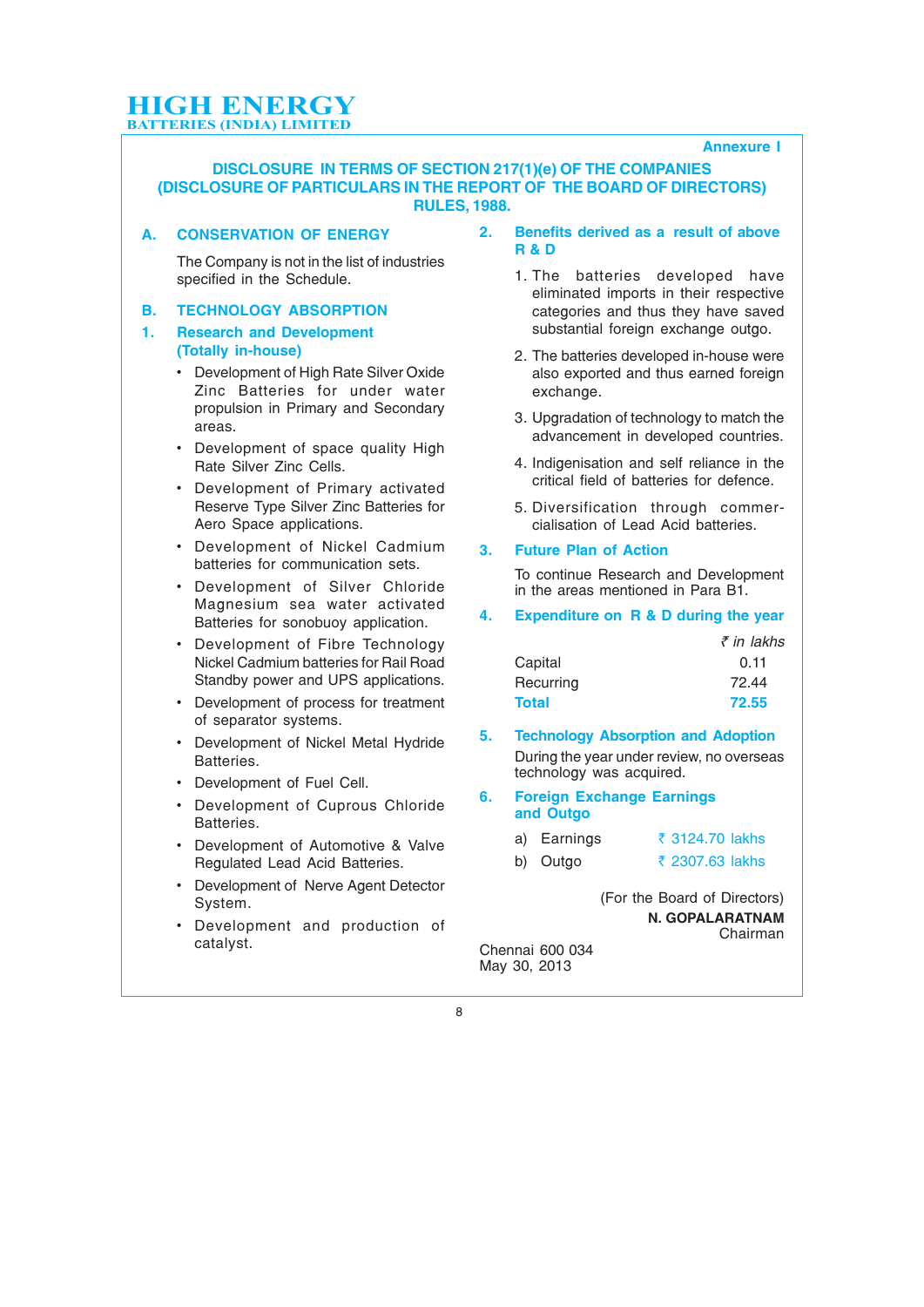#### Annexure II

#### ANNEXURE TO THE DIRECTORS' REPORT REPORT ON CORPORATE GOVERNANCE

#### Company's philosophy on Corporate **Governance**

Corporate Governance includes, among other things, apart from compliance with various legal requirements, inculcating a sense of integrity and responsibility in all aspects, not only among the members of the Board of Directors, but amongst the people at all levels of the organization. Only such a culture which results from voluntary compliance at all levels and amongst all ranks of employees, that is built and sustained over a period of time, can result in compliance that is true to the spirit of law, and not just its letter.

Furthermore, such a corporate governance culture will help in constantly reminding the management that they are, but only, trustees of shareholders' capital. Like in any other aspect in the company form of business, the Board is the core of the Corporate Governance philosophy, with the responsibility to ensure that the management serves and protects the best and long term interests of all the stakeholders.

#### Board of Directors

The Board of Directors consists of 7 Directors, of whom, the Managing Director and the Excutive Director are in whole time employment of the Company. All other Directors are Non Executive Directors of the Company.

| Name of Director                     | Date of<br>Initial<br>Appointment | Category                                                                 |                         | Attendance at<br><b>Board Meetings</b><br>during<br>$2012 - 2013$ |                              | As on 31 <sup>st</sup> March 2013<br>(Including HEB) |                                       | Attendance<br>at last<br>AGM |
|--------------------------------------|-----------------------------------|--------------------------------------------------------------------------|-------------------------|-------------------------------------------------------------------|------------------------------|------------------------------------------------------|---------------------------------------|------------------------------|
|                                      |                                   |                                                                          | No. of<br>Meet-<br>ings | $\frac{0}{0}$                                                     | No. of<br>Director<br>-ships | As<br>Chairman                                       | Committee<br>Position<br>As<br>Member |                              |
| Sri. N. Gopalaratnam                 | 06-06-1991                        | Non-Executive<br>Chairman,<br>Promoter                                   | 5                       | 100                                                               | $\overline{7}$               | 3                                                    | 3                                     | <b>YES</b>                   |
| Sri, S. Sridharan                    | 01-04-2002                        | Managing<br><b>Director</b>                                              | 5                       | 100                                                               | 1                            |                                                      | 1                                     | <b>YES</b>                   |
| Dr. G.A. Pathanjali                  | 30-05-2012                        | Executive<br><b>Director</b>                                             | 5                       | 100                                                               | 1                            |                                                      |                                       | <b>YES</b>                   |
| Sri. R. Vaidyanathan                 | 27-09-1961                        | Promoter                                                                 | 5                       | 100                                                               | $\overline{2}$               |                                                      | 1                                     | <b>YES</b>                   |
| Sri. A.L. Somayaji                   | 23-03-2002                        | Independent                                                              | $\overline{4}$          | 80                                                                | 3                            | 1                                                    |                                       | <b>NO</b>                    |
| Commodore R.P. Prem<br>Kumar (Retd.) | 08-06-2002                        | Independent                                                              | 5                       | 100                                                               | 1                            |                                                      | 1                                     | <b>YES</b>                   |
| Smt. D. Vijayalakshmi                | 23-03-2007                        | Nominee of<br>Life Insurance<br>Corporation<br>of India -<br>Independent | 5                       | 100                                                               | 1                            |                                                      | 1                                     | <b>YES</b>                   |

#### Number of Board Meetings and Directors' Attedance Record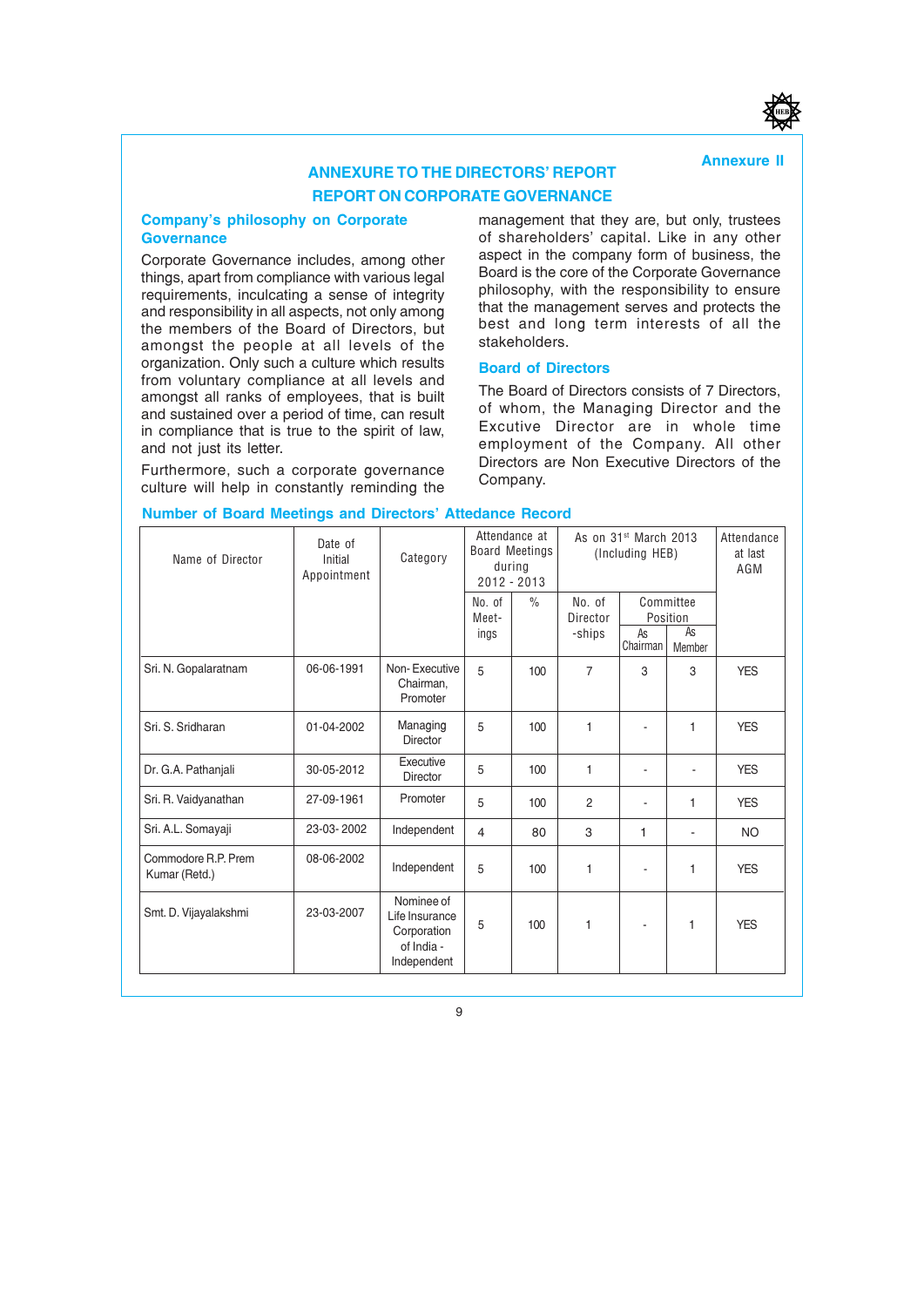#### Board Meetings

During the year 2012-13, 5 Board Meetings were held on 30.05.2012, 04.08.2012, 10.11.2012, 23.01.2013 and 23.03.2013. The last Annual General Meeting was held on 04.08.2012.

#### Audit Committee

The code of Corporate Governance is not applicable to our Company. Hence, the Company has not constituted any Audit Committee. The Board and the Managing Director deal directly with the Statutory and Internal Auditors and take appropriate decisions.

#### Shareholders / Investors Grievance Committee

The Shareholders/Investors Grievance Committee was constituted on 30-07-2001, immediately upon inclusion/amendment to Clause 49 of the Listing Agreement with the Stock Exchanges. The Committee's role and responsibilities are to expeditiously process transfers, transpositions, transmissions, subdivisions and consolidations of securities complying with SEBI Regulations and Listing requirements and redressal of Investors' grievances. Further, to ensure speedy processing of regular securities transactions pertaining to small Investors, the Board has delegated powers to the Managing Director and the Secretary.

The Committee comprises of 3 Directors. The Chairman of the Committee is a Non-Executive Director. The Committee met 5 times during the previous year on 30.05.2012, 04.08.2012, 10.11.2012, 23.01.2013 and 23.03.2013.

Details of its composition and attendance are given hereunder:-

| Name of Member       |          | Attendance<br>at Meetings<br><b>Status</b> |               |  |
|----------------------|----------|--------------------------------------------|---------------|--|
|                      |          | No.                                        | $\frac{0}{0}$ |  |
| Sri. N. Gopalaratnam | Chairman | 5                                          | 100           |  |
| Sri, S. Sridharan    | Member   | 5                                          | 100           |  |
| Sri. R. Vaidyanathan | Member   | 5                                          | 100           |  |

#### Remuneration Committee

The Remuneration Committee comprises of 3 Non-Executive and Independent Directors. The Remuneration Committee is vested with all the necessary powers and authority to ensure that remuneration of whole-time Director(s) is within the limits prescribed under Schedule XIII to the Companies Act, 1956. The Committee met 1 time during the period under review on  $30<sup>th</sup>$ May 2012. Details of its composition and attendance are given hereunder:-

| Name of Member       | <b>Status</b> | Attendance<br>at Meetings |               |  |
|----------------------|---------------|---------------------------|---------------|--|
|                      |               | No.                       | $\frac{0}{0}$ |  |
| Sri. A L Somayaji    | Chairman      |                           | 100           |  |
| Cmde, R P Prem Kumar | Member        |                           | 100           |  |
| Smt. D Vijavalakshmi | Member        |                           | 100           |  |

#### Committee Minutes

The minutes of the Committee meetings are prepared by the Secretary, approved by the Chairman of the Meeting and the same are circulated to the Board in the succeeding meeting and recorded thereat.

#### Remuneration of Directors

Non Executive Directors are paid sitting fee at ₹ 3000/- per meeting of Board and Committee Meetings. The details of remuneration paid to Non-Executive Directors during the year by way of sitting fee for attending the Board/Committee Meetings are as under:-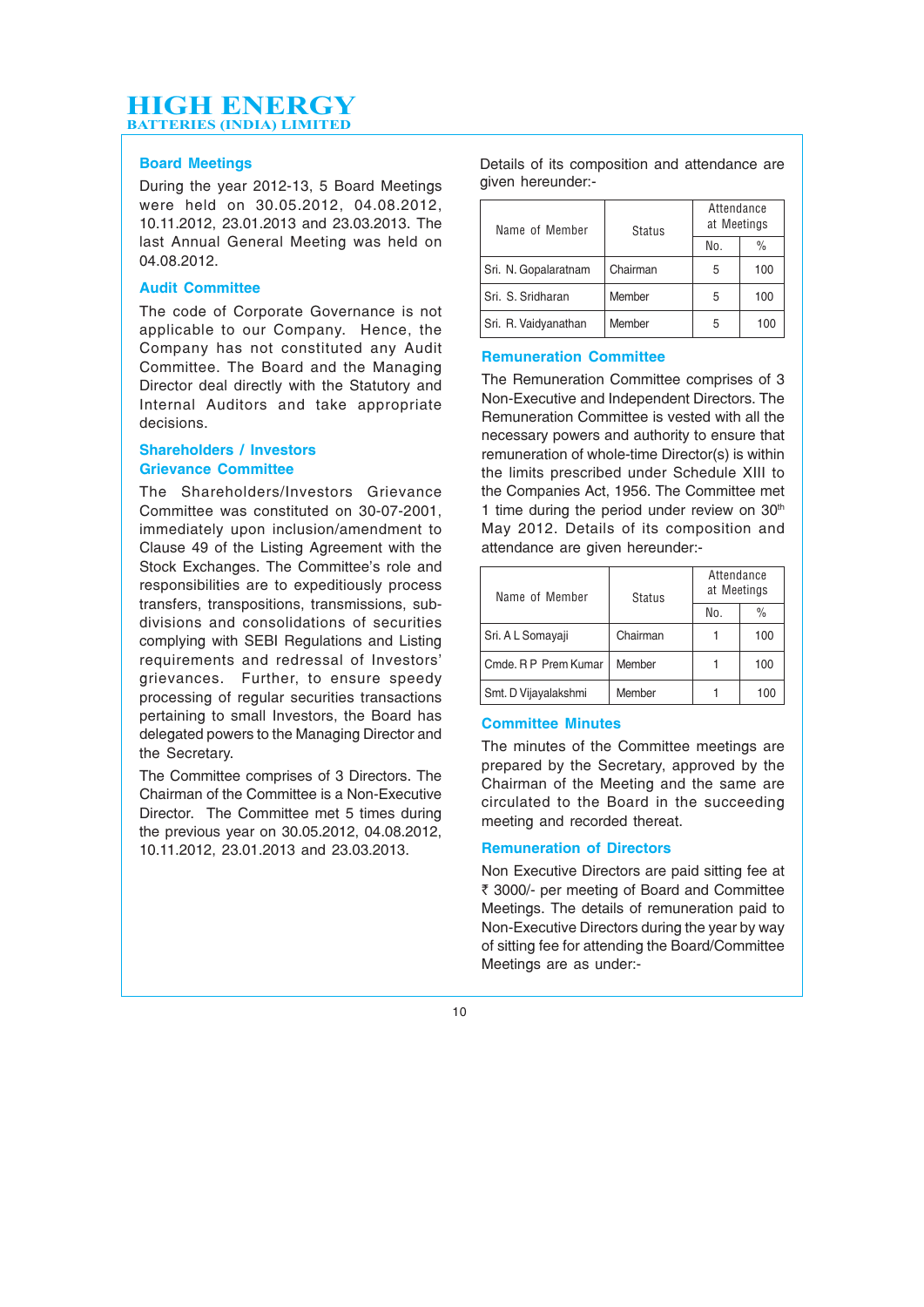

|                      |                  | Amount in $\bar{z}$   |       |  |
|----------------------|------------------|-----------------------|-------|--|
|                      |                  | Sitting Fee for       |       |  |
| Director             | Board<br>Meeting | Committee<br>Meeting* | Total |  |
| Sri. N. Gopalaratnam | 15000            | 15000                 | 30000 |  |
| Sri. R Vaidyanathan  | 15000            | 15000                 | 30000 |  |
| Sri. A L Somayaji    | 12000            | 3000                  | 15000 |  |
| Cmde, R P Prem Kumar | 15000            | 3000                  | 18000 |  |
| Smt. D Vijayalakshmi |                  |                       |       |  |
| Nominee of LIC       | 15000            | 3000                  | 18000 |  |

Shareholders / Investors Grievance Committee and Remuneration Committee Meetings

#### **Disclosures**

Materially significant related party transactions having potential conflict with the interest of the Company at large;

#### None

Details of non-compliances, penalties, strictures by Stock Exchanges/ SEBI/ Statutory Authorities on any matter related to capital markets during the last three years;

#### None

Pecuniary relationship or transactions with the non-executive Directors;

None

#### **MEANS OF COMMUNICATION** Audited Financial Results

| Period                                               | Date of<br>Approval<br>by Board | Date of<br>Publication | Newspaper                                          |
|------------------------------------------------------|---------------------------------|------------------------|----------------------------------------------------|
| Quarter ended<br>30th June, 2012                     | 04.08.2012                      | 06.08.2012             | <b>Business Line</b><br>and<br>Makkal Kural        |
| Quarter ended<br>30 <sup>th</sup> September,<br>2012 | 10.11.2012                      | 12.11.2012             | <b>Business Line</b><br>and<br>Makkal Kural        |
| Quarter ended<br>31 <sup>st</sup> December,<br>2012  | 23.01.2013                      | 25.01.2013             | <b>Business Line</b><br>and<br>Makkal Kural        |
| Year ended<br>31 <sup>st</sup> March,<br>2013        | 30.05.2013                      | 01.06.2013             | <b>Business</b><br>Standard<br>and<br>Makkal Kural |

The Company will continue to publish quarterly/ half-yearly results in newspapers in future. Copy of results will be furnished to individual members and also made available in the Company website upon approval by the Board of Directors.

The results published will also show, by way of footnote, relevant additional information and/ or disclosures to the Investors.

#### **Others**

Management Discussion and Analysis Report is made a part of the Annual Report and covered in the Directors' Report.

The Company operates in;

- (a) Aerospace, Naval & Power System Batteries and
- (b) Lead Acid Storage Battery segments.

Segment-wise results is reported in Notes on Financial Statements under Item 33.

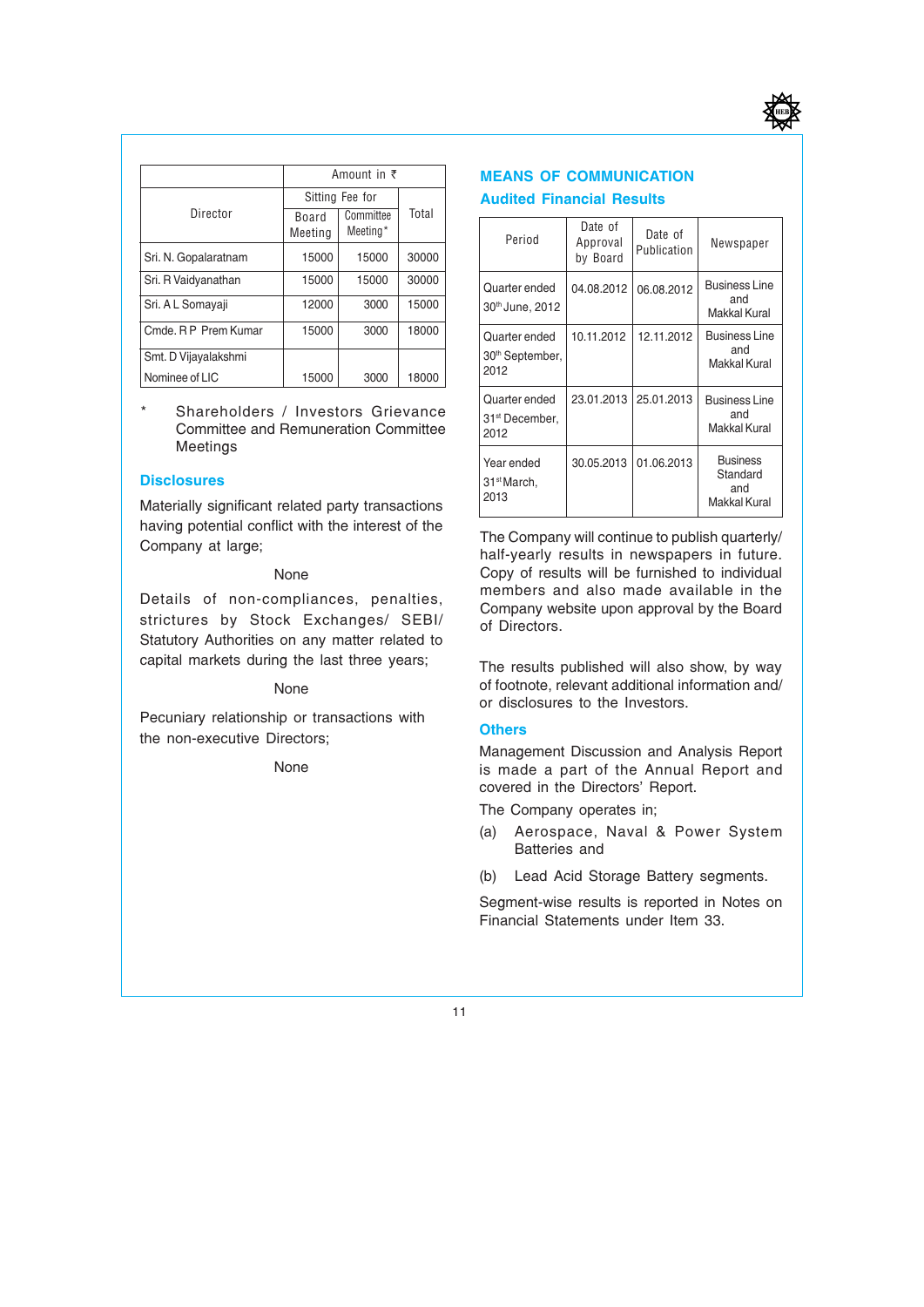#### General Shareholder Information

Provided in the "Shareholder Information" section of the Annual Report.

#### Compliance Certificate of the Auditors

Not Applicable

#### Shareholder Information AGM Details

| Date and Time | 25th July, 2013, 11.00 A.M.                                                                                        |
|---------------|--------------------------------------------------------------------------------------------------------------------|
| Venue         | New Woodlands Hotel Pvt. Ltd.,<br>No.72-75, Dr. Radhakrishnan Road,<br>Mylapore, Chennai - 600 004.                |
| Book Closure  | Saturday, the 20 <sup>th</sup> July, 2013 to<br>Thursday, the 25 <sup>th</sup> July, 2013<br>(Both days inclusive) |

#### **Listing**

| Name & Address | Bombay Stock Exchange Limited<br>Phiroze Jeejeebhoy Towers<br>Dalal Street,<br>Mumbai 400 001<br>Phone : 022 - 2272 1233<br>2272 1234<br>Fax: 022 - 2272 2082<br>E-mail : corp.relations@bseindia.com<br>Website: www.bseindia.com |
|----------------|------------------------------------------------------------------------------------------------------------------------------------------------------------------------------------------------------------------------------------|
| Listed from    | May 1962                                                                                                                                                                                                                           |
| Stock Code     | 504176                                                                                                                                                                                                                             |

The Listing Fee for the financial year 2013-14 has been paid to the above Stock Exchange.

#### Dematerialisation

The Equity Shares of the Company are traded in compulsory demat form and are available for trading under both the Depository Systems in India, namely, NSDL and CDSL. Its International Securities Identification Number (ISIN) is INE783E01015. The details of dematerialised and physical holding as on 31st March 2013 are furnished hereunder:

| Mode of  |              | Shareholders  | <b>Equity Shares</b> |        |  |
|----------|--------------|---------------|----------------------|--------|--|
| holding  | No.          | $\frac{0}{0}$ | No.                  | $\%$   |  |
| Physical | 19.99<br>351 |               | 73070                | 4.08   |  |
| Demat    | 1405         | 80.01         | 1719698              | 95.92  |  |
| Total    | 1756         | 100.00        | 1792768              | 100.00 |  |

#### Registrar and Share Transfer Agent

For Physical and Demat Forms: Cameo Corporate Services Ltd. "Subramanian Building", 5<sup>th</sup> Floor 1, Club House Road, Chennai 600 002 Phone : 044-28460390(5 Lines) Fax : 044-28460129

E-mail : investor@cameoindia.com

Shareholders holding shares in electronic form shall address their correspondence to their respective Depository Participants.

#### Compliance Officer

Mr S V Raju, Secretary of the Company is the Compliance Officer under SEBI (Registrar to an Issue and Share Transfer Agents) Regulations, 1993 and under Clause 47 of the Listing Agreement with Stock Exchanges.

#### Transfer System

Powers are delegated to the Managing Director and Secretary to deal with regular transactions in securities of small investors, while other cases are decided by the Shareholders/ Investors Grievance Committee. Investor requests are attended to within 7-15 days from the date of receipt. There were no shares pending for transfer as on 31<sup>st</sup> March 2013.

M/s Cameo Corporate Services Ltd., have been appointed as RTA for shares held both in physical and electronic forms, and services for the transfer and dematerialisation of shares are provided to the shareholders by the RTA.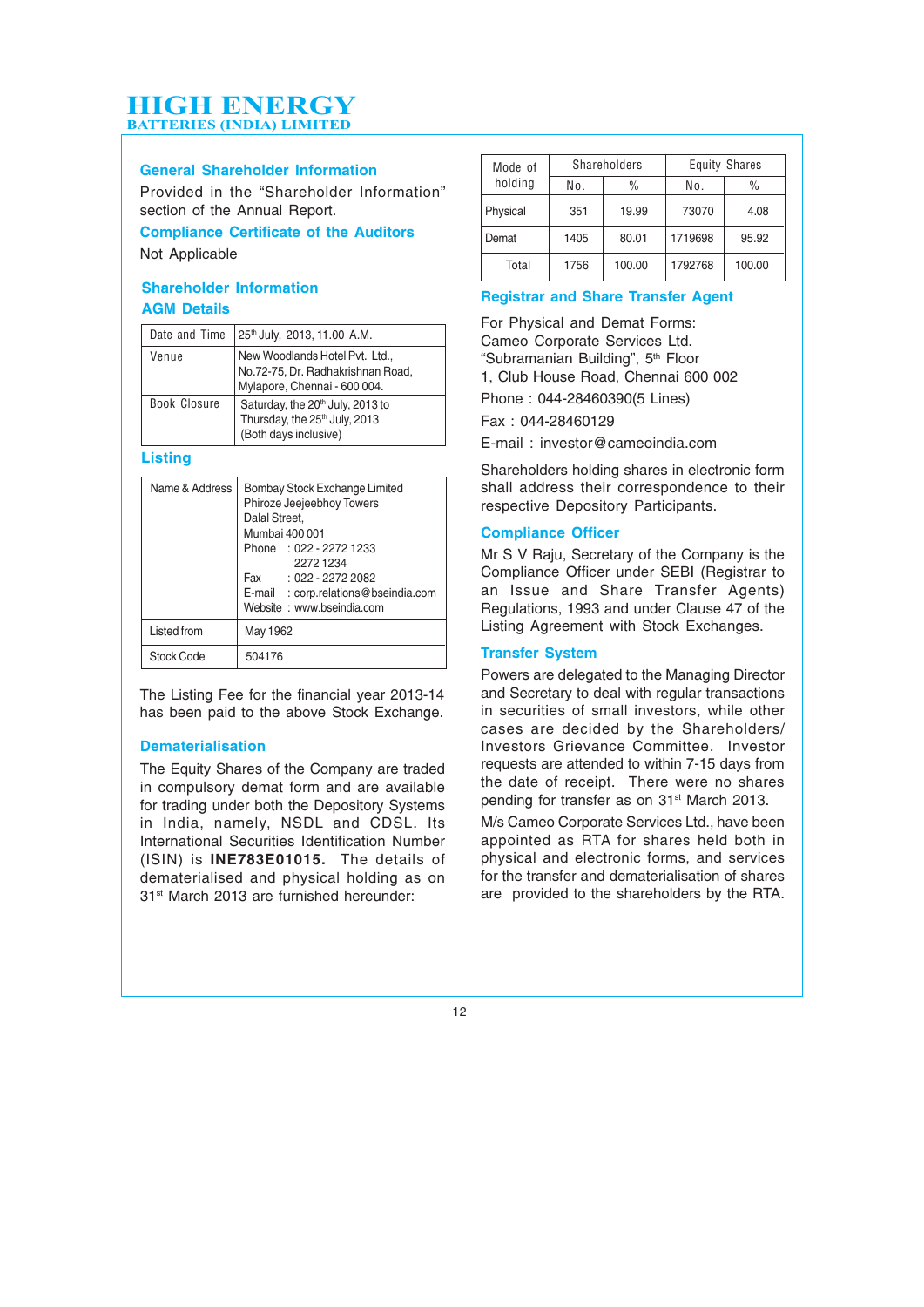

#### Share Quotes

High, low in prices and volume of trading during each month in the last financial year are as follows: (as reported by the "Bombay Stock Exchange Limited").

|                  | High    | Low     | Volume           |
|------------------|---------|---------|------------------|
| Month            | ₹<br>P. | ₹<br>P. | No. of<br>Shares |
| April 2012       | 102.40  | 81.00   | 23377            |
| May 2012         | 102.85  | 74.50   | 24813            |
| June 2012        | 96.90   | 78.10   | 6657             |
| <b>July 2012</b> | 97.00   | 83.00   | 8800             |
| August 2012      | 183.80  | 90.00   | 130878           |
| September 2012   | 174.90  | 139.60  | 14232            |
| October 2012     | 170.00  | 145.10  | 11653            |
| November 2012    | 168.00  | 145.00  | 11438            |
| December 2012    | 166.00  | 144.05  | 3626             |
| January 2013     | 164.95  | 132.35  | 10353            |
| February 2013    | 147.40  | 121.20  | 3351             |
| March 2013       | 149.95  | 103.75  | 9928             |
|                  |         | Total   | 259106           |

#### Shareholder Complaints

The Company has created a mail address investor@highenergyltd.com exclusively for the purpose of addressing to, complaints, if any, from investors. Investors can mail any of their grievances to the above mentioned e-mail address.

Particulars of complaints received during 2012-13;

| <b>Complaints from</b>                                    | Received | Redressed |
|-----------------------------------------------------------|----------|-----------|
| Shareholders / Investors                                  | Nil      | Nil       |
| Depositories / DPs                                        | Nil      | Nil       |
| <b>SEBI</b>                                               | Nil      | Nil       |
| Department of Company<br>Affairs / Registrar of Companies | Nil      | Nil       |
| <b>Stock Exchanges</b>                                    | Nil      | Nil       |
| Total                                                     | Nil      | Nil       |

#### **SCORES**

SEBI vide Circular dated 3<sup>rd</sup> June 2011, has advised all listed companies about processing of Investor complaints in a centralized web based complaint system called "SEBI Complaints Redressal System" (SCORES). All complaints received from shareholders of listed companies are posted in this system. Listed companies are advised to view the complaint and submit Action Taken Report (ATR) with supporting documents in SCORES. For the year ended 31st March 2013 no complaints were posted in this system against our Company.

#### Distribution of Shareholding as on 31.03.2013

| Slab        |                        | No. Shareholders | No. of Equity Shares |        |  |
|-------------|------------------------|------------------|----------------------|--------|--|
|             | Total<br>$\frac{0}{0}$ |                  | Total                | $\%$   |  |
| 1-500       | 1532                   | 87.24            | 158740               | 8.85   |  |
| 501-1000    | 6.27<br>110            |                  | 83616                | 4.66   |  |
| 1001-2000   | 46<br>2.62             |                  | 70187                | 3.92   |  |
| 2001-3000   | 20                     | 1.14             | 50546                | 2.82   |  |
| 3001-4000   | 9                      | 0.51             | 31577                | 1.76   |  |
| 4001-5000   | 4                      | 0.23             | 18080                | 1.01   |  |
| 5001-10000  | 9                      | 0.51             | 63308                | 3.53   |  |
| Above 10000 | 26<br>1.48             |                  | 1316714              | 73.45  |  |
|             | 1756<br>100.00         |                  | 1792768              | 100.00 |  |

#### Shareholding Pattern

| Category                      | No. of Equity Shares | $\%$   |
|-------------------------------|----------------------|--------|
| Promoters                     | 730031               | 40.72  |
| Fls and Banks                 | 239100               | 13.34  |
| <b>Other Corporate Bodies</b> | 63104                | 3.52   |
| <b>Clearing Members</b>       | U                    | 0.00   |
| Hindu Undivided Families      | 20000                | 1.12   |
| NRI - Non-Promoter            | 1058                 | 0.06   |
| Public                        | 739475               | 41.24  |
| Total                         | 1792768              | 100.00 |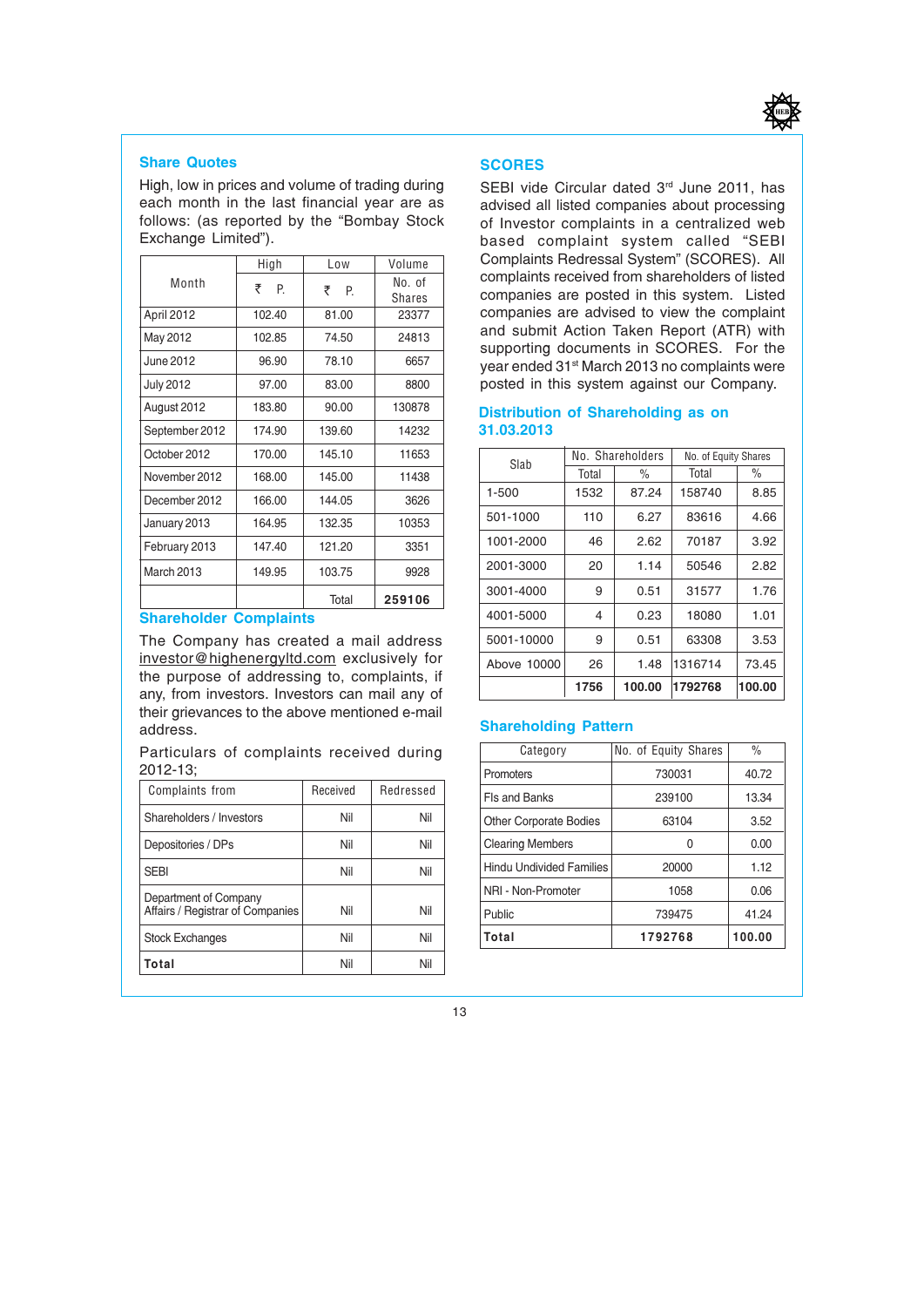Note : Out of above, Non Resident Indians/ Overseas Corporate Bodies hold 81058 shares constituting 4.52%.

#### Plant

Location:

Pakkudi Road,

Mathur Industrial Estate, Mathur 622 515, Pudukkottai District, Tamilnadu, India Phone : 0431-2660314, 2660323, 2660324 Fax : 04339-250516 Email : info@highenergyltd.com Website : www.highenergyltd.co.in

No. of Employees : 174

#### Particulars of past 3 AGMs

| AGM              | Year             | Venue                                                                             | Date       | Time        |
|------------------|------------------|-----------------------------------------------------------------------------------|------------|-------------|
| 49th             | 2009-<br>2010    | New Woodlands Hotel.<br>Pvt. Ltd.,                                                | 22.07.2010 | 10.30<br>AM |
| 50 <sup>th</sup> | $2010 -$<br>2011 | 72-75, Dr. Radha krishnan<br>Salai, Mylapore,<br>Chennai 600 004                  | 16.07.2011 | 11.00<br>AM |
| 51 <sup>st</sup> | $2011 -$<br>2012 | Hotel Benzz Park,<br>#62 Thirumalai Pillai<br>Road, T. Nagar<br>Chennai - 600 017 | 04.08.2012 | 11.00<br>AM |

No Extraordinary General Meeting of the Company was held during the year.

#### Postal Ballot

No Special Resolution was required to be passed by postal ballot at the last AGM nor is being proposed at the ensuing AGM.

#### Nomination facility

Shareholders holding shares in physical form and desirous of making a nomination in terms of section 109A of the Companies Act, 1956 are requested to submit to the RTA in the prescribed Form 2B which can be had, on request, from the Company / RTA.

#### DIVIDEND FOR 2012 – 13

#### (A) Dividend Entitlement

Dividend, if declared at the Annual General Meeting, will be paid to the members whose names appear on the Register of Members on 25<sup>th</sup> July 2013 or to their mandates. In respect of shares held in electronic form, dividend will be paid to the beneficial owners of shares recorded with the depositories as of 25<sup>th</sup> July 2013 as per details to be furnished by NSDL / CDSL for the purpose.

#### (B) Validity

Dividend warrants are payable at par at the designated branches of the Bank printed on reverse of the dividend warrant for an initial period of 3 months only. Payment instrument thereafter would be payable only at limited centres. The members, are, therefore, advised to encash dividend warrants within the initial validity period.

#### (C) Bank mandate

#### (I) Physical holding

In order to provide protection against fraudulent encashment of the warrants, shareholders holding shares in physical form are requested to intimate the Company under the signature of the sole / first joint holder, their Bank account particulars to be incorporated in the dividend warrants. This is a mandatory requirement in terms of SEBI Circular No. D&CC/FITTC/CIR-04/2001 dated 13.11.2001.

#### (II) Demat holding

Bank account details as furnished by their Depositories to the Company in the case of Shareholders holding shares in electronic form will be printed on their dividend warrants as per the applicable regulations of the Depositories and the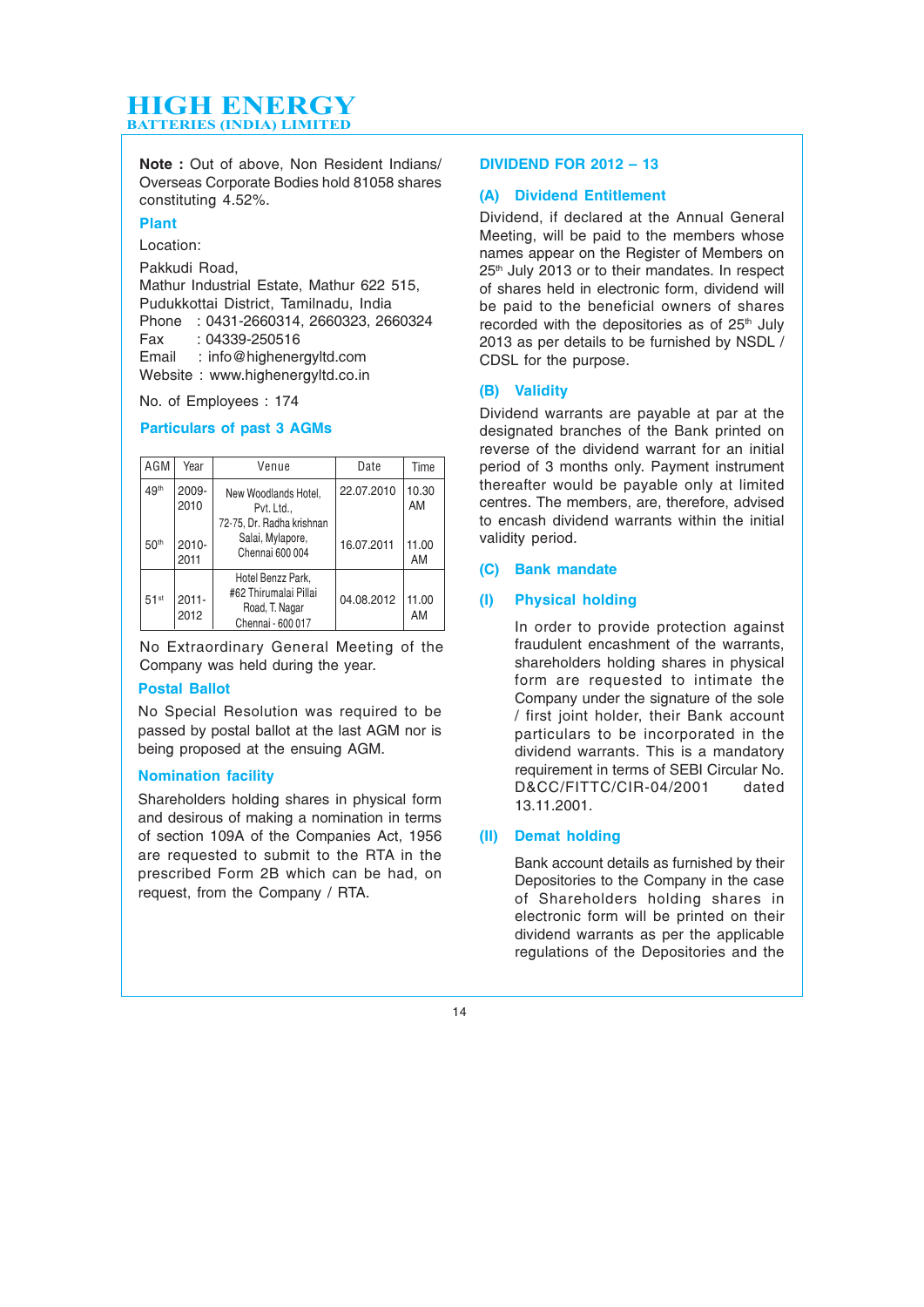

Company will not entertain any direct request from such shareholders for deletion of / change in such bank details. Instructions, if any, already given by them in respect of shares held in physical form will not be automatically applicable to shares held in electronic mode. Shareholders who wish to change such bank account details are advised to inform their Depository Participants about such change, with complete details of bank account.

#### (D) Payment through NECS

SEBI has made it mandatory for all companies to use the Electronic Mode of Remittance for distributing Dividends and other cash benefits. Effective 1<sup>st</sup> October 2009, Reserve Bank of India has replaced the ECS with NECS for faster credit and ease of operations. One of the eligibility criteria for remittance through NECS is that the beneficiary should have a bank account with a bank which is under Core Banking Solutions (CBS). Once a bank is converted to CBS, there will be a change in the bank account number of the account holders with larger digits as prefix.

Investors holding shares in demat form are advised to check with their bankers for change in the bank account number and advise their depository participant with whom they are maintaining their demat account. Shareholders holding shares in Physical form shall inform the company's Registrar and Transfer Agents. This would facilitate faster credit of dividend amount to their account.

#### (E) Tax on dividend

Dividend, if declared, will be tax free in the hands of the shareholders. Hence, no form for non–deduction of tax is required from any member.

#### Unclaimed Dividends

Under the Companies Act 1956, dividends that are unclaimed for a period of seven years get transferred to the "Investor Education and Protection Fund" [IEPF] administrated by the Central Government statutorily. The following table gives the dates of Declaration of Dividend and the corresponding dates when unclaimed dividends are due to be transferred to the Central Government. Reminders were sent to shareholders, who have not yet encashed the Dividend, to claim the same from the Company well before the due date of transfer to IEPF.

| Financial<br>Year | Date of<br>Declaration | Due date<br>for<br>Transfer | Unclaimed<br>Amount<br>$(7$ lakhs) |  |
|-------------------|------------------------|-----------------------------|------------------------------------|--|
| 2005-2006         | 21.07.2006             | 21.08.2013                  | 0.82                               |  |
| 2006-2007         | 26.07.2007             | 26.08.2014                  | 0.77                               |  |
| 2007-2008         | 24.07.2008             | 24.08.2015                  | 0.73                               |  |
| 2008-2009         | 18.07.2009             | 18.08.2016                  | 1.40                               |  |
| 2009-2010         |                        |                             |                                    |  |
| 2010-2011         |                        |                             |                                    |  |
| 2011-2012         |                        |                             |                                    |  |
| Total<br>3.72     |                        |                             |                                    |  |

#### Reconciliation of Share Capital Audit

Reports/Certificates to Stock Exchanges

| Description                                                       | Frequency  | For the<br>Quarter<br>ended | Furnished<br>0n |
|-------------------------------------------------------------------|------------|-----------------------------|-----------------|
| Reconciliation of<br><b>Share Capital</b>                         |            | 30.06.2012                  | 05.07.2012      |
| Audit Report to<br><b>Stock Exchanges</b><br>on reconciliation of | Quarterly  | 30.09.2012                  | 08.10.2012      |
| the total admitted<br>Capital with NSDL/                          |            | 31.12.2012                  | 07.01.2013      |
| CDSL and the total<br>issued & Listed<br>Capital                  | 31.03.2013 | 05.04.2013                  |                 |

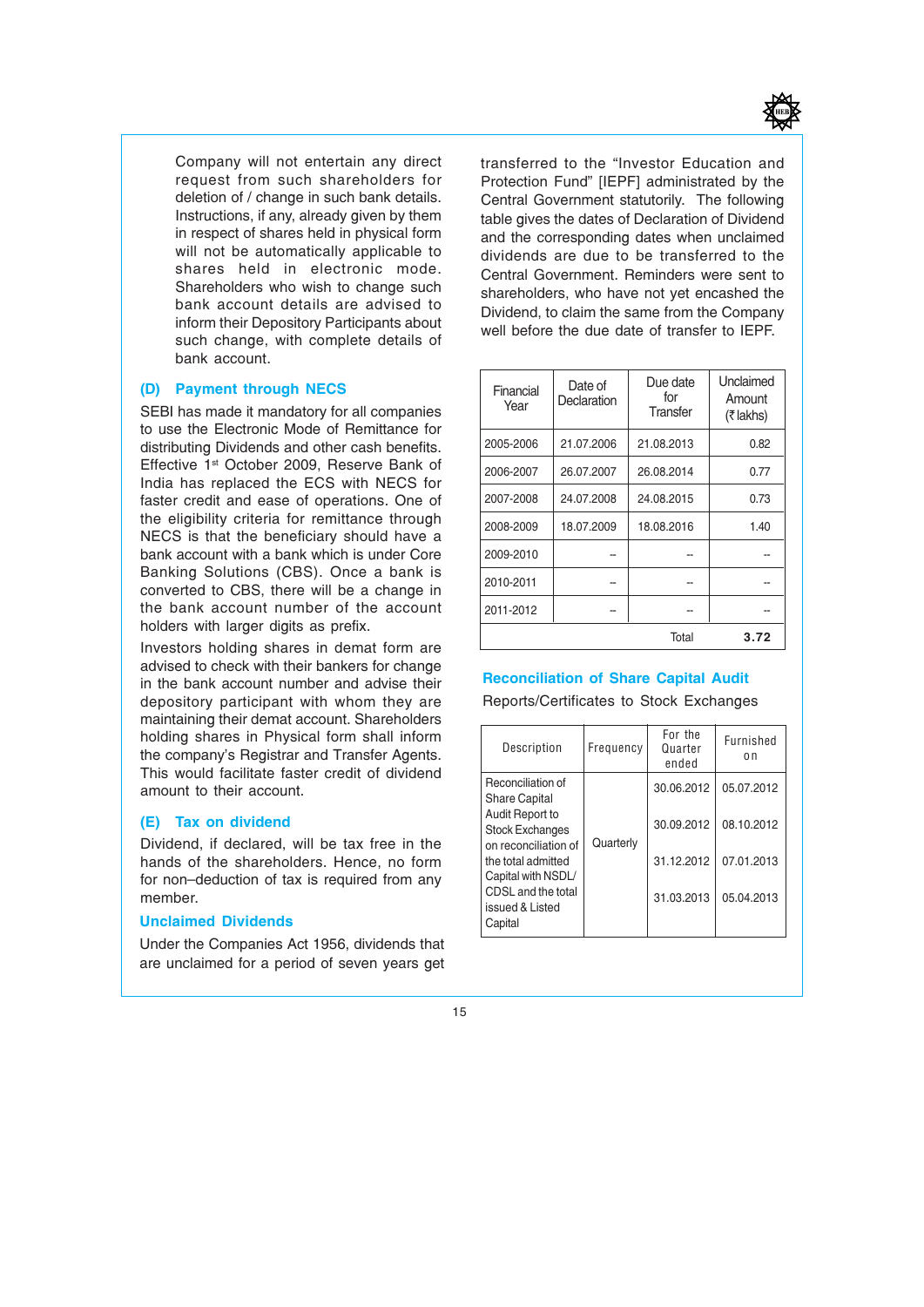#### M/s. R. SUBRAMANIAN AND COMPANY Chartered Accountants

#### INDEPENDENT AUDITOR'S REPORT FOR THE YEAR ENDED 31ST MARCH 2013

#### To the Members of HIGH ENERGY BATTERIES (INDIA) LIMITED

#### REPORT ON FINANCIAL STATEMENTS

We have audited the accompanying financial statements of HIGH ENERGY BATTERIES (INDIA) LIMITED which comprise of the Balance Sheet as at 31<sup>st</sup> March 2013, Statement of Profit & Loss and Cash Flow Statement for the year ended on that date and a summary of significant accounting policies and other explanatory information.

#### MANAGEMENT'S RESPONSIBILITY FOR THE FINANCIAL STATEMENTS

Management is responsible for the preparation of these financial statements that give a true and fair view of the financial position, financial performance and cash flows of the Company in accordance with the Accounting Standards referred to in sub-section (3C) of section 211 of the Companies Act, 1956 ("the Act"). The responsibility includes the design. responsibility includes the design, implementation and maintenance of internal control relevant to the preparation and presentation of the financial statements that give a true and fair view and are free from material misstatement, whether due to fraud or error.

#### AUDITOR'S RESPONSIBILITY

Our responsibility is to express an opinion on these financial statements based on our audit. We conducted our audit in accordance with the Standards on Auditing issued by the Institute of Chartered Accountants of India. Those standards require that we comply with ethical requirements and plan and perform the audit to obtain reasonable assurance about whether the financial statements are free of material misstatement.

An audit involves performing procedures to obtain audit evidence about the amounts and disclosures in the financial statements. The procedures selected depend on the auditor's judgment, including the assessment of the risks of material misstatement of the financial statements, whether due to fraud or error. In making those risk assessments, the auditor considers internal control relevant to the Company's preparation and fair presentation of the financial statements in order to design audit procedures that are appropriate in the circumstances. An audit also includes evaluating the appropriateness of accounting policies used and the reasonableness of the accounting estimates made by Management, as well as evaluating the overall presentation of the financial statements.

We believe that the audit evidence we have obtained is sufficient and appropriate to provide a basis for our audit opinion.

#### **OPINION**

In our opinion and to the best of our information and according to the explanations given to us, the financial statements give the information required by the Act in the manner so required and give a true and fair view in conformity with the accounting principles generally accepted in India:

- a) in the case of the Balance Sheet, of the state of affairs of the Company as at 31st March 2013
- b) in the case of the Statement of Profit and Loss, of the Profit for the year ended on that date; and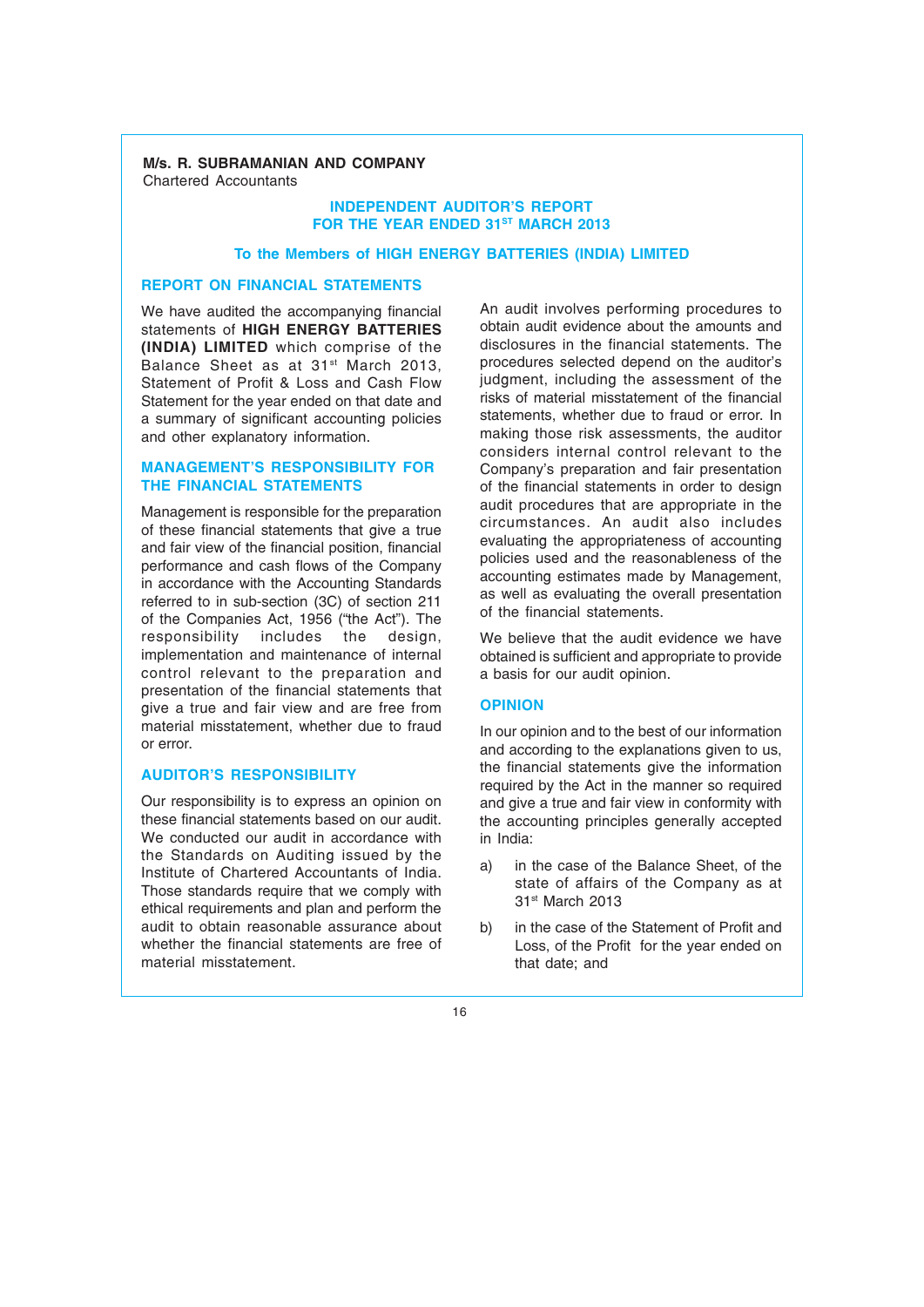c) in the case of Cash Flow Statement, of the cash flows for the year ended on that date.

#### REPORT ON OTHER LEGAL AND REGULATORY REQUIREMENTS

- 1. As required by the Companies (Auditor's Report) Order, 2003 ("the Order") issued by the Central Government of India in terms of sub-section (4A) of Section 227 of the Act, we give in the annexure a statement on the matters specified in the paragraphs 4 and 5 of the said Order.
- 2. As required by Section 227(3) of the Act, we report that:
	- (a) we have obtained all the information and explanations, which to the best of our knowledge and belief were necessary for the purpose of our audit;
	- (b) in our opinion, proper books of account as required by law have been kept by the Company so far as appears from our examination of those books;
	- (c) the Balance Sheet, Statement of Profit and Loss and Cash Flow Statement dealt with by this report are in agreement with the books of account;
	- (d) In our opinion, the Balance Sheet, Statement of Profit and Loss and Cash Flow Statement comply with the Accounting Standards referred to in sub-section (3C) of Section 211 of the Companies Act, 1956.

 (e) On the basis of written representations received from the directors as on 31<sup>st</sup> March 2013 and taken on record by the Board of Directors, none of the directors is disqualified as on 31<sup>st</sup> March 2013 from being appointed as a director in terms of Clause (g) of sub-section (1) of Section 274 of the Companies Act, 1956

For M/s. R. SUBRAMANIAN AND COMPANY Chartered Accountants Firm Registration No. 004137S

> **A. GANESAN** Partner Membership No. 21438

Chennai May 30, 2013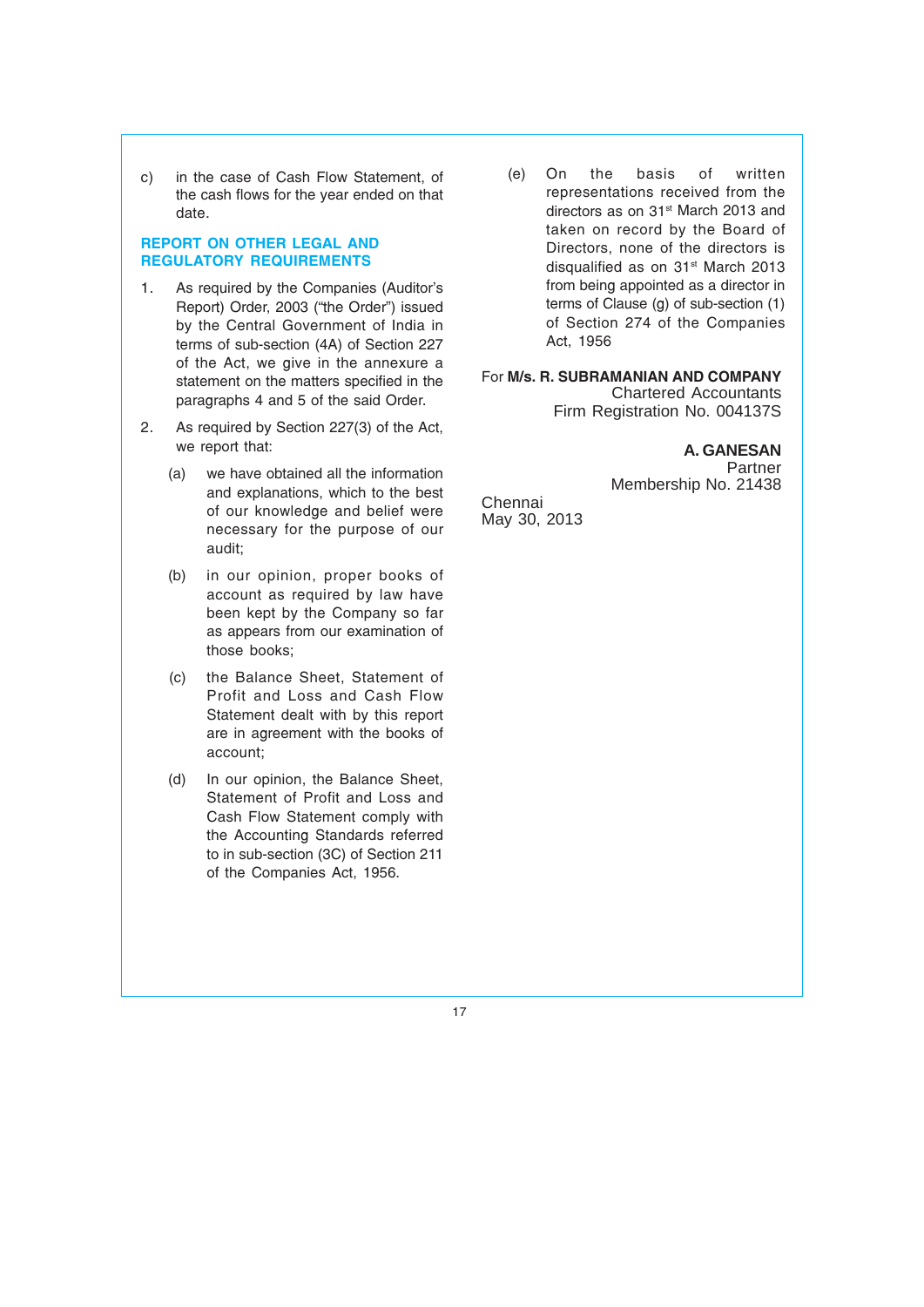#### ANNEXURE REFERRED TO IN PARAGRAPH 1 OF OUR REPORT OF EVEN DATE

- i. The Company has maintained proper records showing full particulars, including quantitative details and situation of Fixed Assets. These Fixed Assets have been physically verified by the Management on a regular programme, which in our opinion is reasonable having regard to the size of the Company and nature of its Assets. No significant discrepancies were noticed on such verification. No significant parts of fixed assets have been disposed off during the year.
- ii. The stock of Finished Goods, stores, spare parts and raw materials except stock lying with third parties, for which confirmation have been sought for, have been physically verified during the year by the Management. In our opinion, the frequency and procedure of physical verification is reasonable and adequate in relation to the size of the Company and the nature of its business. The Company has maintained proper records of inventory. The discrepancies noticed on verification between the physical stock and the book records were not significant, and the same have been properly dealt with in the Books of Account.
- iii. (a) The Company has not granted any loans, secured / unsecured to companies, firms or other parties covered in the register maintained under Section 301 of the Companies Act 1956.
	- (b) The Company has not taken any loans from parties listed in the register maintained under Section 301 of the Companies Act 1956.
- iv. In our opinion and according to the information and explanation given to us, there are adequate internal control

procedures commensurate with the size of the Company and the nature of its business with regard to purchases of inventory, fixed assets and with regard to the sale of goods and services. During the course of audit, we have not observed any continuing failure to correct major weaknesses in internal controls.

- v. Based on audit procedures applied by us and according to the information and explanations provided by the Management, the transactions that needed to be entered into the register maintained under Section 301 of the Companies Act, 1956 have been so entered. In our opinion and according to the information and explanations given to us, the transactions made in pursuance of contracts or arrangements entered in the register maintained by Section 301 of the Companies Act, 1956 have been made at prices which are reasonable having regard to prevailing market prices at the relevant time.
- vi. The Company has not accepted any deposits from the public and consequently, the provisions of Section 58A and 58AA and any other relevant provisions of the Companies Act, 1956 are not attracted.
- vii. The Company has an internal audit system commensurate with the size and nature of its business.
- viii. On the basis of records produced to us, we are of the opinion that, prima facie, the cost records prescribed by the Central Government under Section 209 (1) (d) of the Companies Act, 1956 have been made and maintained. However, we are not required to and have not carried out any detailed examination of such records.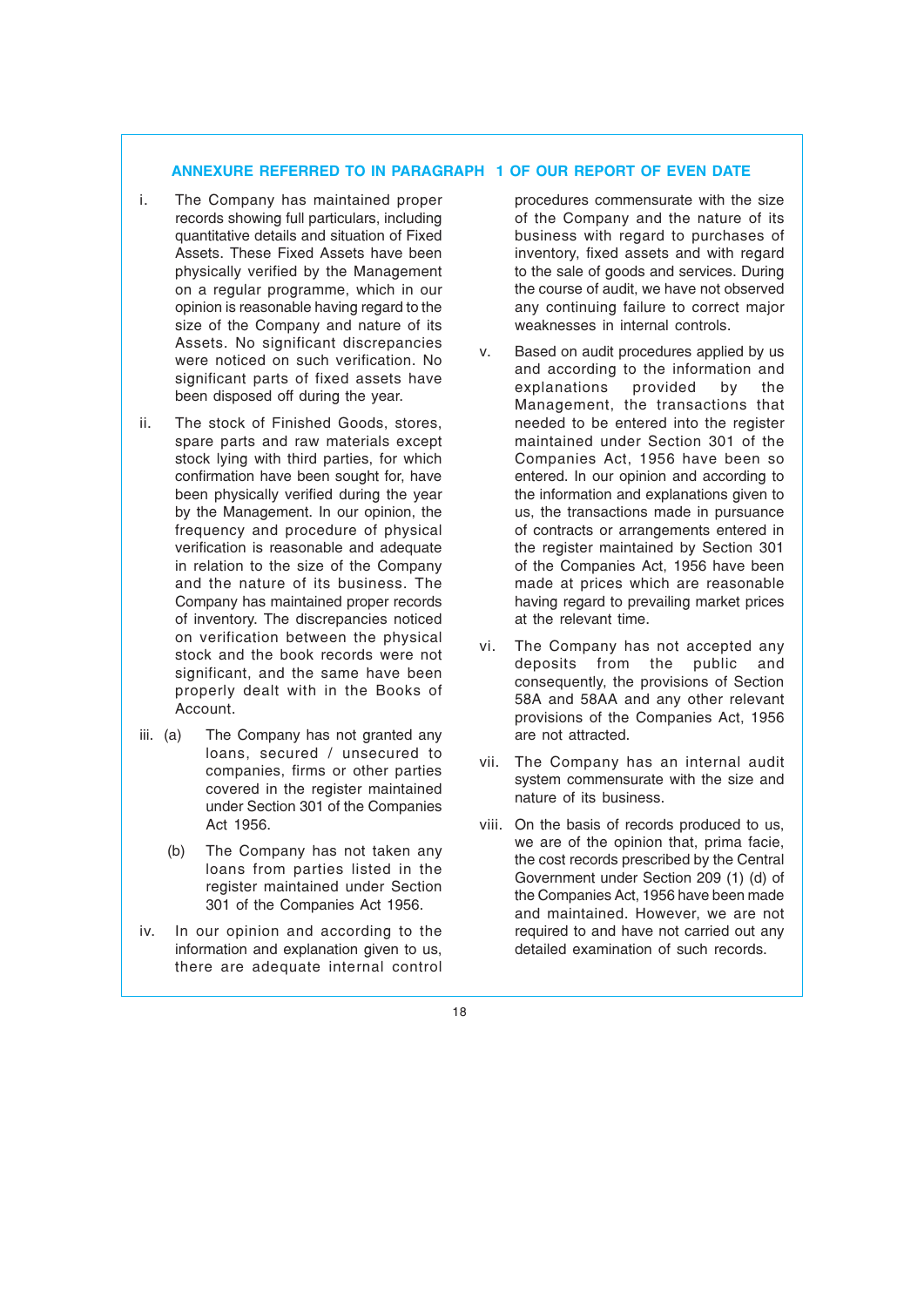- ix. a) On the basis of our examination of the Books of Account, the Company has been regular in depositing with appropriate authorities undisputed statutory dues including Employees Provident Fund, Employees' State Insurance, Income Tax, Sales Tax, Customs Duty, Excise Duty, Wealth Tax, cess and Investor Education and Protection Fund and other material statutory dues.
	- b) According to the information and explanations given to us, there are no undisputed amounts payable in respect of Income Tax, Sales Tax, Wealth Tax, Service Tax, Excise Duty, Cess and Customs Duty that have not been deposited with the appropriate authorities for more than six months from the date they became payable.
	- c) According to the information and explanation given to us, there are no dues of, Income Tax, Service Tax, Sales Tax, Customs Duty, Cess, Wealth Tax and Excise Duty that have not been deposited with the appropriate authorities on account of any dispute.
- x. The company's accumulated losses have not exceeded 50% of its net worth as at the end of the financial year. The company has not incurred cash losses in the current financial year as well as in the immediately preceding financial year.
- xi. Based on our audit procedures and on the basis of information and explanations given by the Management, the Company has not defaulted in repayment of dues to banks and financial institutions. The Company has not issued any debentures.
- xii. Based on our examination of documents and records, the Company has not granted loans and advances on the basis of security by way of pledge of shares, debentures and other securities.
- xiii. The Company is not a chit fund, nidhi, mutual benefit fund or a society.
- xiv. The Company is not dealing or trading in shares, securities, debentures and other Investments.
- xv. The Company has not given any guarantee for loans taken by others from banks or financial institutions.
- xvi. The company has not availed any term loans from the Banks during the year.
- xvii. According to the information and explanations given to us and on an overall examination of the financial statements of the Company, we report that funds raised on short term basis have not been used for long term investment.
- xviii. During the year the company has not made any preferential allotment of shares.
- xix. During the period covered by our audit report, the Company has not issued any Debentures.
- xx. The Company has not raised any money by public issue during the year.
- xxi. Based on audit procedures performed and information and explanations given by the Management, we report that no fraud on or by the Company has been noticed or reported during the year.

For M/s. R. SUBRAMANIAN AND COMPANY Chartered Accountants Firm Registration No. 004137S

> **A. GANESAN** Partner Membership No. 21438

Chennai May 30, 2013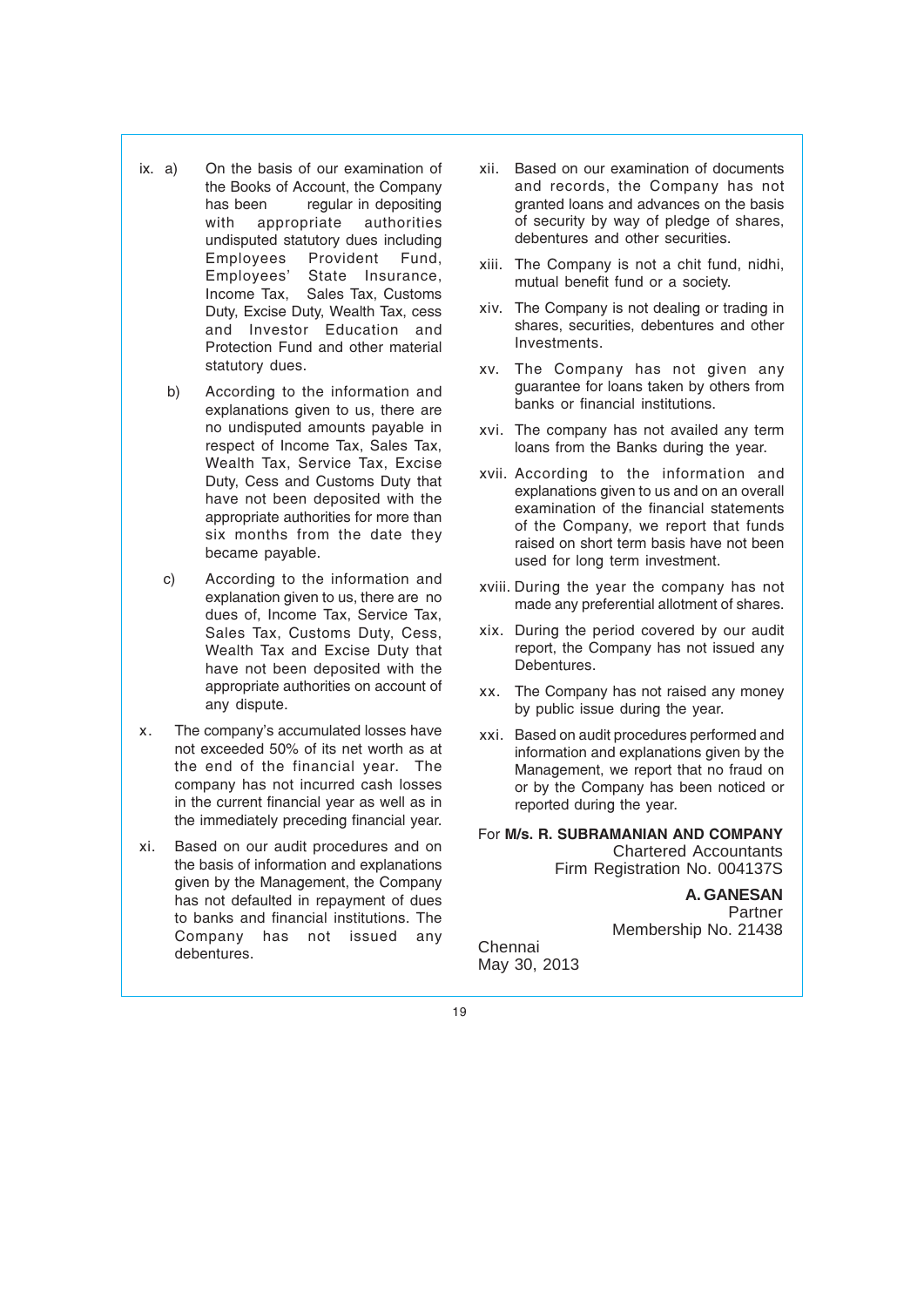| <b>BALANCE SHEET AS AT 31st MARCH, 2013</b> |                                                     |                                                        |                                                            |                    |                            |                                                                                                              |
|---------------------------------------------|-----------------------------------------------------|--------------------------------------------------------|------------------------------------------------------------|--------------------|----------------------------|--------------------------------------------------------------------------------------------------------------|
|                                             |                                                     |                                                        |                                                            | <b>Note</b><br>No. | <b>AS AT</b><br>31-03-2013 | AS AT<br>31-03-2012                                                                                          |
|                                             | <b>I</b> Equity and Liablities                      |                                                        |                                                            |                    |                            | (₹ in Lakhs)                                                                                                 |
| 1.                                          | <b>Shareholders' Funds</b>                          |                                                        |                                                            |                    |                            |                                                                                                              |
|                                             | a) Share Capital                                    |                                                        |                                                            | 2                  | 179.28                     | 179.28                                                                                                       |
|                                             |                                                     | b) Reserves and Surplus                                |                                                            | 3                  | 1656.00                    | 1640.38                                                                                                      |
| $\mathbf{2}$                                |                                                     | <b>Non Current Liabilities</b>                         |                                                            |                    |                            |                                                                                                              |
|                                             |                                                     | a) Long Term Borrowings                                |                                                            | 4                  | 313.55                     | 547.18                                                                                                       |
|                                             |                                                     | b) Deferred Tax Liabilities (Net)                      |                                                            | 5                  | 84.11                      | 69.60                                                                                                        |
|                                             |                                                     | c) Other Long Term Liabilities                         |                                                            | 6                  | 89.71                      | 320.86                                                                                                       |
|                                             |                                                     | d) Long Term Provisions                                |                                                            | 7                  | 39.32                      | 36.58                                                                                                        |
| 3                                           | <b>Current Liabilities</b>                          |                                                        |                                                            |                    |                            |                                                                                                              |
|                                             |                                                     | a) Short Term Borrowings                               |                                                            | 8                  | 2726.94                    | 1910.55                                                                                                      |
|                                             | b) Trade Payables                                   |                                                        |                                                            | 9                  | 335.06                     | 929.27                                                                                                       |
|                                             |                                                     | c) Other Current Liabilities                           |                                                            | 10                 | 1110.26                    | 1064.23                                                                                                      |
|                                             |                                                     | d) Short Term Provisions                               |                                                            | 11                 | 30.48                      | 12.42                                                                                                        |
|                                             |                                                     | <b>Total</b>                                           |                                                            |                    | 6564.71                    | 6710.35                                                                                                      |
|                                             | <b>Il Assets</b>                                    |                                                        |                                                            |                    |                            |                                                                                                              |
| 1.                                          | <b>Non Curret Assets</b>                            |                                                        |                                                            |                    |                            |                                                                                                              |
|                                             |                                                     | a) Fixed Assets - Tangible Assets                      |                                                            | 12                 | 1954.96                    | 2090.57                                                                                                      |
|                                             |                                                     | b) Non Current Investments                             |                                                            | 13                 | 60.33                      | 60.33                                                                                                        |
|                                             |                                                     | c) Other Non Current Assets                            |                                                            | 14                 | 32.37                      | 25.00                                                                                                        |
| $\mathbf{2}$                                | <b>Current Assets</b>                               |                                                        |                                                            |                    |                            |                                                                                                              |
|                                             | a) Inventories                                      |                                                        |                                                            | 15                 | 2801.83                    | 3049.63                                                                                                      |
|                                             | b) Trade Receivables                                |                                                        |                                                            | 16                 | 1175.23                    | 996.27                                                                                                       |
|                                             |                                                     | c) Cash and Bank Balances                              |                                                            | 17                 | 201.61                     | 110.17                                                                                                       |
|                                             |                                                     | d) Short Term Loans and Advances                       |                                                            | 18                 | 223.04                     | 224.23                                                                                                       |
|                                             |                                                     | e) Other Current Assets                                |                                                            | 19                 | 115.34                     | 154.15                                                                                                       |
|                                             |                                                     | Total                                                  |                                                            |                    | 6564.71                    | 6710.35                                                                                                      |
|                                             |                                                     | Notes to Financial Statements 1 to 39                  |                                                            |                    |                            |                                                                                                              |
|                                             | <b>S. SRIDHARAN</b><br><b>Managing Director</b>     | N. GOPALARATNAM<br>D. VIJAYALAKSHMI<br>R. VAIDYANATHAN | A.L. SOMAYAJI<br><b>CMDE R. P. PREM KUMAR, VSM (Retd.)</b> |                    |                            | Vide our Report of even date attached<br>For M/s. R. SUBRAMANIAN AND COMPANY<br><b>Chartered Accountants</b> |
|                                             | <b>G.A. PATHANJALI</b><br><b>Executive Director</b> | <b>Directors</b>                                       |                                                            |                    |                            | Firm Registration No. 004137S                                                                                |
|                                             |                                                     | <b>S.V. RAJU</b><br>Secretary                          |                                                            |                    |                            | A. GANESAN                                                                                                   |
| Chennai                                     | May 30, 2013                                        |                                                        |                                                            |                    |                            | Partner<br>Membership No.021438                                                                              |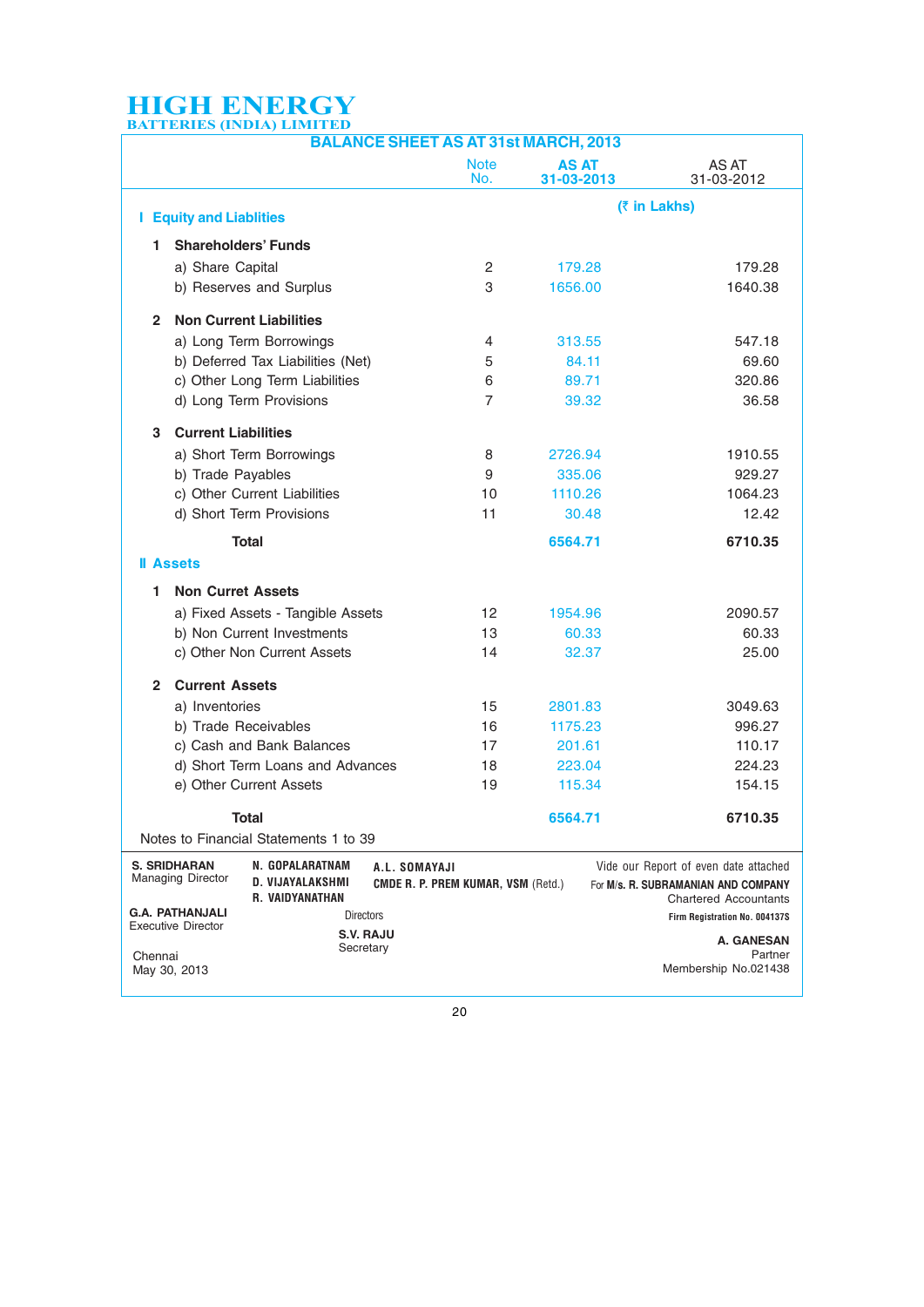

| <b>STATEMENT OF PROFIT AND LOSS FOR THE YEAR ENDED 31.03.2013</b> |                                                               |                                                            |                    |                                 |                                                                                                              |
|-------------------------------------------------------------------|---------------------------------------------------------------|------------------------------------------------------------|--------------------|---------------------------------|--------------------------------------------------------------------------------------------------------------|
|                                                                   |                                                               |                                                            | <b>Note</b><br>No. | <b>YEAR ENDED</b><br>31-03-2013 | YEAR ENDED<br>31-03-2012                                                                                     |
| <b>Revenue from Operations</b>                                    |                                                               |                                                            |                    | (₹ in Lakhs)                    |                                                                                                              |
|                                                                   | Revenue from sale of Batteries (Gross)                        |                                                            | 21                 | 7271.63                         | 6025.27                                                                                                      |
| Less: Excise duty                                                 |                                                               |                                                            |                    | 139.08                          | 197.85                                                                                                       |
|                                                                   | Revenue from sale of Batteries (Net)                          |                                                            |                    | 7132.55                         | 5827.42                                                                                                      |
|                                                                   | Other Operating Revenue - Sale of Scrap                       |                                                            |                    | 8.09                            | 43.24                                                                                                        |
| <b>Other Income</b>                                               |                                                               |                                                            | 22                 | 15.68                           | 12.93                                                                                                        |
| <b>Total Revenue</b>                                              |                                                               |                                                            |                    | 7156.32                         | 5883.59                                                                                                      |
| <b>Expenses</b>                                                   |                                                               |                                                            |                    |                                 |                                                                                                              |
|                                                                   | Cost of raw materials and Components                          |                                                            |                    |                                 |                                                                                                              |
| consumed                                                          |                                                               |                                                            | 23                 | 3814.58                         | 3464.59                                                                                                      |
| Purchase of Stock-in-trade                                        |                                                               |                                                            |                    | 638.01                          | 257.51                                                                                                       |
|                                                                   | (Increase) / Decrease in the inventory of                     |                                                            |                    |                                 |                                                                                                              |
|                                                                   | Finished goods and Work in Progress                           |                                                            | 24                 | (235.05)                        | (319.33)                                                                                                     |
| <b>Employee Benefits Expense</b>                                  |                                                               |                                                            | 25                 | 734.90                          | 590.69                                                                                                       |
| Other Expenses                                                    |                                                               |                                                            | 26                 | 1550.55                         | 1181.43                                                                                                      |
|                                                                   | <b>Total Expenses</b>                                         |                                                            |                    | 6502.99                         | 5174.89                                                                                                      |
|                                                                   | <b>Profit before Finance Cost and Depreciation</b>            |                                                            |                    | 653.33                          | 708.70                                                                                                       |
| Finance Cost                                                      |                                                               |                                                            | 27                 | 441.24                          | 489.05                                                                                                       |
| Depreciation                                                      |                                                               |                                                            |                    | 160.98                          | 165.02                                                                                                       |
| <b>Profit Before Tax</b>                                          |                                                               |                                                            |                    | 51.11                           | 54.63                                                                                                        |
| <b>Tax Expenses</b>                                               |                                                               |                                                            |                    |                                 |                                                                                                              |
| Current Tax                                                       |                                                               |                                                            |                    |                                 |                                                                                                              |
| - MAT Tax Provision                                               |                                                               |                                                            |                    | 8.20                            |                                                                                                              |
| - MAT Credit Entilement                                           |                                                               |                                                            |                    | 8.20                            |                                                                                                              |
| Deferred Tax (Liability) / Asset                                  |                                                               |                                                            |                    | (14.51)                         | (15.52)                                                                                                      |
|                                                                   | Excess provision of tax written back                          |                                                            |                    |                                 |                                                                                                              |
| <b>Total Tax Expenses</b>                                         |                                                               |                                                            |                    | (14.51)                         | (15.52)                                                                                                      |
| <b>Profit After Tax</b>                                           |                                                               |                                                            |                    | 36.60                           | 39.11                                                                                                        |
| <b>Earning per Share</b>                                          |                                                               |                                                            |                    |                                 |                                                                                                              |
|                                                                   | Basic and Diluted Earning per share of ₹ 10/- each            |                                                            |                    | 2.04                            | 2.18                                                                                                         |
|                                                                   | Notes to Financial Statements 1 to 39                         |                                                            |                    |                                 |                                                                                                              |
| <b>S. SRIDHARAN</b><br><b>Managing Director</b>                   | N. GOPALARATNAM<br>D. VIJAYALAKSHMI<br><b>R. VAIDYANATHAN</b> | A.L. SOMAYAJI<br><b>CMDE R. P. PREM KUMAR, VSM (Retd.)</b> |                    |                                 | Vide our Report of even date attached<br>For M/s. R. SUBRAMANIAN AND COMPANY<br><b>Chartered Accountants</b> |
| <b>G.A. PATHANJALI</b>                                            | <b>Directors</b>                                              |                                                            |                    |                                 | Firm Registration No. 004137S                                                                                |
| <b>Executive Director</b>                                         |                                                               | <b>S.V. RAJU</b>                                           |                    |                                 | A. GANESAN                                                                                                   |
| Chennai<br>May 30, 2013                                           |                                                               | Secretary                                                  |                    |                                 | Partner<br>Membership No.021438                                                                              |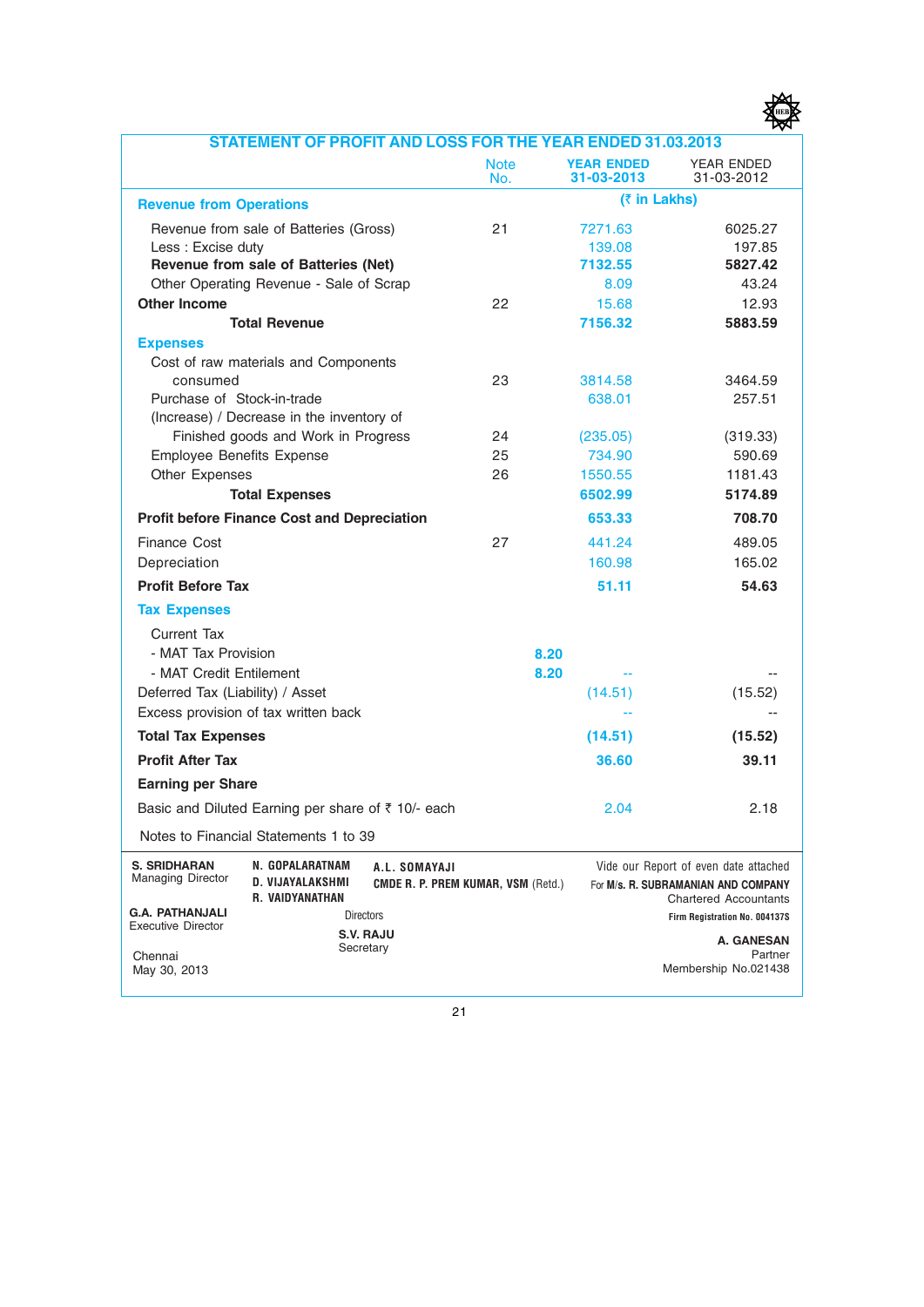### **HIGH ENERGY**

**BATTERIES (INDIA) LIMITED**

#### Notes on Financial Statements for the Year ended 31st March, 2013

1. Notes forming part of the Balance Sheet as at 31<sup>st</sup> March 2013 and the Statement of Profit and Loss for the year ended 31<sup>st</sup> March 2013.

#### SIGNIFICANT ACCOUNTING POLICIES

a) Accounting Concepts

The accounts are prepared under historical cost convention in accordance with generally accepted accounting principles and applicable Accounting Standards.

b) Use of Estimates

Estimates and assumptions made by Management in the preparation of Financial Statements have a bearing on reported amounts of Financial Results, Assets & Liabilities and the disclosure of Contingent Liabilities. Actual results could differ from those estimates. Any revision to accounting estimate is recognized prospectively.

c) Revenue Recognition

Revenue is recognized and expenditure is accounted for on their accrual. Excise duty recovery from customer is deducted from Gross Turnover .Excise duty differential between closing and opening stock of excisable goods is included under other expenses.

Revenue from domestic sale is recognized on delivery to the carrier, when risk and rewards of ownership pass on to the customer.

Revenue from Export sales is recognized when risk and rewards are passed on to the customer in accordance with the terms of the contract.

Dividend income is recognized when the right to receive payment is established.

Other items of income are recognized when there is no significant uncertainty as to measurability or collectability.

d) Fixed Assets

Fixed Assets are stated at cost less depreciation. Cost includes, taxes and duties (but does not include taxes and duties for which CENVAT / VAT credit is available), freight and other direct or allocated expenses and interest and finance charges on related borrowings during construction period.

Any income earned during construction period is netted against cost of the Project.

e) Depreciation

The assets, with the exception of plant and machinery, are depreciated on written down value basis. Plant and Machinery are depreciated on straight-line method. Depreciation is provided in accordance with Schedule XIV of the Companies Act 1956.

f) Inventories

Inventories are stated at lower of cost and net realisable value. Cost includes all costs of purchase, cost of conversion and other costs incurred in bringing the Inventories to their present location and condition net off CENVAT/VAT credit entitlement. The cost is arrived on weighted average basis. Tools cost is written off over a period of three years.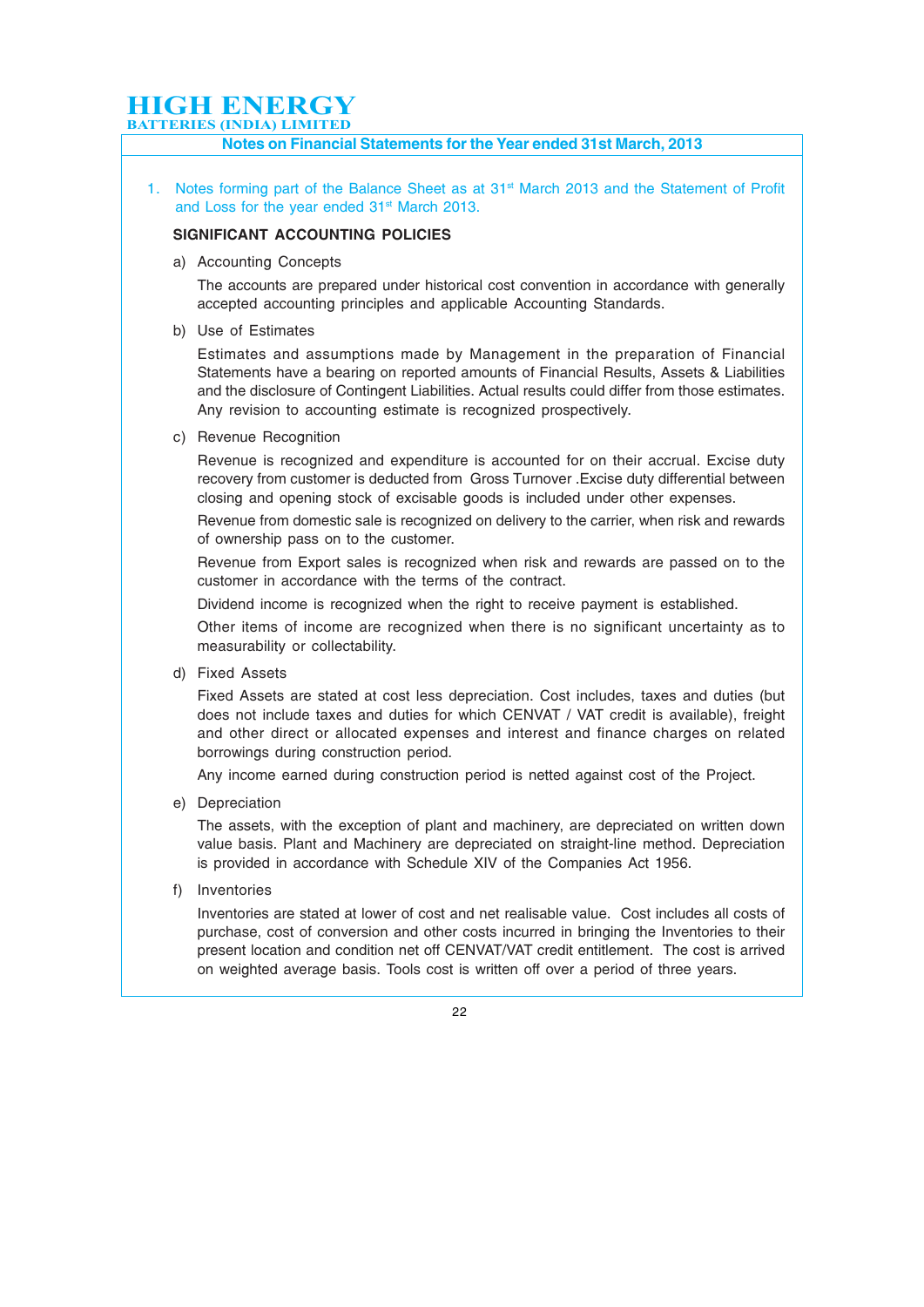

#### Notes on Financial Statements for the Year ended 31st March, 2013

g) Investment

Long term investments are stated at cost. Any diminution in the value of Long term investments is charged to Profit and Loss Account, if such a decline is other than temporary in the opinion of the Management.

h) Research and Development Expenditure

Expenditure incurred on Scientific Research, other than Capital Expenditure, are written off to revenue in the year when they are incurred. Capital Expenditure is added to the Cost of Fixed Assets and depreciated accordingly.

i) Employee Benefits

Short term Employee benefits are charged at the undiscounted amount to Profit and Loss account in the year in which related service is rendered.

Contributions to defined contribution schemes towards retirement benefits in the form of provident fund and super annuation fund for the year are charged to profit and loss account as incurred.

Liabilities in respect of defined benefit plans are determined based on actuarial valuation made by an independent actuary using Projected Unit Credit Method as at the balance sheet date. Actuarial gains or losses are recognized immediately in the profit and loss account. Obligation for leave encashment is recognized in the same manner.

Other Terminal benefits are recognised as an expense as and when incurred.

j) Provision, Contingent Liabilities and Contingent Assets

Provisions are recognised when there is a present obligation as a result of a past event it is probable that an outflow of resources will be required to settle the obligation and in respect of which reliable estimate can be made. Contingent Liabilities are disclosed in the notes on Accounts, unless the possibility of any outflow in settlement is remote. Contingent assets are neither recognised nor disclosed.

k) Taxes on Income

Current tax is the amount of tax payable on the taxable income for the year as determined in accordance with the provisions of Income Tax Act, 1961. Deferred Tax is recognised, on timing difference, being the difference between taxable income and accounting income that originate in one period and are capable of reversal in one or more subsequent periods. Deferred Tax assets in respect of unabsorbed depreciation and carry forward of losses are recognised if there is virtual certainty that there will be sufficient future taxable income available to realise such losses.

l) Foreign Exchange Transactions

Transactions in foreign exchange are initially recognised at the rates prevailing on the dates of transactions.

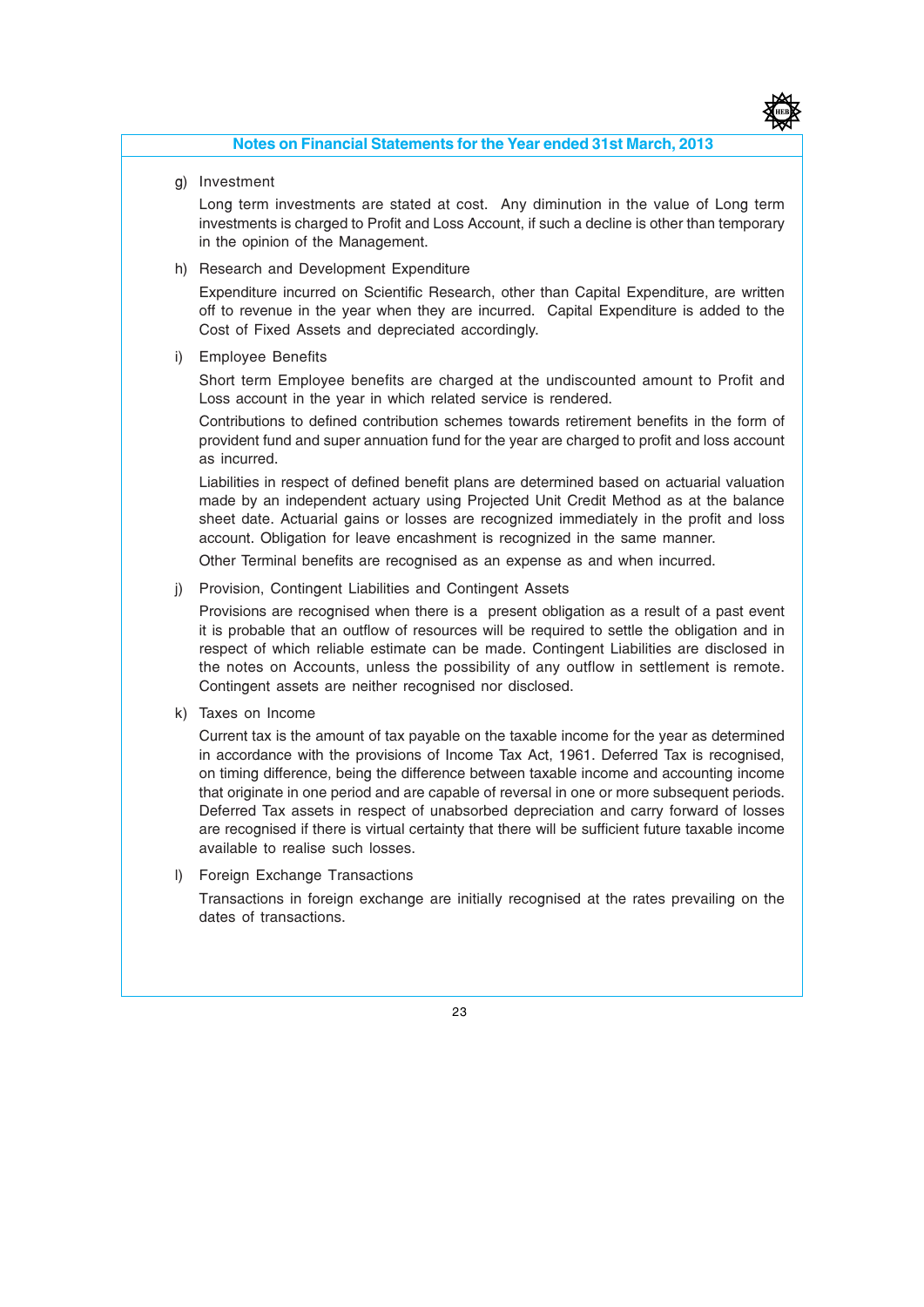#### Notes on Financial Statements for the Year ended 31st March, 2013

Premium or discount arising at the inception of forward contract is amortised as income or expense over the life of the contract. Exchange difference on such contract is recognised in the reporting period in which exchange rates change.

Foreign Currency Liabilities/ Assets at the close of the year are restated, adopting the contracted/year-end rates, as applicable. Resultant exchange difference is recognised as income or expense in that period.

m) Insurance Claims

Insurance claims are accounted on the basis of claims lodged and accepted.

n) Borrowing Costs

Borrowing Costs that are directly attributable to the acquisition, construction or production of qualifying assets are capitalised as part of the cost of that asset. Other borrowing costs are recognised as an expense in the period in which they are incurred.

o) Impairment of Assets

Impairment loss, if any, is provided to the extent the carrying amount of assets exceeds their recoverable amount.

p) Earnings per share

Earnings per share is calculated by dividing the net profit or loss for the year attributable to equity shareholders by the weighted average number of equity shares outstanding during the period.

For the purpose of calculating diluted earnings per share, the net profit or loss for the period attributable to equity shareholders and the weighted average number of shares outstanding during the period are adjusted for the effects of all dilutive potential equity shares.

q) Segment Reporting

The accounting policies adopted for segment reporting are in line with the accounting policies of the company.

Revenue and expenses are identified to segments on the basis of their relationship to the operating activities of the segment. Revenue, expenses, assets and liabilities which relate to the enterprise as a whole and are not allocable to segments on a reasonable basis have been included under "unallocable".

There are no inter segment revenue and therefore their basis of measurement does not arise.

r) Derivatives

The Company enters into Futures Contracts in Silver to hedge the price risk consistent with its Risk Management Policy. The Company does not use these contracts for speculative purpose.

Lossess in respect of the Futures Contracts as at the Balance Sheet date are charged to Statement of Profit and Loss by marking them to market, while gains are ignored.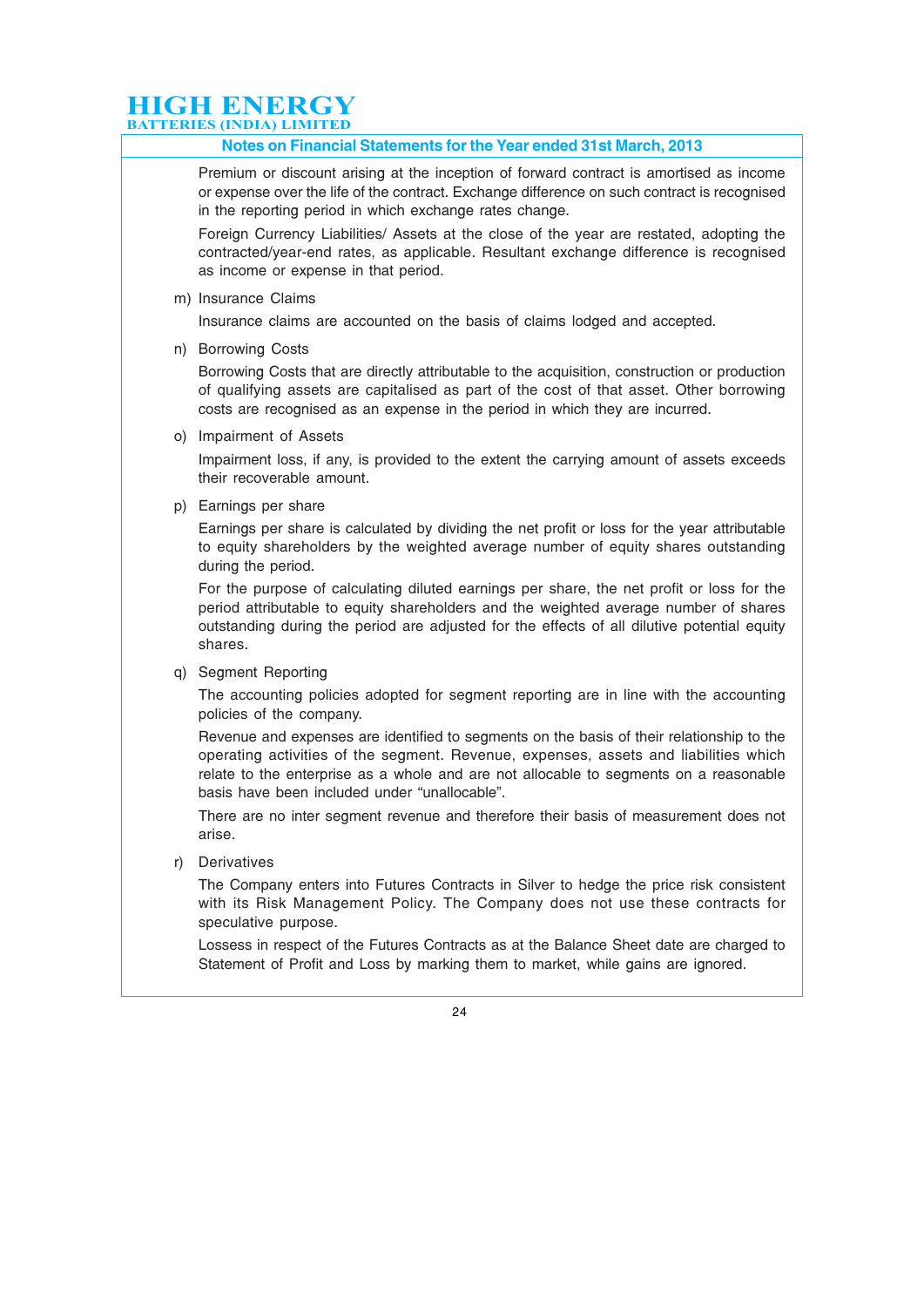| Notes on Financial Statements for the Year ended 31st March, 2013 |                                          |                                   |
|-------------------------------------------------------------------|------------------------------------------|-----------------------------------|
|                                                                   | <b>AS AT</b><br>31-03-2013               | AS AT<br>31-03-2012               |
|                                                                   |                                          | (₹ in Lakhs)                      |
| <b>2 Authorised Capital</b>                                       |                                          |                                   |
| 7500000 (31.03.2012 - 7500000) equity shares of ₹ 10/- each       | 750.00                                   | 750.00                            |
| Issued, Subscribed and Fully paid up shares                       |                                          |                                   |
| 1792768 (31.03.2012 - 1792768) equity shares of ₹ 10/- each       | 179.28                                   | 179.28                            |
| Total of Issued, Subscribed and Fully paid up shares              | 179.28                                   | 179.28                            |
| Reconcilation of Equity Shares outstanding at the beginning<br>a  |                                          |                                   |
| and at the end of the reporting period                            | <b>AS AT</b><br>31-03-2013<br><b>Nos</b> | AS AT<br>31-03-2012<br><b>Nos</b> |
|                                                                   | 1792768                                  | 1792768                           |
| At the Beginning of the year<br>Issued During the year            |                                          |                                   |
| Outstanding at the end of the year                                | 1792768                                  | 1792768                           |

#### b Details of Shareholders holding more than 5% of shares

|                                     | <b>AS AT</b><br>31-03-2013 |                              | AS AT<br>31-03-2012 |                       |
|-------------------------------------|----------------------------|------------------------------|---------------------|-----------------------|
| Name of Shareholder                 | <b>Number</b><br>of Shares | <b>Percentage</b><br>holding | Number<br>of Shares | Percentage<br>holding |
| Seshasayee Paper and Boards Limited | 282911                     | 15.78                        | 282911              | 15.78                 |
| Life Insurance Corporation of India | 239000                     | 13.33                        | 239000              | 13.33                 |
| Time Square Investments (P) Limited | 165463                     | 9.23                         | 165463              | 9.23                  |
| Ponni Sugars (Erode) Limited        | 100000                     | 5.58                         | 100000              | 5.58                  |

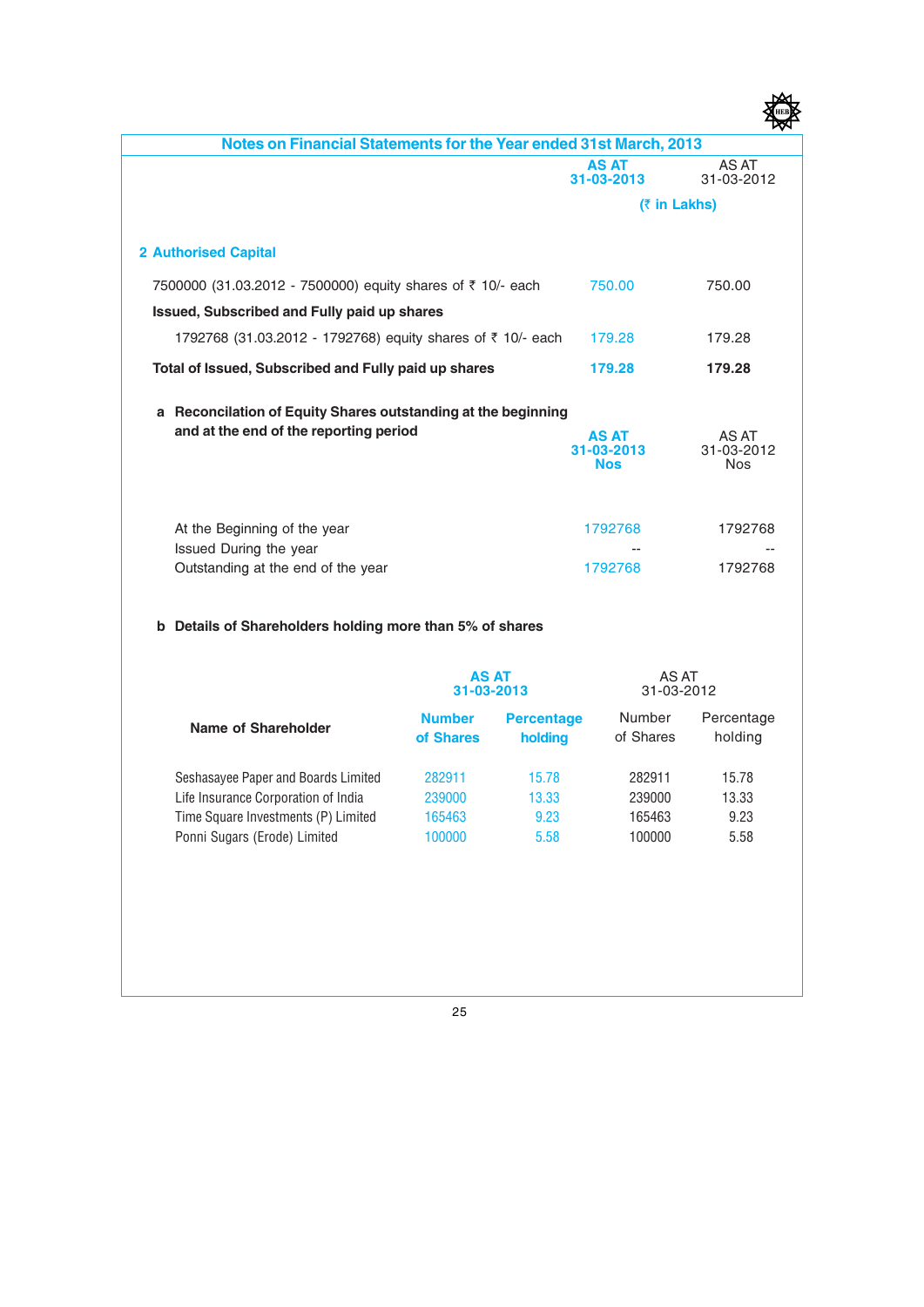| <u>I BRIBS</u> (II DIIX) BINITI BD                                                                               |                  |                            |                                            |
|------------------------------------------------------------------------------------------------------------------|------------------|----------------------------|--------------------------------------------|
| Notes on Financial Statements for the Year ended 31st March, 2013                                                |                  |                            |                                            |
|                                                                                                                  |                  | <b>AS AT</b><br>31-03-2013 | AS AT<br>31-03-2012                        |
| <b>3 Reserves and Surplus</b>                                                                                    |                  |                            | (₹ in Lakhs)                               |
| a Capital Redemption Reserve<br>Balance as per last Balance Sheet                                                |                  | 3.00                       | 3.00                                       |
| <b>b</b> Securities Premium Account<br>Balance as per last Balance Sheet                                         |                  | 783.34                     | 783.34                                     |
| c General Reserve                                                                                                |                  |                            |                                            |
| Balance as per last Balance Sheet<br>Less: Transfer to P&L Account                                               | 964.00<br>116.00 |                            |                                            |
| d Surplus / (Deficit) in the Statement of<br><b>Profit and Loss Account</b><br>Balance as per last Balance Sheet | (109.96)         | 848,00                     | 964.00                                     |
| Add: Surplus / (Deficit) for the year<br><b>Transfer from General Reserve</b>                                    | 36.60<br>116.00  | 42.64                      |                                            |
| Less : Appropriation<br><b>Dividend</b><br>Proposed Dividend @ 10%<br>Tax on Dividend                            | 17.93<br>3.05    | 20.98                      |                                            |
| Net Surplus / (Deficit) in the Statement of<br><b>Profit and Loss Account</b>                                    |                  | 21.66                      | (109.96)                                   |
| <b>Total</b>                                                                                                     |                  | 1656.00                    | 1640.38                                    |
| <b>4 Long Term Borrowings</b>                                                                                    |                  |                            |                                            |
| <b>Term Loan From Banks - Secured</b>                                                                            |                  |                            |                                            |
| Rupee Loan<br>Car Loan                                                                                           |                  | 309.81                     | 541.52                                     |
| <b>Total</b>                                                                                                     |                  | 3.74<br>313.55             | 5.66<br>547.18                             |
|                                                                                                                  | $\sqrt{2}$       |                            | the state of the state of the state of the |

The Rupee Term Loan including current maturities (Vide Note No 10) are secured by First charge on movable and immovable fixed assets of the Lead Acid Battery Facility and Second charge on all other existing movable and immovable fixed assets of the Company. Rupee Term Loan is repayable as per details below :

UCO Bank - 5 Annual instalments commencing from March 2011; Indian Bank and Canara Bank - 15 Quarterly instalments commencing from January 2011 and March 2011 respectively. The Car loan is secured by the hypothecation of the car. The loan is repayable in 60 equated monthly instalments commencing from September 2011.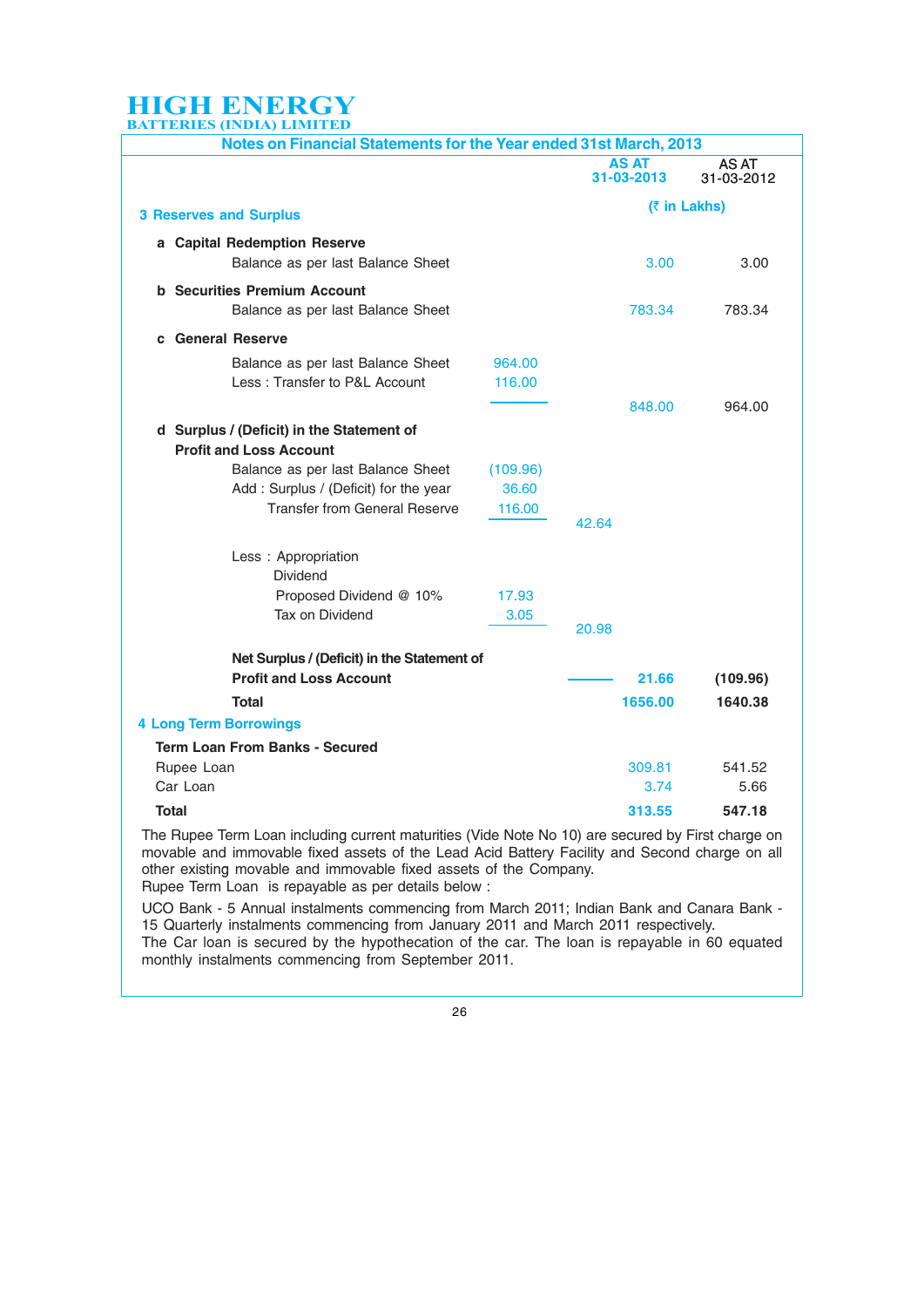| Notes on Financial Statements for the Year ended 31st March, 2013                                                                              |                            |                     |
|------------------------------------------------------------------------------------------------------------------------------------------------|----------------------------|---------------------|
|                                                                                                                                                | <b>AS AT</b><br>31-03-2013 | AS AT<br>31-03-2012 |
| 5 Deferred Tax Liabilities (Vide Note No.28)                                                                                                   | (₹ in Lakhs)               |                     |
| <b>Deferred Tax Liabilities</b>                                                                                                                |                            |                     |
| On account of Depreciation                                                                                                                     | 338.95                     | 329.39              |
| <b>Gross Deferred Tax Liability</b>                                                                                                            | 338.95                     | 329.39              |
| <b>Deferred Tax Assets</b>                                                                                                                     |                            |                     |
| 43B Disallowances                                                                                                                              | 12.16                      | 14.36               |
| Unabsorbed Losses and allowances under                                                                                                         |                            |                     |
| Income Tax Act 1961                                                                                                                            | 242.68                     | 245.43              |
| <b>Gross Deferred Tax Assets</b>                                                                                                               | 254.84                     | 259.79              |
| <b>Deferred Tax Liabillities (Net)</b>                                                                                                         | 84.11                      | 69.60               |
| <b>6 Other Long Term Liabilities</b>                                                                                                           |                            |                     |
| Advances from Customers                                                                                                                        | 89.71                      | 320.86              |
| <b>Total</b>                                                                                                                                   | 89.71                      | 320.86              |
| Advances represents amount to be adjusted from invoices after one year based on delivery<br>period as stipulated in the contract by customers. |                            |                     |
| <b>7 Long Term Provisions</b>                                                                                                                  |                            |                     |
| Provision for Warranty (vide Note No. 31)                                                                                                      | 12.95                      | 16.00               |
| Provision for Leave Benefits                                                                                                                   | 26.37                      | 20.58               |
| <b>Total</b>                                                                                                                                   | 39.32                      | 36.58               |
| <b>8 Short Term Borrowings</b>                                                                                                                 |                            |                     |
| <b>Secured Loans</b>                                                                                                                           |                            |                     |
| Working Capital Loan from Banks                                                                                                                | 2726.94                    | 1910.55             |
| <b>Total</b>                                                                                                                                   | 2726.94                    | 1910.55             |

Working Capital Loans from Banks are secured by First Charge on inventories, book debts and other movable assets of the company and First Charge on all movable and immovable fixed assets of the company other than those pertaining to Lead Acid Battery Facility. The Working Capital Loan is further secured by way of lien on Fixed Deposits aggregating to  $\bar{\tau}$  56.91 lakhs.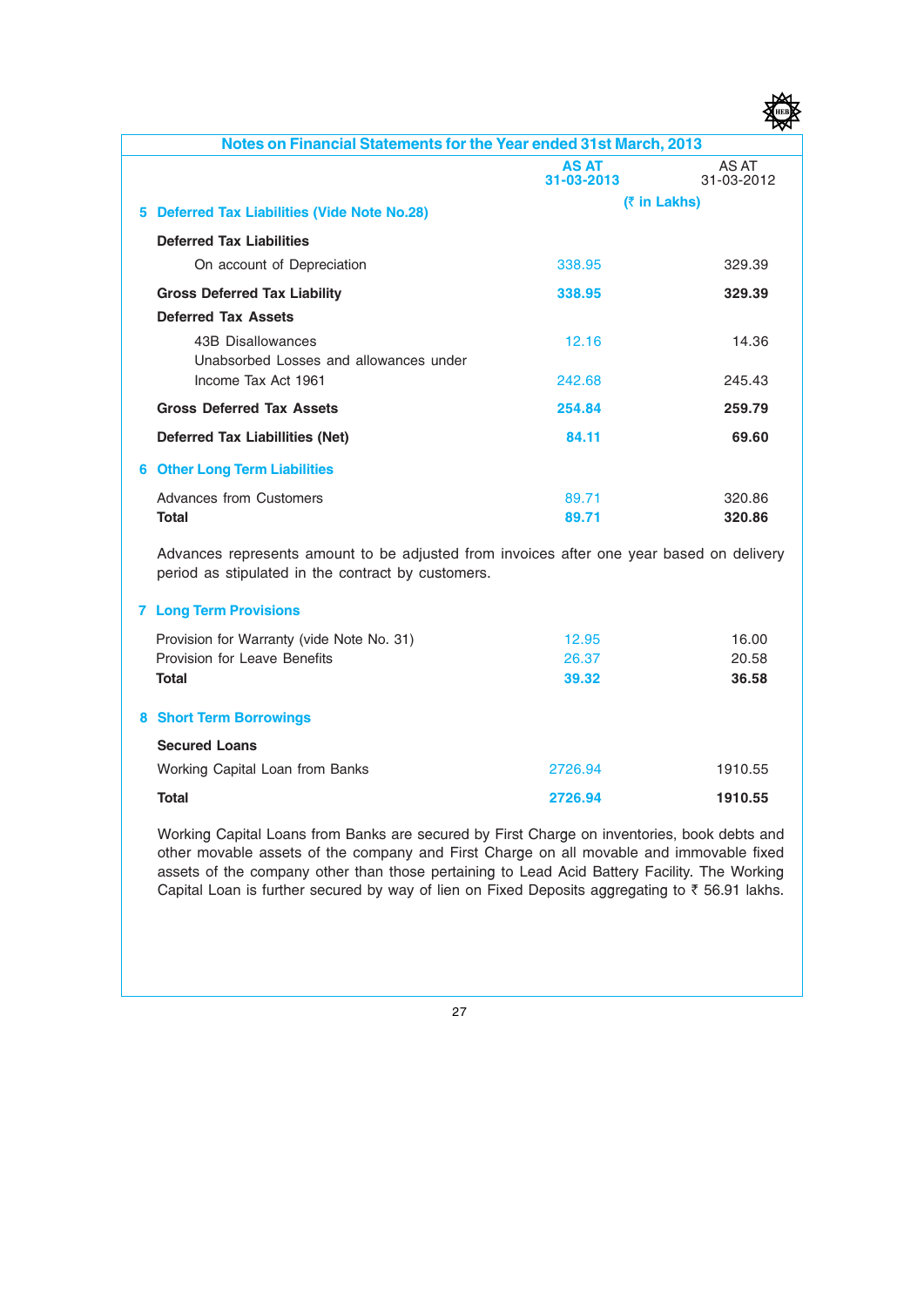| <b>AS AT</b><br>31-03-2013 | AS AT<br>31-03-2012                                               |  |
|----------------------------|-------------------------------------------------------------------|--|
| (₹ in Lakhs)               |                                                                   |  |
|                            |                                                                   |  |
| --                         |                                                                   |  |
| 192.98                     | 767.83                                                            |  |
| 142.08                     | 161.44                                                            |  |
| 335.06                     | 929.27                                                            |  |
|                            | Notes on Financial Statements for the Year ended 31st March, 2013 |  |

Micro and Small Enterprises under the Micro, Small and Medium Enterprises Development Act, 2006 have been determined to the extent such parties have been identified on the basis of information available with the Company. There are no over dues to such parties.

#### 10 Other Current Liabilities

| 3.88<br>6.68 |
|--------------|
|              |
|              |
| 2.81         |
| 38.75        |
| 4.57         |
| 777.41       |
| 230.13       |
|              |

#### 11 Short Term Provisions

| Provision for Employee Benefits - Gratuity | 8.05  | 11.42 |
|--------------------------------------------|-------|-------|
| Provision for Warranty (vide Note No.31)   | 1.45  | 1.00  |
| <b>Dividend</b>                            | 20.98 | $- -$ |
| Total                                      | 30.48 | 12.42 |

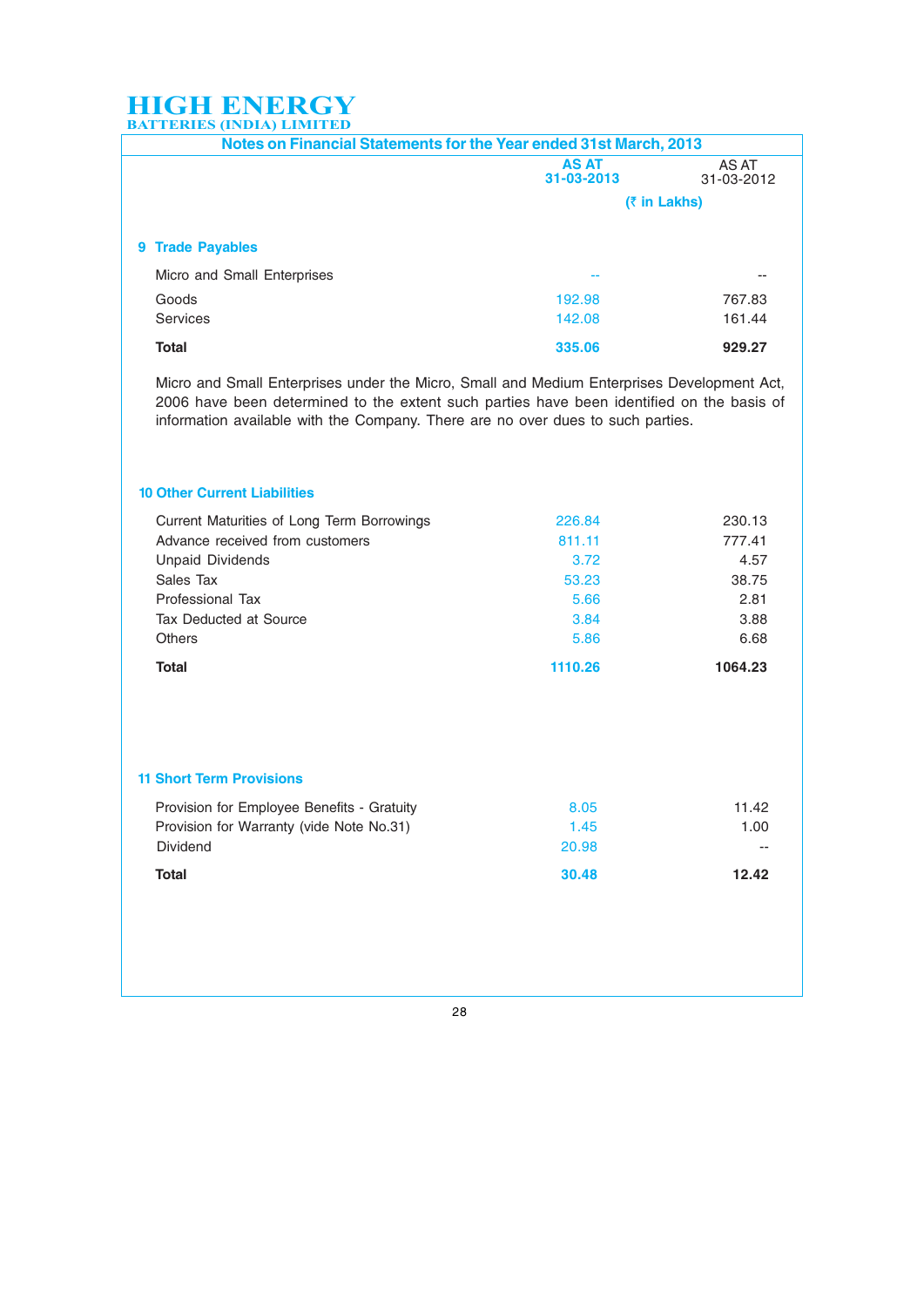

|                         |                         |           | Notes on Financial Statements for the Year ended 31st March, 2013 |                           |                   |                        |                  |                   |                    |                         |
|-------------------------|-------------------------|-----------|-------------------------------------------------------------------|---------------------------|-------------------|------------------------|------------------|-------------------|--------------------|-------------------------|
| 12 FIXED ASSETS - T     | angible Assets          |           |                                                                   |                           |                   |                        |                  |                   | (₹in Lakhs)        |                         |
|                         |                         |           | <b>Gross Block</b>                                                |                           |                   |                        | Depreciation     |                   |                    | Net Block               |
| <b>Description</b>      | 01-Apr-12<br>Cost as on | Additions | <b>Deductions</b>                                                 | 31-Mar-13<br>Cost as<br>õ | 31-Mar-12<br>Upto | For the<br><b>Year</b> | <b>Withdrawn</b> | 31-Mar-13<br>Upto | 31-Mar-13<br>As at | $31 - $ Mar-12<br>As at |
| Land                    | 35.92                   | ŧ         | Ŧ                                                                 | 35.92                     | ł                 | Ŧ                      | Ŧ                | ł                 | 35.92              | 35.92                   |
| Building                | 841.98                  | 10.23     | ŧ                                                                 | 852.21                    | 394.97            | 42.12                  | ł.               | 437.09            | 415.12             | 447.01                  |
| Plant & Machinery       | 2379.69                 | 7.95      | ŧ                                                                 | 2387.64                   | 862.60            | 99.71                  | Ł                | 962.31            | 1425.33            | 1517.09                 |
| Electrical Installation | 131.92                  | 0.19      | ŧ                                                                 | 132.11                    | 77.62             | 7.57                   | ł                | 85.19             | 46.92              | 54.30                   |
| Office Equipment        | 146.18                  | 7.02      | 3.55                                                              | 149.65                    | 119.15            | 8.96                   | 2.43             | 125.68            | 23.97              | 27.03                   |
| Fumiture & Library      | 22.76                   | 0.80      | ł                                                                 | 23.56                     | 21.10             | 0.61                   | ł                | 21.71             | 1.85               | 1.66                    |
| Vehicles                | 18.69                   | 0.30      | ł                                                                 | 18.99                     | 11.13             | $\frac{5}{2}$          | Ŧ                | 13.14             | 5.85               | 7.56                    |
| TOTAL                   | 3577.14                 | 26.49     | 3.55                                                              | 3600.08                   | 1486.57           | 160.98                 | 2.43             | 1645.12           | 1954.96            | 2090.57                 |
| Previous Year           | 3546.23                 | 43.66     | 12.75                                                             | 3577.14                   | 1334.14           | 165.02                 | 12.59            | 1486.57           | 2090.57            | 2212.10                 |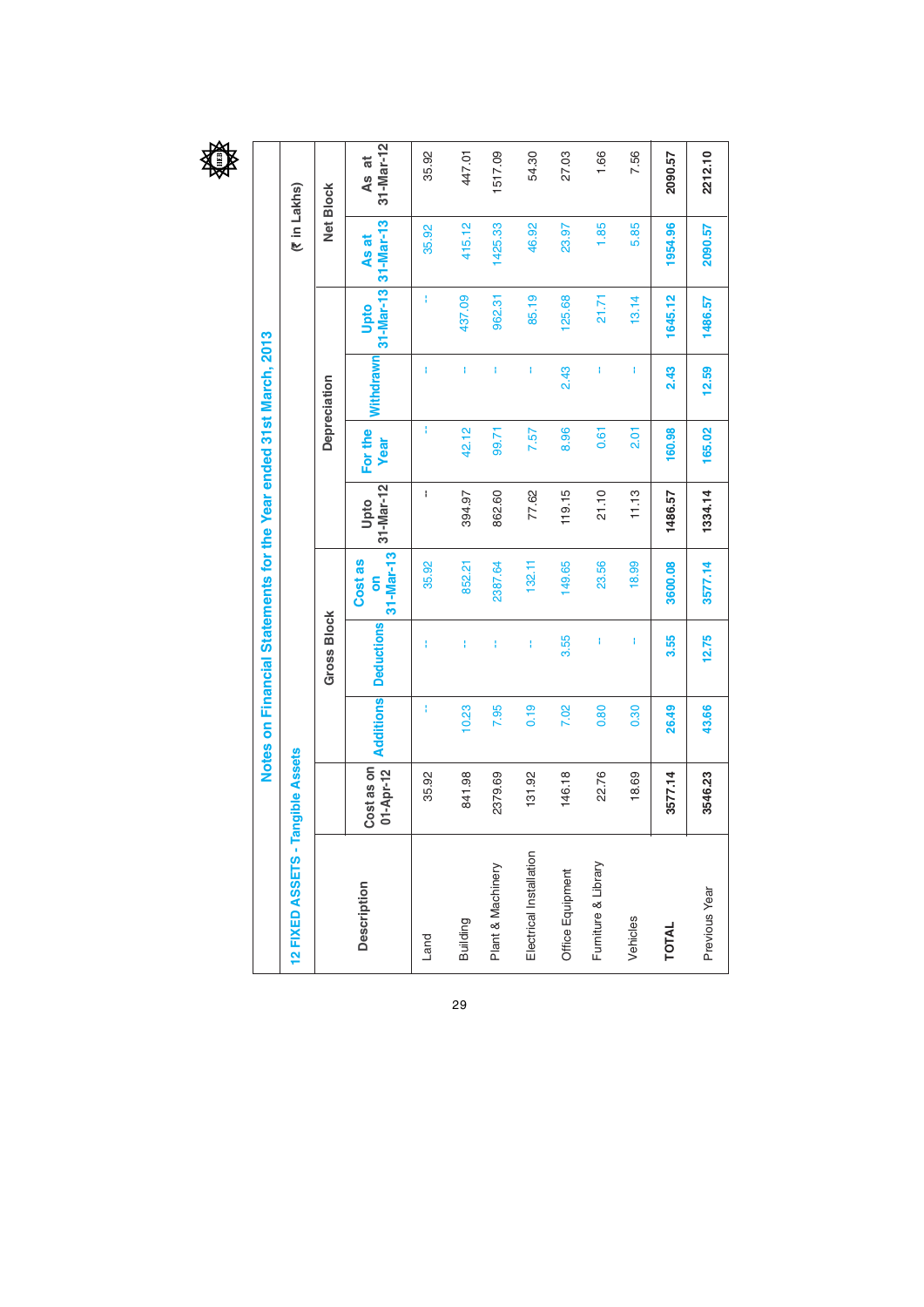| Notes on Financial Statements for the Year ended 31st March, 2013                                                   |                            |                     |  |
|---------------------------------------------------------------------------------------------------------------------|----------------------------|---------------------|--|
|                                                                                                                     | <b>AS AT</b><br>31-03-2013 | AS AT<br>31-03-2012 |  |
|                                                                                                                     |                            | (₹ in Lakhs)        |  |
| 13 Non Current Investments - Long Term                                                                              |                            |                     |  |
| <b>Non Trade</b><br><b>Investment in Equity Shares (Quoted)</b>                                                     |                            |                     |  |
| 280382 (Previous year: 280232) Equity Shares of ₹ 10/- each<br>in Ponni Sugars (Erode) Limited, fully paid up       | 54.34                      | 54.34               |  |
| 10329 (Previous year: 10329) Equity Shares of ₹ 10/- each<br>in Seshasayee Paper and Boards Limited, fully paid up  | 1.25                       | 1.25                |  |
| <b>Investment in Equity Shares (Unquoted)</b>                                                                       |                            |                     |  |
| 45000 (Previous year: 45000) Equity Shares of ₹ 10/- each in<br>SPB Projects and Consultancy Limited, fully paid up | 4.51                       | 4.51                |  |
| 1500 (Previous year: 1500) Equity Shares of ₹ 10/- each in<br>GPC Technologies Limited, fully paid up               | 0.15                       | 0.15                |  |
| 830 (Previous year : 830) Equity Shares of ₹ 10/- each in<br>Esvin Advanced Technologies Limited, fully paid up     | 0.08                       | 0.08                |  |
| <b>Total</b>                                                                                                        | 60.33                      | 60.33               |  |
| Agreegate cost of Quoted investments (Market value<br>₹ 73634030; 31.03.2012 - ₹ 31931805)                          | 55.59                      | 55.59               |  |
| Agreegate cost of unquoted Investments                                                                              | 4.74                       | 4.74                |  |
| <b>14 Other Non Current Assets</b>                                                                                  |                            |                     |  |
| Unsecured and considered good                                                                                       |                            |                     |  |
| <b>Electricity Deposits</b>                                                                                         | 14.30                      | 13.02               |  |
| <b>Telephone Deposits</b>                                                                                           | 0.56                       | 0.56                |  |
| Deposit - Others                                                                                                    | 4.83                       | 0.24                |  |
| <b>Rental Deposit</b>                                                                                               | 12.68                      | 11.18               |  |
| <b>Total</b>                                                                                                        | 32.37                      | 25.00               |  |
|                                                                                                                     |                            |                     |  |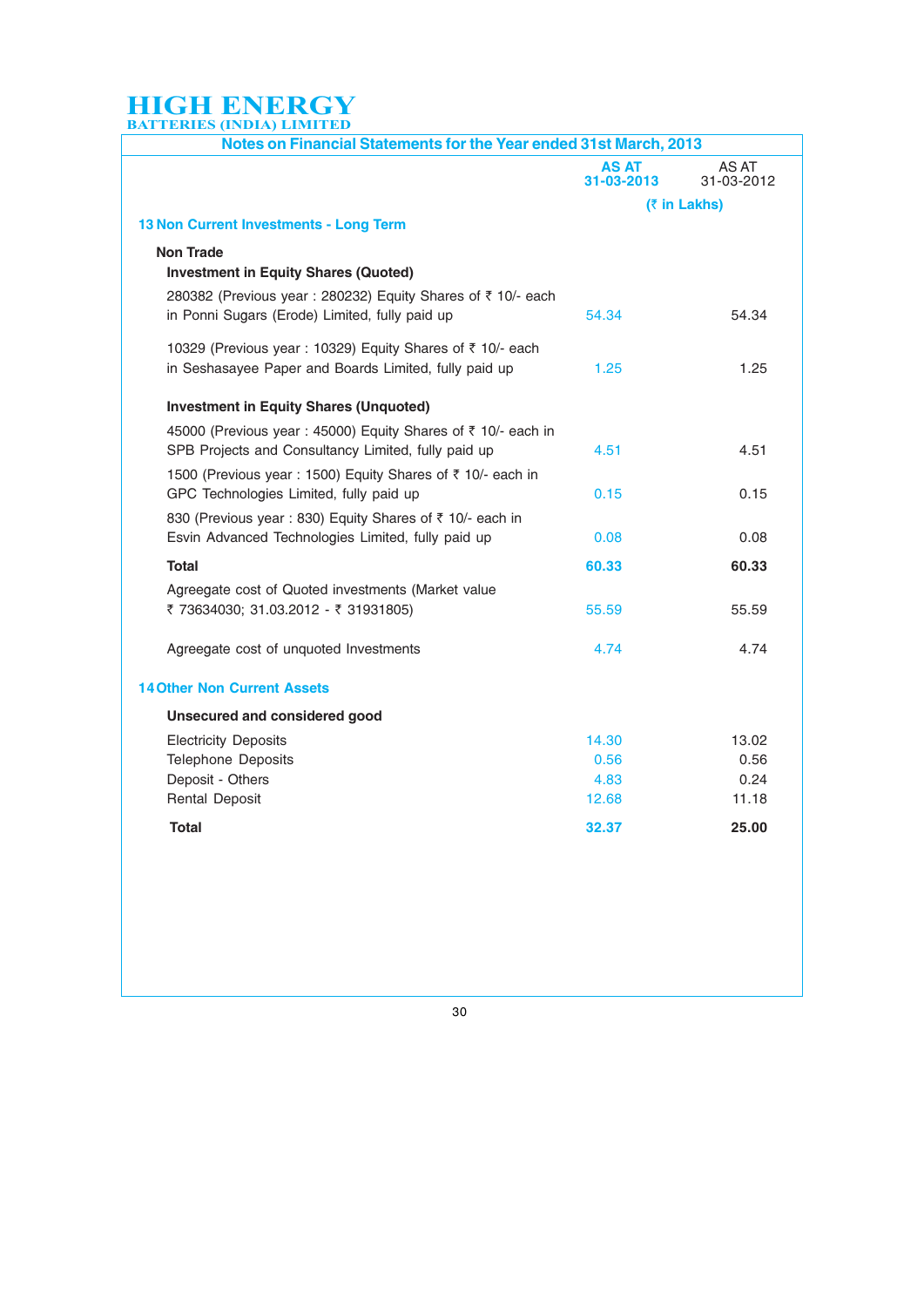| Notes on Financial Statements for the Year ended 31st March, 2013                      |                            |                     |
|----------------------------------------------------------------------------------------|----------------------------|---------------------|
|                                                                                        | <b>AS AT</b><br>31-03-2013 | AS AT<br>31-03-2012 |
|                                                                                        |                            | (₹ in Lakhs)        |
| 15 Inventories (Valued at lower of Cost and Net Realisable Value)                      |                            |                     |
| Raw Materials and Components [Includes Materials in                                    |                            |                     |
| transit of ₹7.76 Lakhs (31.03.2012 - ₹183.32 Lakhs)]                                   | 1749.45                    | 2225.31             |
| Work in progress                                                                       | 565.11                     | 314.23              |
| Finished Goods (includes Stock in Trade of ₹ 101.28 Lakhs)                             | 382.32                     | 398.15              |
| Stores and Spares                                                                      | 84.27                      | 81.44               |
| Loose Tools                                                                            | 20.68                      | 30.50               |
| <b>Total</b>                                                                           | 2801.83                    | 3049.63             |
| <b>Details of Finished Goods</b>                                                       |                            |                     |
| Aero Space, Naval and Power System Batteries                                           | 69.05                      | 166.17              |
| Lead Acid Storage Batteries                                                            | 313.27                     | 231.98              |
| <b>Total</b>                                                                           | 382.32                     | 398.15              |
| <b>16 Trade Receivables</b>                                                            |                            |                     |
| Unsecured considered Good unless stated otherwise<br><b>Unsecured, considered Good</b> |                            |                     |
| Exceeding six months                                                                   | 176.77                     | 175.88              |
| <b>Other Debts</b>                                                                     | 998.46                     | 820.39              |
| <b>Total</b>                                                                           | 1175.23                    | 996.27              |
|                                                                                        |                            |                     |
| 17 Cash and Bank Balances                                                              |                            |                     |
| <b>Cash and Cash Equivalents</b>                                                       |                            |                     |
| <b>Balances with Banks</b>                                                             | 139.00                     | 52.05               |
| Cash in hand                                                                           | 1.98                       | 3.56                |
| <b>Other Bank Balances</b>                                                             |                            |                     |
| Deposists with Original maturity for more than 12 months                               | 56.91                      | 50.00               |
| <b>Unpaid Dividend Account</b>                                                         | 3.72                       | 4.56                |
| <b>Total</b>                                                                           | 201.61                     | 110.17              |

Deposits with banks are held as a security for the short term loans taken from various banks.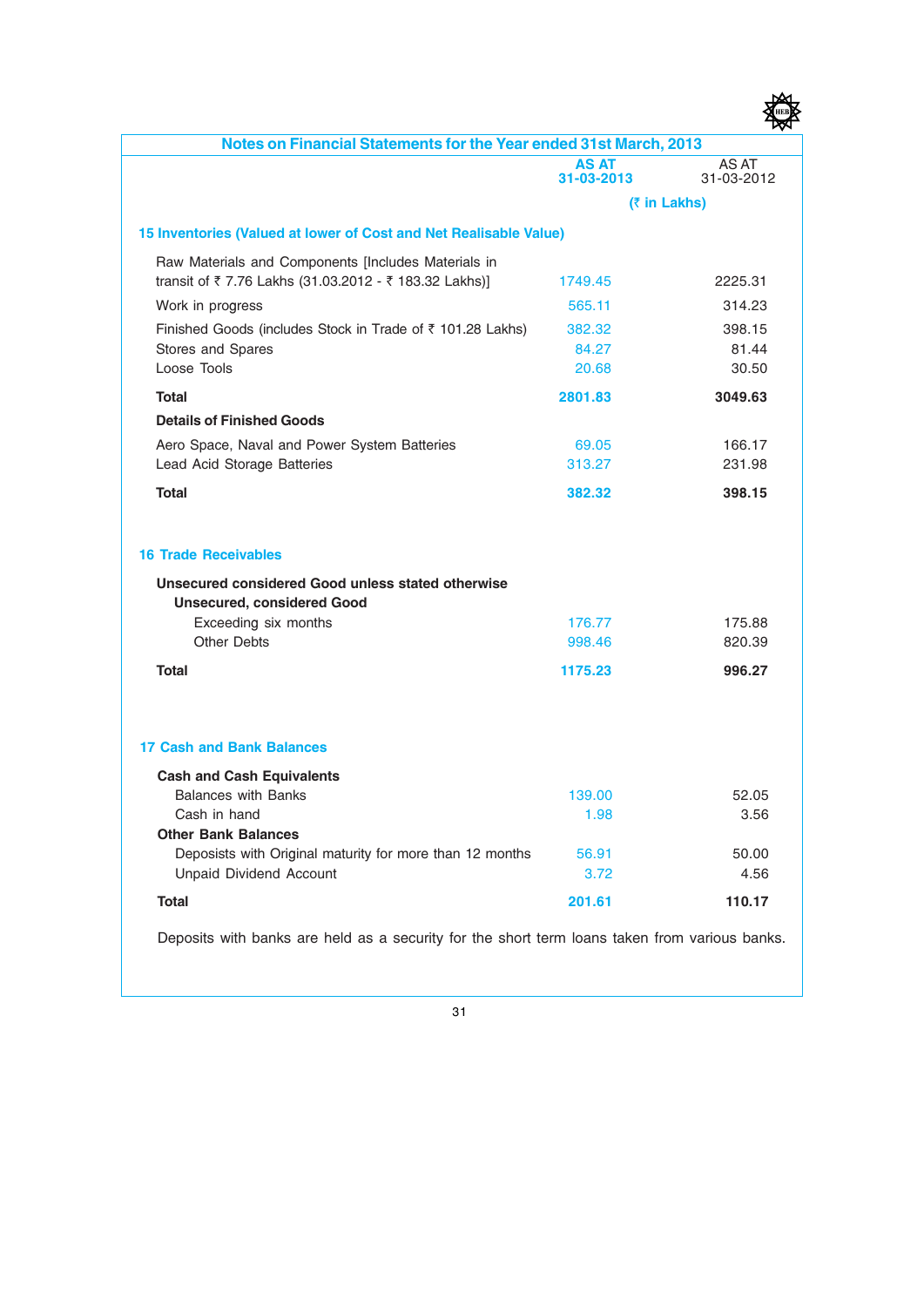| Notes on Financial Statements for the Year ended 31st March, 2013                                                 |                            |                     |
|-------------------------------------------------------------------------------------------------------------------|----------------------------|---------------------|
|                                                                                                                   | <b>AS AT</b><br>31-03-2013 | AS AT<br>31-03-2012 |
|                                                                                                                   |                            | (₹ in Lakhs)        |
| <b>18 Short Term Loans and Advances</b>                                                                           |                            |                     |
| <b>Unsecured Considered Good</b>                                                                                  |                            |                     |
| Advances to Suppliers and Services                                                                                | 129.26                     | 161.92              |
| Advance Income Tax (Net of provision)                                                                             | 90.44                      | 52.71               |
| Balance with Central Excise, Customs, etc.                                                                        | 3.34                       | 9.60                |
| Total                                                                                                             | 223.04                     | 224.23              |
| <b>19 Other Current Assets</b>                                                                                    |                            |                     |
| <b>Unsecured Considered Good</b>                                                                                  |                            |                     |
| Cenvat / Service Tax / VAT receivable                                                                             | 83.66                      | 130.67              |
| <b>MAT Credit entilement</b>                                                                                      | 31.68                      | 23.48               |
| <b>Total</b>                                                                                                      | 115.34                     | 154.15              |
|                                                                                                                   |                            |                     |
| <b>20 Contingent Liabilities and Commitments</b>                                                                  |                            |                     |
| Counter Guarantees and Commitments on Letters of Credit                                                           | 1700.00                    | 1987.85             |
| Claims against the company not acknowledged as Debts<br>Estimated amount of contracts remaining to be executed on | 28.00                      | 28.00               |
| capital account not provided for                                                                                  | 8.56                       | 5.09                |
| <b>Outstanding Silver Futures Contract</b>                                                                        |                            | 476.46              |
| Outstanding Forward Contracts on Forex Exposure                                                                   |                            | 12.01               |
|                                                                                                                   | <b>YEAR ENDED</b>          | <b>YEAR ENDED</b>   |
|                                                                                                                   | 31-03-2013                 | 31-03-2012          |
| 21 Revenue from Sale of Batteries                                                                                 |                            |                     |
| Silver Zinc High Energy Batteries                                                                                 | 5126.18                    | 4475.24             |
| Other Silver Zinc Batteries and Cells                                                                             | 376.23                     | 292.90              |
| Nickel Cadmium Cells                                                                                              | 24.21                      | 35.34               |
| Lead Acid Batteries**                                                                                             | 1745.01                    | 1221.79             |
| <b>Total</b>                                                                                                      | 7271.63                    | 6025.27             |

domestic market.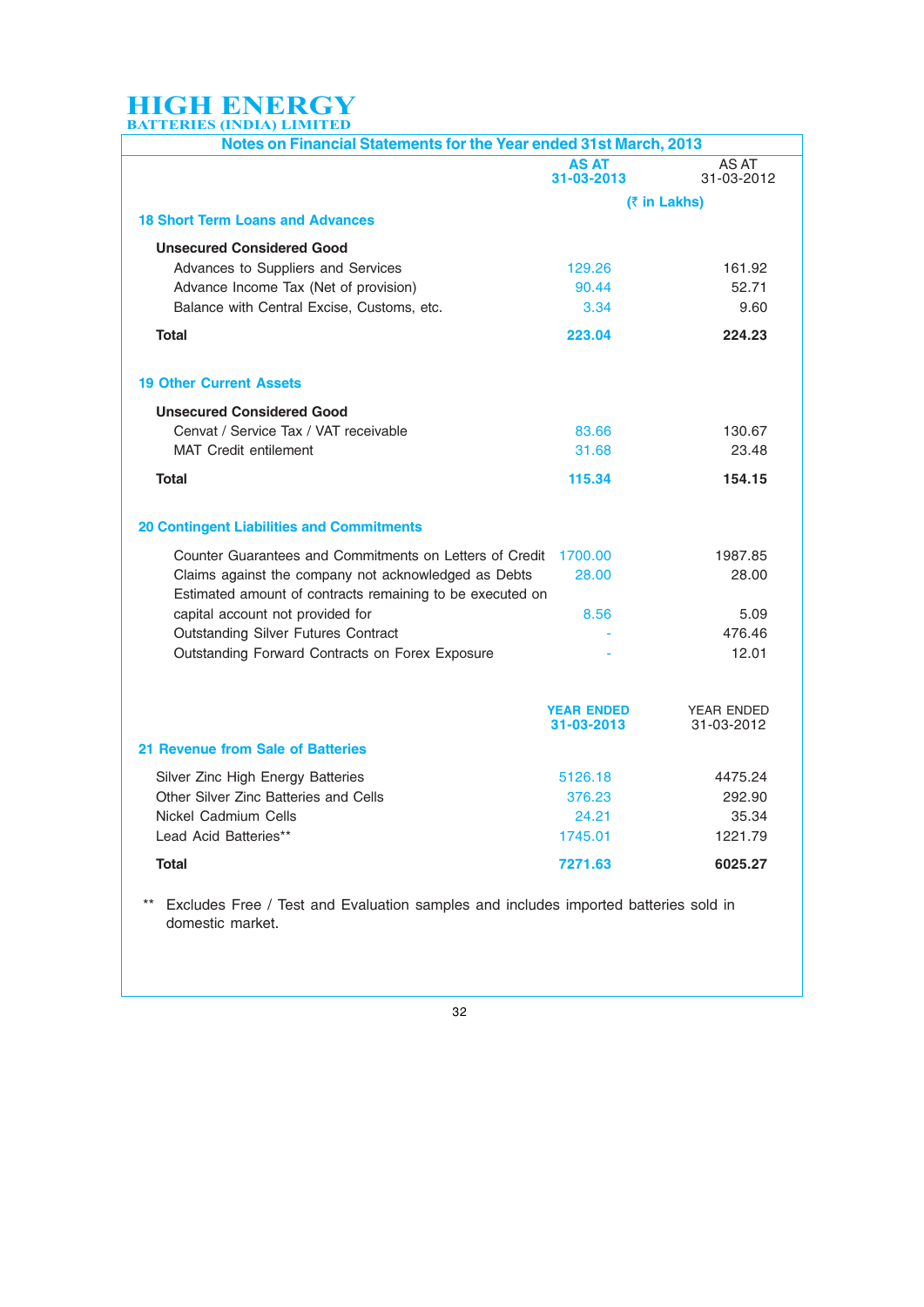| 1E F<br>н |
|-----------|
|           |

| Notes on Financial Statements for the Year ended 31st March, 2013 |                                 |                                 |
|-------------------------------------------------------------------|---------------------------------|---------------------------------|
|                                                                   | <b>YEAR ENDED</b><br>31-03-2013 | <b>YEAR ENDED</b><br>31-03-2012 |
|                                                                   |                                 | (₹ in Lakhs)                    |
| <b>22 Other Income</b>                                            |                                 |                                 |
| Interest Income                                                   |                                 |                                 |
| - Bank Deposits                                                   | 5.56                            | 4.44                            |
| - Others                                                          | 1.59                            |                                 |
| Dividend Income                                                   |                                 |                                 |
| - Long Term Invesments                                            | 8.43                            | 7.47                            |
| Profit on sale of Assets                                          |                                 | 0.94                            |
| Miscellaneous Income                                              | 0.10                            | 0.08                            |
| <b>Total</b>                                                      | 15.68                           | 12.93                           |
| 23 Cost of Raw Materials and Components consumed                  |                                 |                                 |
| Silver                                                            | 2424.42                         | 2050.81                         |
| Copper                                                            | 13.38                           | 27.83                           |
| Lead                                                              | 323.99                          | 365.32                          |
| <b>Others</b>                                                     | 59.99                           | 475.64                          |
| Components of various descriptions                                | 992.80                          | 544.99                          |
| <b>Total</b>                                                      | 3814.58                         | 3464.59                         |
| 24 (Increase) / Decrease in Inventory                             |                                 |                                 |
| Inventory at the end of the year                                  |                                 |                                 |
| - Work In Progress                                                | 565.11                          | 314.22                          |
| - Finished Goods                                                  | 281.03                          | 276.28                          |
| - Stock in Trade                                                  | 101.28                          | 121.87                          |
| <b>Total</b>                                                      | 947.42                          | 712.37                          |
| Inventory at the beginning of the year                            |                                 |                                 |
| - Work In Progress                                                | 314.22                          | 285.13                          |
| - Finished Goods                                                  | 398.15                          | 107.91                          |
| <b>Total</b>                                                      | 712.37                          | 393.04                          |
| (Increase) / Decrease in Inventory                                | (235.05)                        | (319.33)                        |
| <b>25 Employee Benefits</b>                                       |                                 |                                 |
| Salaries, Wages and Bonus                                         | 606.83                          | 493.01                          |
| Contribution to Provident and Other Funds                         | 45.37                           | 34.28                           |
| <b>Staff Welfare Expenses</b>                                     | 82.70                           | 63.40                           |
| <b>Total</b>                                                      | 734.90                          | 590.69                          |
|                                                                   |                                 |                                 |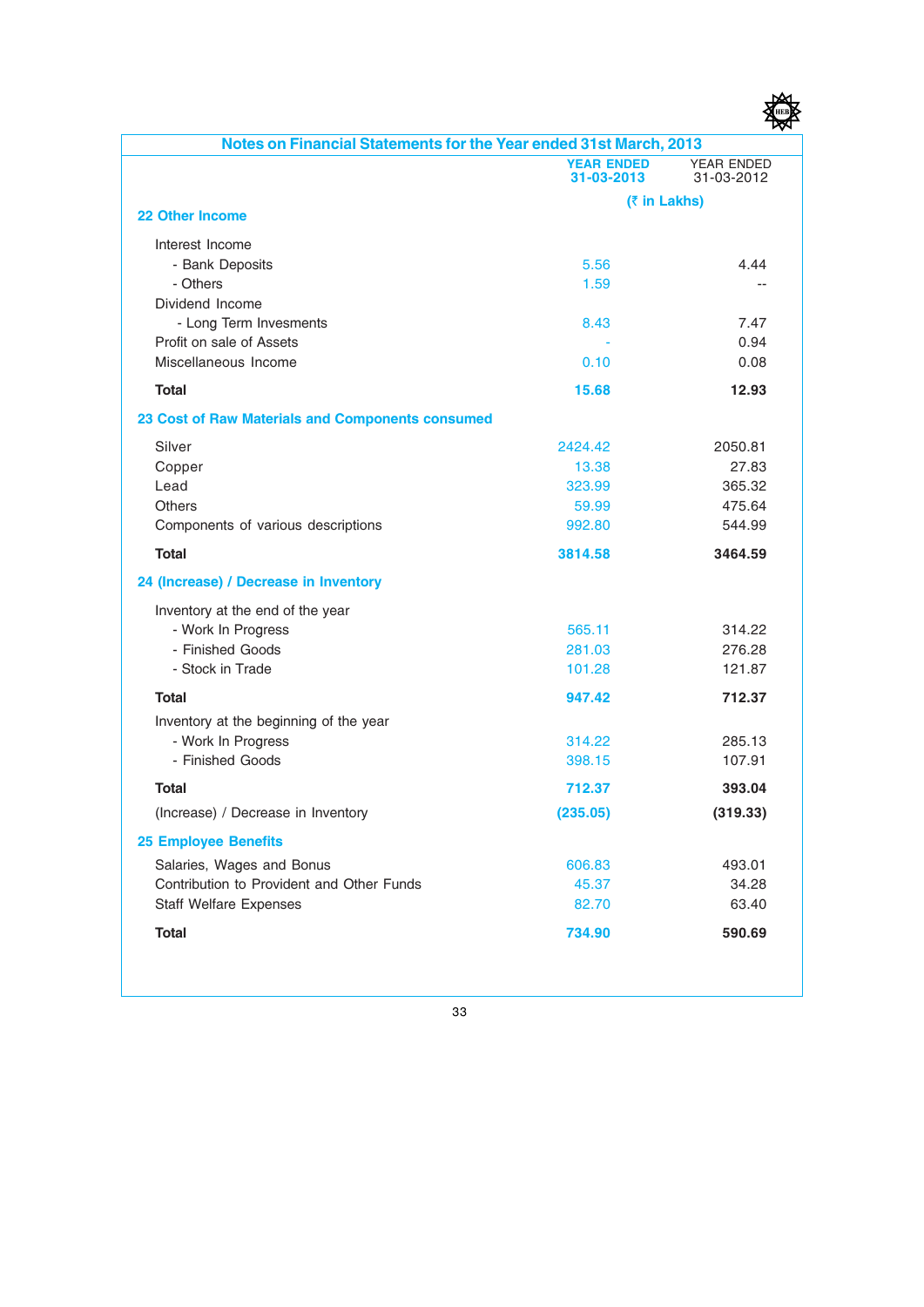| Notes on Financial Statements for the Year ended 31st March, 2013 |                                 |                          |
|-------------------------------------------------------------------|---------------------------------|--------------------------|
|                                                                   | <b>YEAR ENDED</b><br>31-03-2013 | YEAR ENDED<br>31-03-2012 |
|                                                                   | (₹ in Lakhs)                    |                          |
| <b>26 Other Expenses</b>                                          |                                 |                          |
| Consumption of Stores and Spares                                  | 118.68                          | 96.38                    |
| Power and Fuel                                                    | 159.05                          | 126.04                   |
| Repairs and Maintenance                                           |                                 |                          |
| - Plant and Machinery                                             | 12.61                           | 10.86                    |
| - Buildings                                                       | 8.00                            | 12.47                    |
| - Others                                                          | 26.52                           | 17.92                    |
| Sales Tax Paid                                                    | 481.59                          | 295.15                   |
| Selling Expenses                                                  | 192.65                          | 144.36                   |
| Expenditure on Scientific Research (Note. 29)                     | 72.44                           | 55.93                    |
| Rent                                                              | 16.04                           | 9.21                     |
| Excise Duty on Finished Goods                                     | 13.55                           | 22.21                    |
| Rates and taxes                                                   | 7.22                            | 6.52                     |
| Insurance                                                         | 13.27                           | 16.86                    |
| Postage, Telegram and Telephone                                   | 16.55                           | 16.48                    |
| Travelling and Conveyance                                         | 185.70                          | 166.82                   |
| Directors' Sitting fees                                           | 1.19                            | 0.99                     |
| Payment to Auditors (*)                                           | 4.96                            | 4.90                     |
| Professional and Legal Charges                                    | 69.84                           | 38.57                    |
| Exchange Difference (Net)                                         | 24.06                           | 33.80                    |
| Silver Futures - Marked to Market Loss                            |                                 | 14.46                    |
| Miscellaneous Expenses                                            | 117.65                          | 88.70                    |
| Loss on Sale of Asset                                             | 0.98                            |                          |
| Bank Charges - Others                                             | 8.00                            | 2.80                     |
| Total                                                             | 1550.55                         | 1181.43                  |
| (*) Payments to Auditors                                          |                                 |                          |
| - Audit Fees                                                      | 3.37                            | 3.37                     |
| - Tax Audit                                                       | 0.45                            | 0.45                     |
| - Other Services (Certification)                                  | 0.62                            | 0.53                     |
| - Out of Pocket Expenses                                          | 0.52                            | 0.55                     |
|                                                                   | 4.96                            | 4.90                     |
| <b>27 Finance Cost</b>                                            |                                 |                          |
| Interest on Borrowings                                            | 388.90                          | 390.06                   |
| Other Borrowing Cost                                              | 52.34                           | 98.32                    |
| Interest on Shortfall in Advance Tax Payment                      |                                 | 0.67                     |
| <b>Total</b>                                                      | 441.24                          | 489.05                   |
|                                                                   |                                 |                          |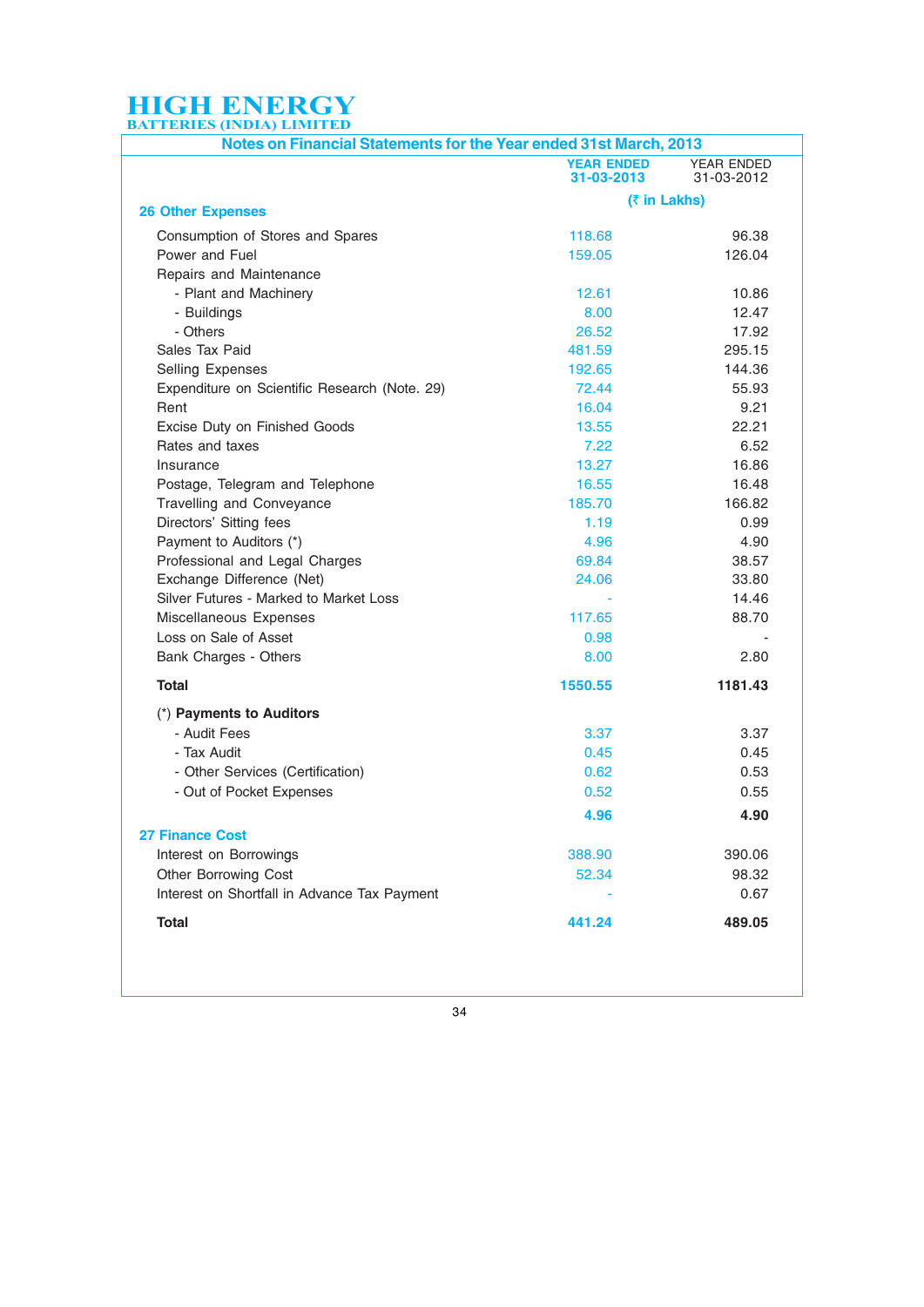

#### Notes on Financial Statements for the Year ended 31st March, 2013

28. Transfer to Deferred Tax is mainly on account of difference in charging depreciation prescribed under the Companies Act 1956, and allowable under the Income Tax Act, 1961 and on account of unabsorbed depreciation / business loss under Income Tax Act.

Based on firm orders on hand and expected improvements in the performance of the company as a whole, in the opinion of the Management, the company will have adequate taxable income in the future and there exists virtual certainty of the Deferred Tax Asset (DTA) getting realized.

- 29. Expenditure on Scientific Research includes salaries and allowances  $\bar{\tau}$  68.85 lakhs (Previous year  $\bar{\zeta}$  44.35 lakhs) and materials  $\bar{\zeta}$  3.59 lakhs (Previous year  $\bar{\zeta}$  11.58 lakhs)
- 30. In terms of development contract with a customer, assets and development expenditure of the value of  $\bar{\tau}$  191 lakhs has been incurred and equivalent amount received from the customer is netted against the same. The company is holding these assets as a bailee in terms of the development contract.
- 31. Movement in estimated liability towards Warranty as per Accounting Standard 29 (AS 29) 31.03.2013 31.03.2012

|                                        | 31.03.2013      | 31.03.2012    |  |  |
|----------------------------------------|-----------------|---------------|--|--|
|                                        | $($ ₹ in Lakhs) |               |  |  |
| Provision at the beginning of the year | 17.00           | 16.00         |  |  |
| Withdrawal during the year             | 4.05<br>(-)     | 0.40<br>( – ) |  |  |
| Addition during the year               | 1.45<br>$(+)$   | 1.40<br>$(+)$ |  |  |
| Used during the year                   |                 |               |  |  |
|                                        | 14.40           | 17.00         |  |  |

32. Related Party disclosures, as required by Accounting Standard 18 (AS 18)

- (i) Name of the transacting Related Party:
	- Seshasayee Paper and Boards Limited (SPB)
	- Esvi International (Engineers & Exporters) Limitied
	- Sri. S. Sridharan, Managing Director
	- Dr. G A Pathanjali, Executive Director (Effective from 30.05.2012)
- (ii) A description of the relationship between the parties:

Presumption of Significant influence.

(iii) A description of the nature of the transactions and volume of the transaction, either as an amount or as an appropriate proportion: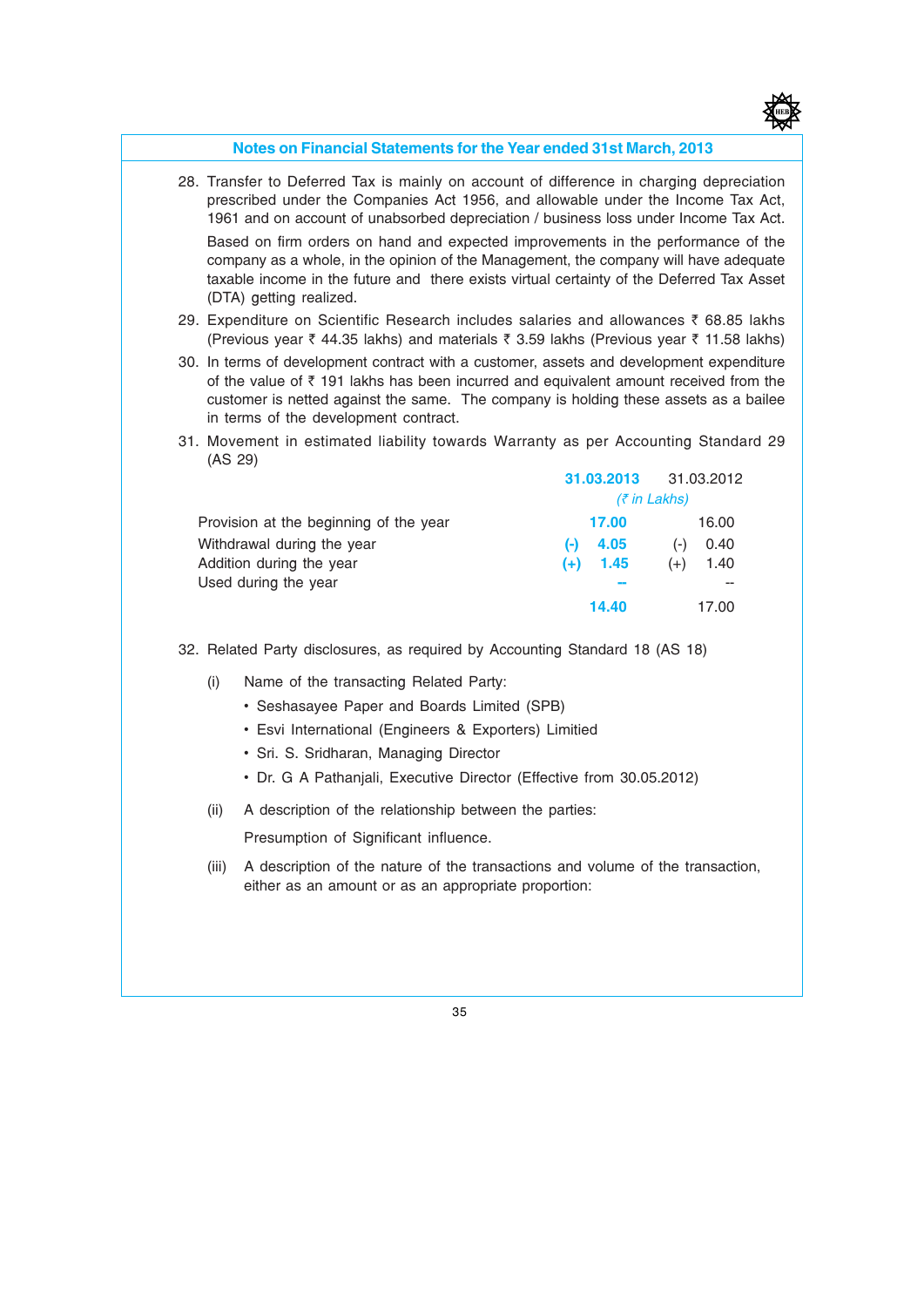Notes on Financial Statements for the Year ended 31st March, 2013

| S.No.          | Name of the Party                                        | Description of transactions and<br>amount during the year |            |          | Amount<br><b>Outstanding as on</b>                      |
|----------------|----------------------------------------------------------|-----------------------------------------------------------|------------|----------|---------------------------------------------------------|
|                |                                                          | <b>Nature of Transaction</b>                              | ₹ in Lakhs |          | 31.03.2013                                              |
|                |                                                          |                                                           | 31.03.13   | 31.03.12 |                                                         |
| $\mathbf{1}$   | Seshasayee Paper                                         | Interest Paid                                             | $\sim$ $-$ | 0.44     | Assets:                                                 |
|                | and Boards Ltd                                           | Expenses Reimbursement                                    | 1.39       | 1.62     | Investments in :                                        |
|                |                                                          | Purchase of Paper                                         | 0.36       | 0.27     | 0.10 lakhs Equity<br>Shares (0.09%)                     |
|                |                                                          | Dividend Received                                         | 0.51       | 0.52     |                                                         |
|                |                                                          |                                                           |            |          | Liabilities:<br>2.83 lakhs Equity<br>Shares (15.78%)    |
|                |                                                          |                                                           |            |          | Payables: Nil                                           |
| $\mathfrak{p}$ | Esvi International<br>(Engineers &<br>Exporters) Limited | Rent Paid                                                 | 5.03       | 3.30     | Assets:<br>Nil                                          |
|                |                                                          |                                                           |            |          | Liabilities:                                            |
|                |                                                          |                                                           |            |          | Nil                                                     |
|                |                                                          |                                                           |            |          | Payables: Nil                                           |
| 3              | Sri S Sridharan<br><b>Managing Director</b>              | Salaries and Perquisites<br>paid                          | 22.04      | 22.04    | Amount due at the<br>end of the<br>year<br>₹.5.40 lakhs |
| 4              | Dr G A Pathanjali<br><b>Executive Director</b>           | Salaries and Perquisites<br>paid                          | 17.16      | $\sim$   | Amount due at the<br>end of the<br>vear<br>₹.5.00 lakhs |

33. The disclosures as required under Accounting Standard 17 (AS 17) "Segment Reporting" issued by the Institute of Chartered Accountants of India is as under :-

- a. The company has considered business segment as the primary segments for disclosure. The business segments are Aerospace, Naval and Power System Batteries and Lead Acid Batteries. The above reportable segments have been identified based on the organisation structure as well as differing risks and returns associated with the segments.
- b. Segmental expenses and revenue wherever could not be identified to a particular segment has been treated as Unallocated expenses and revenue.
- c. Segment assets and segment liabilities represent assets and liabilities in respective segments. investments, tax related assets and other assets and other liabilities that cannot be allocated to a segment on reasonable basis have been disclosed as "unallocable".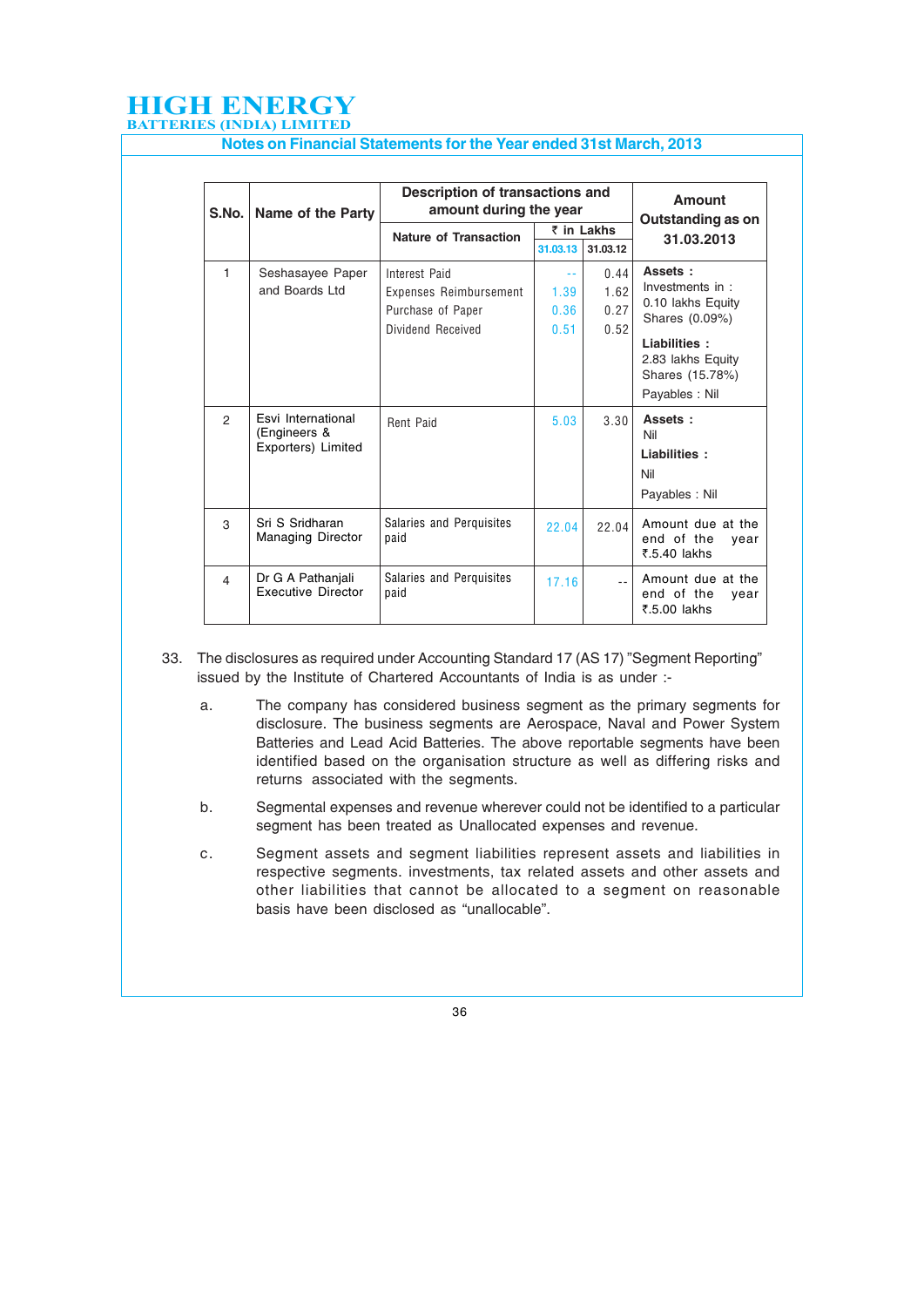

|       |                                                          |                     | $($ ₹ in Lakhs)    |
|-------|----------------------------------------------------------|---------------------|--------------------|
|       |                                                          | <b>For the Year</b> | For the Year       |
| S.No. | <b>Particulars</b>                                       | <b>Ended 31st</b>   | <b>Ended 31st</b>  |
|       |                                                          | <b>March 2013</b>   | <b>March 2012</b>  |
| A)    | <b>Primary Segments</b>                                  |                     |                    |
| 1.    | Segment Revenue                                          |                     |                    |
|       | a) Aerospace, Naval and Power System Batteries           | 5243.80             | 4575.29            |
|       | b) Lead Acid Storage Batteries                           | 1407.16             | 956.98             |
|       | Net Sales / Income from Operations                       | 6650.96             | 5532.27            |
| 2     | Segment Results Profit / (Loss) Before Tax               |                     |                    |
|       | a) Aerospace, Naval and Power System Batteries           | 888.50              | 588.40             |
|       | b) Lead Acid Storage Batteries                           | (396.15)            | (44.72)            |
|       | Less : Unallocable expenditure net of unallocable income | 441.24              | 489.05             |
|       | Profit / (Loss) Before Tax                               | 51.11               | 54.63              |
| 3     | <b>Other Information</b>                                 |                     |                    |
|       | <b>Segment Assets</b>                                    |                     |                    |
|       | a) Aerospace, Naval and Power System Batteries           | 3534.27             | 3682.34            |
|       | b) Lead Acid Storage Batteries                           | 2481.73<br>548.72   | 2584.81<br>443.20  |
|       | c) Unallocable (Net)<br>Total (A)                        | 6564.72             | 6710.35            |
|       |                                                          |                     |                    |
|       | <b>Segment Liabilities</b>                               |                     |                    |
|       | a) Aerospace, Naval and Power System Batteries           | 1136.31             | 1786.81            |
|       | b) Lead Acid Storage Batteries                           | 599.02              | 961.66             |
|       | c) Unallocable (Net)<br>Total (B)                        | 2994.10<br>4729.43  | 2142.22<br>4890.69 |
|       |                                                          |                     |                    |
|       | Capital Employed (A) - (B)                               | 1835.29             | 1819.66            |
|       | Total Capital Expenditure incurred during the year       | 26.49               | 43.66              |
|       | Depreciation for the year                                | 160.98              | 165.02             |
| B)    | Secondary Segments (Geographical)                        |                     |                    |
|       | Segement Revenue                                         |                     |                    |
|       | a) Export sales                                          | 3124.70             | 2766.05            |
|       | b) Domestic sales                                        | 3526.26             | 2766.22            |
|       | Total                                                    | 6650.96             | 5532.27            |

#### 34. Employee Benefits

#### i) Defined Contribution Plans

Contribution of  $\bar{\tau}$  31.38 lakhs to defined contribution plans is recognized as expense and included in Employee Benefits (Note No. 25) in the profit and loss account. (Previous year  $\bar{\tau}$  26.26 lakhs)

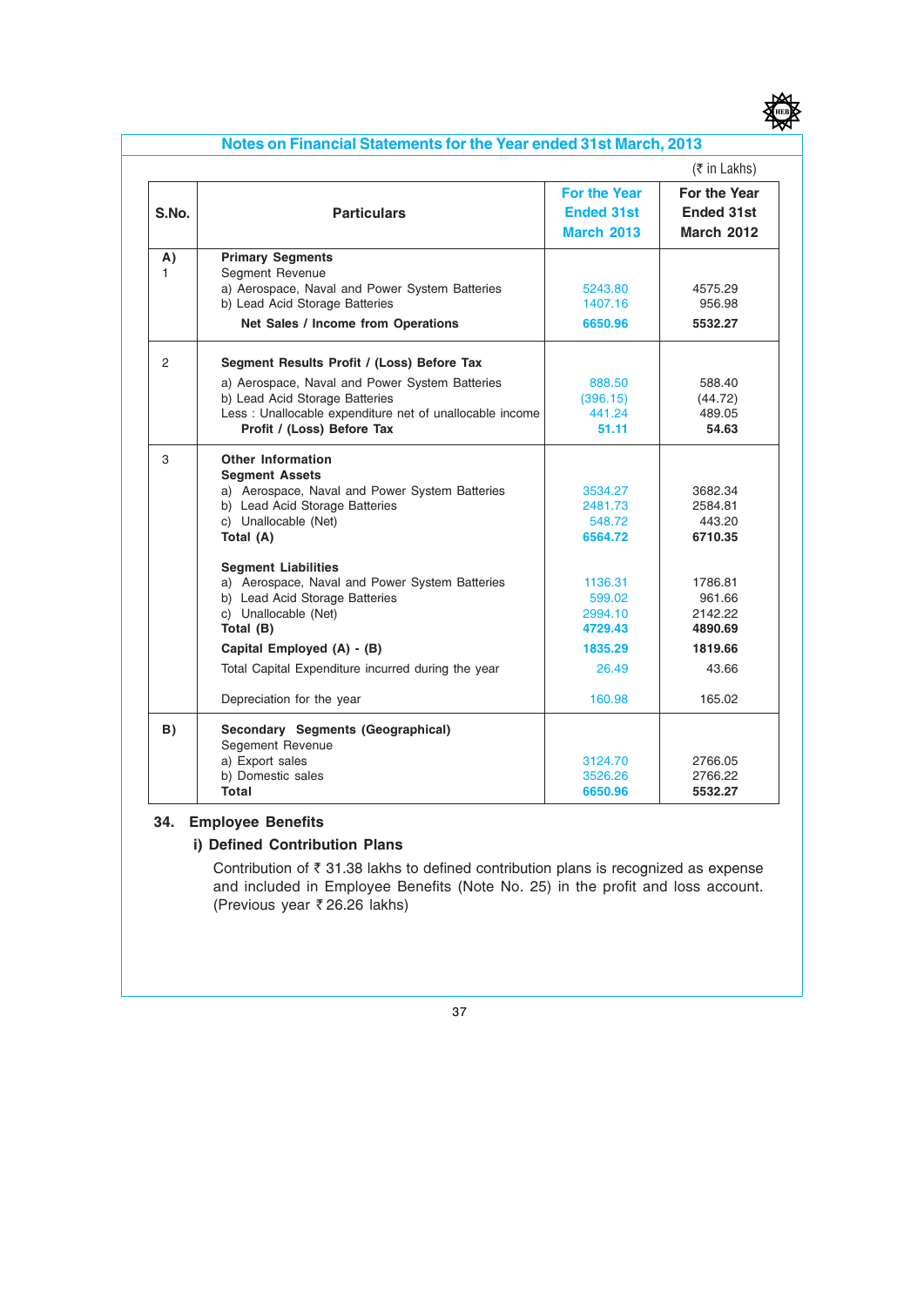Notes on Financial Statements for the Year ended 31st March, 2013

#### ii) Defined Benefit Plans

Disclosure for defined plans based on actuarial valuation as on 31.03.2013.

|      |                                              | <b>Post Employment</b><br><b>Benefit</b> |          | Long Term<br><b>Compensated absence</b> |          |  |
|------|----------------------------------------------|------------------------------------------|----------|-----------------------------------------|----------|--|
|      | <b>General Description</b>                   | Gratuity                                 |          | <b>Leave Encashment</b>                 |          |  |
|      |                                              | - Funded Plan                            |          | - Unfunded                              |          |  |
|      |                                              | - Non Contributory                       |          | - Non Contributory                      |          |  |
|      |                                              | 31.03.13                                 | 31.03.12 | 31.03.13                                | 31.03.12 |  |
|      |                                              | ₹ in Lakhs                               |          | ₹ in Lakhs                              |          |  |
| (i)  | Change in Defined Benefit obligation         |                                          |          |                                         |          |  |
|      | Present Value - Opening Balance              | 132.63                                   | 127.47   | 20.58                                   | 19.53    |  |
|      | <b>Current Service Cost</b>                  | 11.01                                    | 6.13     | 5.77                                    | 4.50     |  |
|      | Interest Cost                                | 6.89                                     | 9.87     | 1.54                                    | 1.39     |  |
|      | Past Service Cost                            |                                          |          |                                         |          |  |
|      | Actuarial Loss / (Gain)                      | 4.18                                     | (2.72)   | 3.73                                    | (0.42)   |  |
|      | Benefits paid                                | (9.24)                                   | (8.12)   | (5.25)                                  | (4.42)   |  |
|      | Present Value - Closing Balance              | 145.47                                   | 132.63   | 26.37                                   | 20.58    |  |
| (ii) | <b>Change in Fair Value of Plan Assets</b>   |                                          |          |                                         |          |  |
|      | Opening Balance                              | 121.21                                   | 104.87   |                                         |          |  |
|      | Expected return on plan assets               | 11.46                                    | 10.01    |                                         |          |  |
|      | Actuarial gain/(loss)                        | (0.50)                                   | (0.50)   |                                         |          |  |
|      | Contributions                                | 14.49                                    | 14.95    | 5.25                                    | 4.42     |  |
|      | Benefits paid                                | (9.24)                                   | (8.12)   | (5.25)                                  | (4.42)   |  |
|      | <b>Closing Balance</b>                       | 137.42                                   | 121.21   |                                         |          |  |
|      | Actual return                                | 10.95                                    | 9.25     |                                         |          |  |
|      | (iii) Amount Recognised in the Balance Sheet |                                          |          |                                         |          |  |
|      | (as at year end)                             |                                          |          |                                         |          |  |
|      | Present value of the obligation              | 145.47                                   | 132.63   | 26.37                                   | 20.58    |  |
|      | Fair value of plan assets                    | 137.42                                   | 121.21   |                                         |          |  |
|      | Net (asset) / liability recognised           | 8.05                                     | 11.42    | 26.37                                   | 20.58    |  |
|      |                                              |                                          |          |                                         |          |  |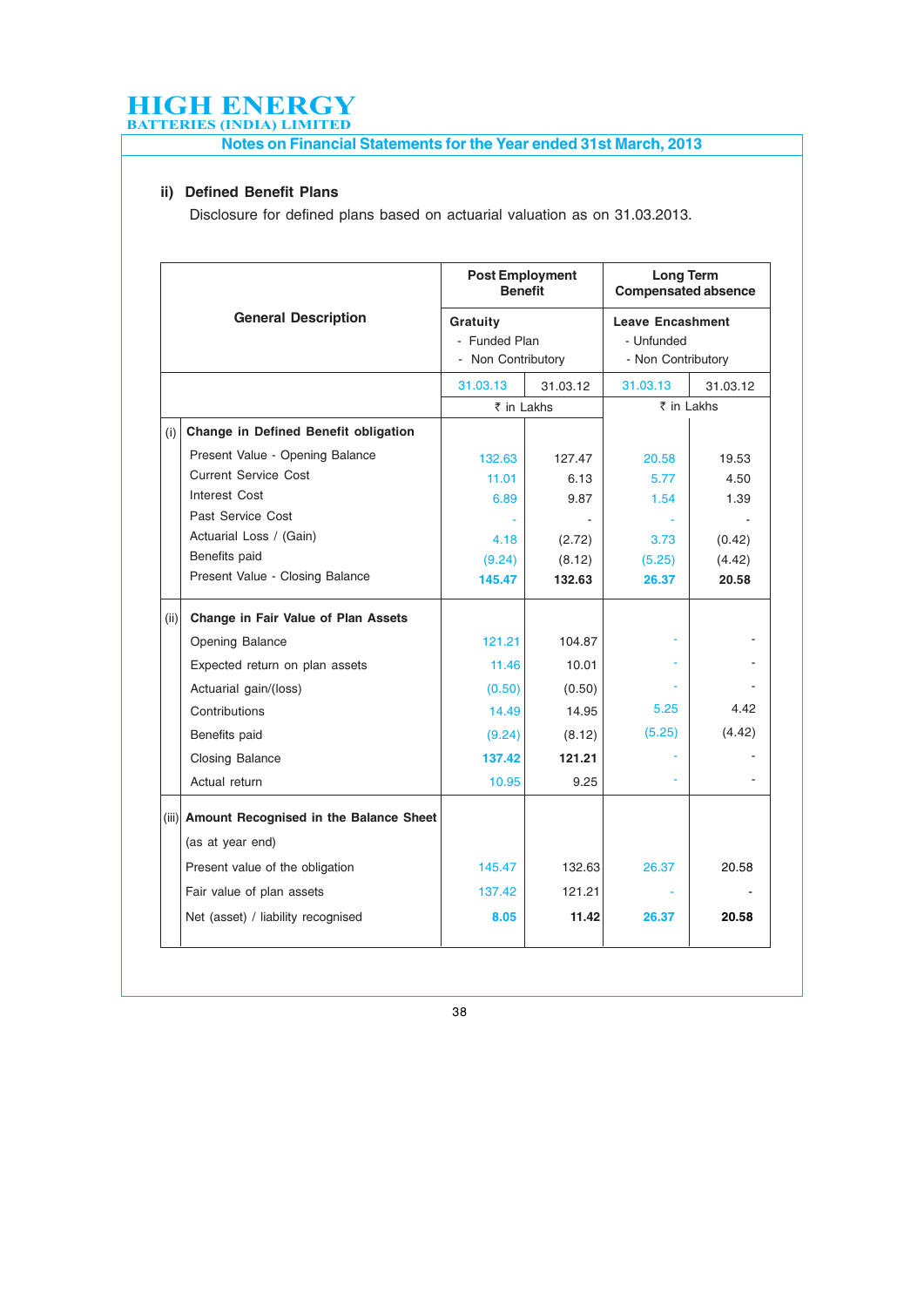| v |
|---|
|   |

|        |                                                                                                                                                                                                               | <b>Post Employment</b><br><b>Benefit</b> |          | <b>Long Term</b><br><b>Compensated absence</b><br><b>Leave Encashment</b> |          |  |
|--------|---------------------------------------------------------------------------------------------------------------------------------------------------------------------------------------------------------------|------------------------------------------|----------|---------------------------------------------------------------------------|----------|--|
|        | <b>General Description</b>                                                                                                                                                                                    | Gratuity                                 |          |                                                                           |          |  |
|        |                                                                                                                                                                                                               | - Funded Plan                            |          | - Unfunded                                                                |          |  |
|        |                                                                                                                                                                                                               | - Non Contributory                       |          | - Non Contributory                                                        |          |  |
|        |                                                                                                                                                                                                               | 31.03.13                                 | 31.03.12 | 31.03.13                                                                  | 31.03.12 |  |
|        |                                                                                                                                                                                                               | ₹ in Lakhs                               |          | ₹ in Lakhs                                                                |          |  |
| (iv)   | Expenses recognized in the profit                                                                                                                                                                             |                                          |          |                                                                           |          |  |
|        | and loss account                                                                                                                                                                                              |                                          |          |                                                                           |          |  |
|        | Current service cost                                                                                                                                                                                          | 6.89                                     | 6.13     | 5.77                                                                      | 4.50     |  |
|        | Past service cost                                                                                                                                                                                             |                                          |          |                                                                           |          |  |
|        | <b>Interest Cost</b>                                                                                                                                                                                          | 11.01                                    | 9.87     | 1.54                                                                      | 1.38     |  |
|        | Expected return on plan assets                                                                                                                                                                                | (11.46)                                  | (10.01)  |                                                                           |          |  |
|        | Net actuarial (gain)/loss                                                                                                                                                                                     | 4.69                                     | (2.22)   | 3.73                                                                      | (0.41)   |  |
|        | Total included in 'Employee Benefits' (Note 25)                                                                                                                                                               | 11.13                                    | 3.77     | 11.04                                                                     | 5.47     |  |
| (v)    | Asset Information                                                                                                                                                                                             | Insurance Policy 100%                    |          |                                                                           |          |  |
| (vi)   | Principal actuarial assumptions<br>Mortality                                                                                                                                                                  | LIC (1994-96) Ultimate table             |          | LIC (1994-96) Ultimate table                                              |          |  |
|        | Discount Rate (%)                                                                                                                                                                                             | 8.10                                     | 8.60     | 8.10                                                                      | 8.60     |  |
|        | Future Salary Increase (%)                                                                                                                                                                                    | 5.00                                     | 5.00     | 5.00                                                                      | 5.00     |  |
|        | Rate of return of plan assets (%)                                                                                                                                                                             | 9.25                                     | 9.25     |                                                                           |          |  |
|        | Expected Average remaining working                                                                                                                                                                            |                                          |          |                                                                           |          |  |
|        | lives of employees (Years)                                                                                                                                                                                    | 13.60                                    | 14.00    | 13.60                                                                     | 11.00    |  |
| (vii)  | Expected Contribution (₹ in lakhs)                                                                                                                                                                            | 15.00                                    | 15.00    |                                                                           |          |  |
| (viii) | The estimate of future salary increases considered in actuarial valuation, take account of inflation,<br>seniority, promotion and other relevant factors such as, supply and demand in the employment market. |                                          |          |                                                                           |          |  |

| $\overline{\phantom{a}}$ and $\overline{\phantom{a}}$ and $\overline{\phantom{a}}$ and $\overline{\phantom{a}}$ and $\overline{\phantom{a}}$ and $\overline{\phantom{a}}$ and $\overline{\phantom{a}}$ and $\overline{\phantom{a}}$ |                                     | \ III LANIS       |               |                  |                                                                                           |        |        |       |       |       |
|-------------------------------------------------------------------------------------------------------------------------------------------------------------------------------------------------------------------------------------|-------------------------------------|-------------------|---------------|------------------|-------------------------------------------------------------------------------------------|--------|--------|-------|-------|-------|
| <b>Particulars</b>                                                                                                                                                                                                                  | Gratuity<br><b>Leave Encashment</b> |                   |               |                  |                                                                                           |        |        |       |       |       |
|                                                                                                                                                                                                                                     |                                     |                   |               |                  | 31.03.13 31.03.12 31.03.11 31.03.10 31.03.09 31.03.13 31.03.12 31.03.11 31.03.10 31.03.09 |        |        |       |       |       |
| Defined Benefit Obligation                                                                                                                                                                                                          | 145.47                              |                   | 132.63 127.47 | 100.79           | 90.44                                                                                     | 26.37  | 20.58  | 19.53 | 16.80 | 18.20 |
| <b>Plan Assets</b>                                                                                                                                                                                                                  | 137.42                              | 121.21            | 104.87        | 93.11            | 88.40                                                                                     |        |        |       |       |       |
| Surplus / (Deficit)                                                                                                                                                                                                                 | (8.05)                              | $(11.42)$ (22.60) |               | (7.68)           | (2.04)                                                                                    | 26.37  | 20.58  | 19.53 | 16.80 | 18.20 |
| Experience adjustments<br>on Plan Liabilities                                                                                                                                                                                       | 0.64                                | (3.05)            |               | $(7.20)$ (12.57) | (7.75)                                                                                    | (0.40) | (0.41) | 1.97  | 0.45  | 5.16  |
| Experience adjustments<br>on Plan Assets                                                                                                                                                                                            | (0.51)                              | (0.50)            | (0.18)        | (0.40)           | (0.29)                                                                                    |        |        |       |       |       |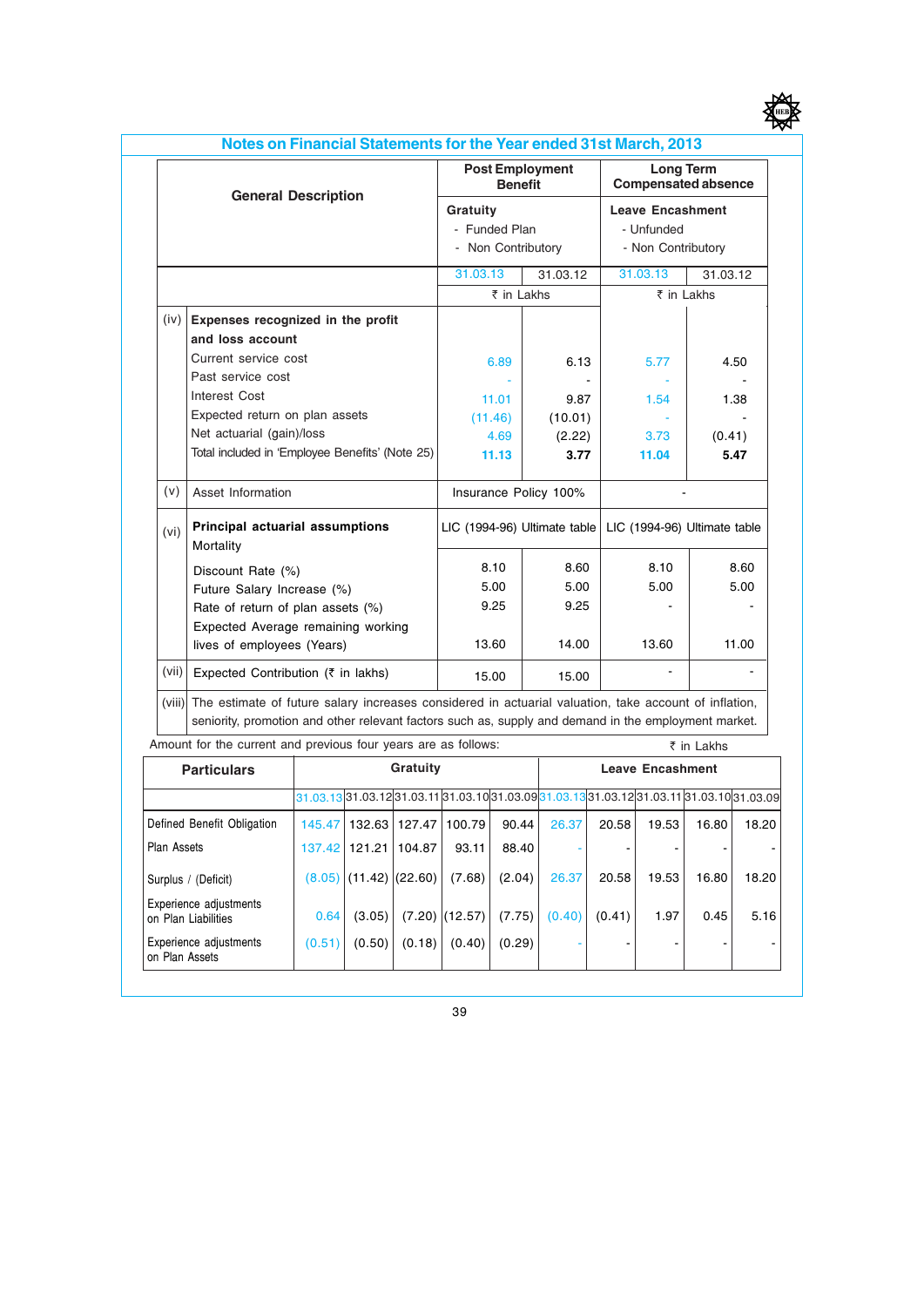| Notes on Financial Statements for the Year ended 31st March, 2013 |            |                          |            |  |  |
|-------------------------------------------------------------------|------------|--------------------------|------------|--|--|
| 35. Value of Imports on CIF Basis                                 |            |                          |            |  |  |
|                                                                   | 31-03-2013 |                          | 31-03-2012 |  |  |
|                                                                   |            | $(3 \in \mathsf{Lakhs})$ |            |  |  |
| Raw materials and Components                                      | 2278.15    |                          | 1748.36    |  |  |
| Stores and Spares                                                 | 16.71      |                          | 7.24       |  |  |
| Capital Goods                                                     |            |                          | 37.81      |  |  |
|                                                                   | 2294.86    |                          | 1793.41    |  |  |
| 36. Expenditure in Foreign Currency during the year               |            |                          |            |  |  |
| Foreign Travel Expenditure                                        | 12.77      |                          | 20.58      |  |  |
|                                                                   | 12.77      |                          | 20.58      |  |  |
| 37. Earnings in Foreign Currency during the year                  |            |                          |            |  |  |
| Export of Goods on F.O.B basis                                    | 3124.70    |                          | 2766.05    |  |  |
|                                                                   | 3124.70    |                          | 2766.05    |  |  |

#### 38. Value of Imports / Indigenous Raw Materials / Components / Stores and spares consumed

|                                | 31-03-2013   |                          | 31-03-2012 |        |
|--------------------------------|--------------|--------------------------|------------|--------|
|                                | <b>Value</b> | $\%$                     | Value      | $\%$   |
|                                |              | $(3 \in \mathsf{Lakhs})$ |            |        |
| Raw materials and Components : |              |                          |            |        |
| Imported - Landed Cost         | 2411.84      | 63.00                    | 2361.97    | 68.00  |
| Indigenous                     | 1402.74      | 37.00                    | 1102.62    | 32.00  |
|                                | 3814.58      | 100.00                   | 3464.59    | 100.00 |
| Stores, Spares and Tools:      |              |                          |            |        |
| Imported - Landed Cost         | 3.25         | 3.00                     | 3.33       | 3.00   |
| Indigenous                     | 115.43       | 97.00                    | 93.05      | 97.00  |
|                                | 118.68       | 100.00                   | 96.38      | 100.00 |

#### 39. Basis for Calculation of Basic and Diluted Earnings per Share

|                                                               |      | 2012-2013 | 2011-2012 |  |
|---------------------------------------------------------------|------|-----------|-----------|--|
| Net Profit/(Loss) as per Profit and Loss Account $\bar{\tau}$ |      | 36 60 431 | 39 11 406 |  |
| Weighted Average Number of Equity Shares                      | Nos. | 17 92 768 | 17 92 768 |  |
| Face Value                                                    | ₹    | 10        | 10        |  |
| Basic and Diluted Earnings per share                          | ₹    | 2.04      | 2.18      |  |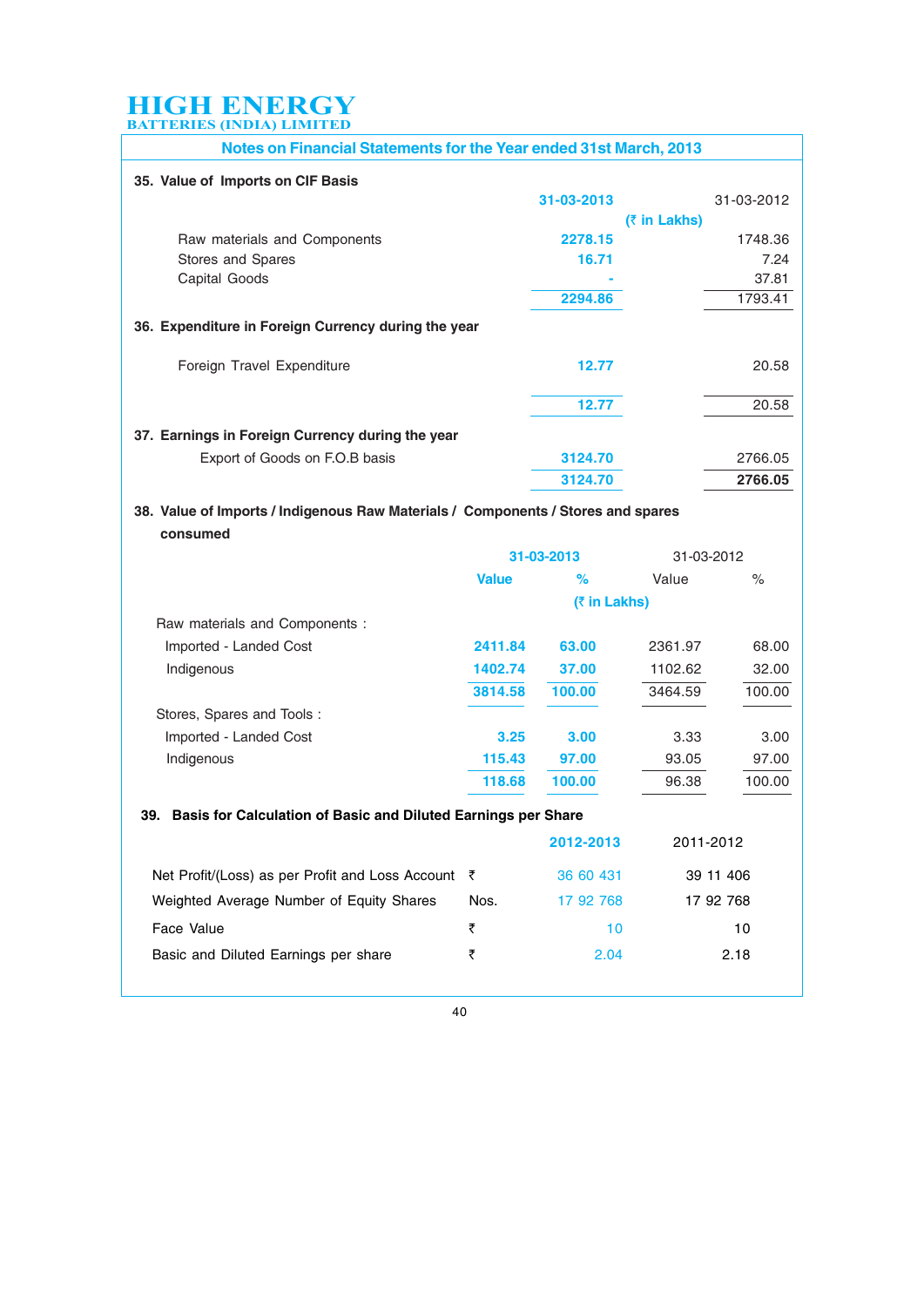

#### CASH FLOW STATEMENT FOR THE YEAR ENDED 31st MARCH, 2013 PURSUANT TO CLAUSE 32 OF THE LISTING AGREEMENT

| <b>Description</b>                                     | <b>FOR THE</b><br><b>YEAR ENDED</b><br>31-03-2013 |          | FOR THE<br>YEAR ENDED<br>31-03-2012 |          |
|--------------------------------------------------------|---------------------------------------------------|----------|-------------------------------------|----------|
| A. Cash Flow from Operating Activities                 |                                                   |          | (₹ in Lakhs)                        |          |
| Net Profit before tax and exceptional items            |                                                   | 51.11    |                                     | 54.63    |
| Adjustments for:                                       |                                                   |          |                                     |          |
| Depreciation                                           | 160.98                                            |          | 165.02                              |          |
| Finance Cost (Net)                                     | 434.09                                            |          | 484.61                              |          |
| (Profit)/Loss on Sale of Assets                        | 0.97                                              |          | (0.94)                              |          |
| Dividend from Non Trade Investments                    | (8.43)                                            |          | (7.47)                              |          |
|                                                        |                                                   | 587.61   |                                     | 641.22   |
| <b>Operating Profit before Working Capital Changes</b> |                                                   | 638.72   |                                     | 695.85   |
| <b>Adjustments for:</b>                                |                                                   |          |                                     |          |
| Trade and other Receivables                            | (100.39)                                          |          | 416.41                              |          |
| Inventories                                            | 247.80                                            |          | (466.12)                            |          |
| Trade and other Payables                               | (769.73)                                          |          | (108.68)                            |          |
|                                                        |                                                   | (622.32) |                                     | (158.39) |
| Cash generated from Operation                          |                                                   | 16.40    |                                     | 537.46   |
| Income tax / Fringe Benefit tax paid / refund          |                                                   | (45.93)  |                                     | 13.17    |
| Net cash from operating activities                     |                                                   | (29.53)  |                                     | 550.63   |
| <b>B. Cash Flow from Investing Activities</b>          |                                                   |          |                                     |          |
| Purchase of fixed Assets                               | (26.49)                                           |          | (43.66)                             |          |
| Dividend from Non Trade Investments                    | 8.43                                              |          | 7.47                                |          |
| Interest Received                                      | 7.15                                              |          | 4.44                                |          |
| Sale of Fixed Assets                                   | 0.13                                              |          | 1.11                                |          |
| Net Cash used in Investing Activities                  |                                                   | (10.78)  |                                     | (30.64)  |
|                                                        |                                                   |          |                                     |          |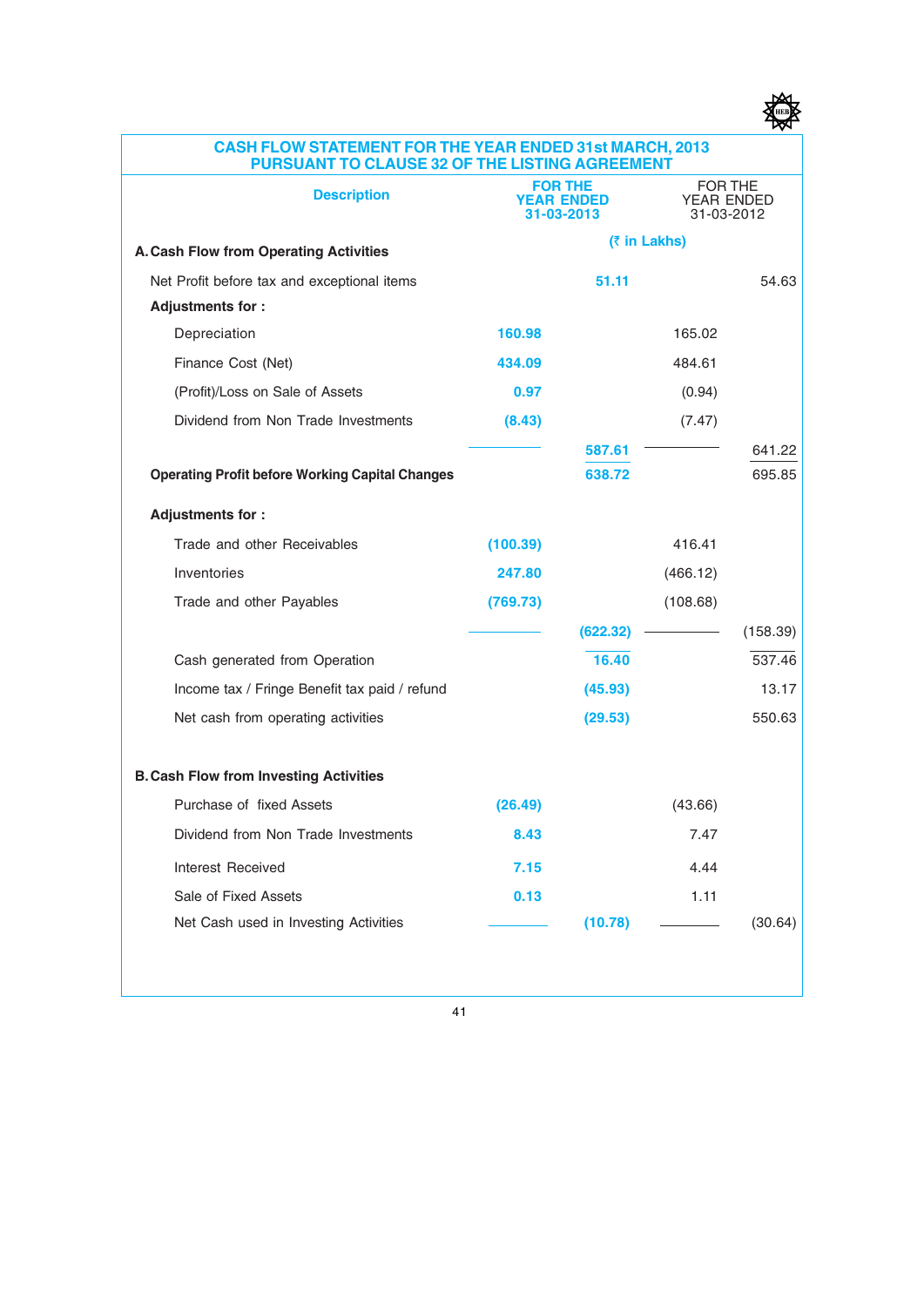#### CASH FLOW STATEMENT FOR THE YEAR ENDED 31st MARCH, 2013 PURSUANT TO CLAUSE 32 OF THE LISTING AGREEMENT (Continued)

|                                                     | <b>Description</b>                                                                                                                                                     |                                                            | <b>FOR THE</b><br><b>YEAR ENDED</b><br>31-03-2013 |              | FOR THE<br>YEAR ENDED<br>31-03-2012                                                                          |                       |
|-----------------------------------------------------|------------------------------------------------------------------------------------------------------------------------------------------------------------------------|------------------------------------------------------------|---------------------------------------------------|--------------|--------------------------------------------------------------------------------------------------------------|-----------------------|
|                                                     | <b>C. Cash Flow from Financing Activities</b>                                                                                                                          |                                                            |                                                   | (₹ in Lakhs) |                                                                                                              |                       |
|                                                     | Proceeds from Long Term Borrowings                                                                                                                                     |                                                            |                                                   |              | 5.66                                                                                                         |                       |
|                                                     | Repayment of Long Term Borrowings                                                                                                                                      |                                                            | (242.56)                                          |              | (200.26)                                                                                                     |                       |
|                                                     | Repayment of Short Term Borrowings                                                                                                                                     |                                                            |                                                   |              | (100.00)                                                                                                     |                       |
|                                                     | Proceeds of Short Term Borrowings                                                                                                                                      |                                                            |                                                   |              |                                                                                                              |                       |
|                                                     | Working Capital Loan                                                                                                                                                   |                                                            | 816.39                                            |              | 276.77                                                                                                       |                       |
| Finance Cost Paid                                   |                                                                                                                                                                        |                                                            | (441.24)                                          |              | (489.05)                                                                                                     |                       |
|                                                     | Dividend and Dividend Tax Paid                                                                                                                                         |                                                            |                                                   |              |                                                                                                              |                       |
|                                                     | Net Cash used in / (from) in Financing Activities                                                                                                                      |                                                            |                                                   | 132.59       |                                                                                                              | (506.88)              |
| Equivalents                                         | Net Increase / (Decrease) in Cash and Cash                                                                                                                             |                                                            |                                                   | 92.28        |                                                                                                              | 13.11                 |
|                                                     | Cash and Cash Equivalents at the beginning                                                                                                                             |                                                            |                                                   | 105.61       |                                                                                                              | 92.50                 |
|                                                     | Cash and Cash Equivalents at the end *                                                                                                                                 |                                                            |                                                   | 197.89       |                                                                                                              | 105.61                |
|                                                     | * Includes Fixed Deposits with Banks aggregating to Rs. 56.91 lakhs (Previous year Rs. 50.00 lakhs)<br>given as security for certain Short Term Borrowings from Banks. |                                                            |                                                   |              |                                                                                                              |                       |
| <b>S. SRIDHARAN</b><br>Managing Director            | N. GOPALARATNAM<br>D. VIJAYALAKSHMI<br><b>R. VAIDYANATHAN</b>                                                                                                          | A.L. SOMAYAJI<br><b>CMDE R. P. PREM KUMAR, VSM (Retd.)</b> |                                                   |              | Vide our Report of even date attached<br>For M/s. R. SUBRAMANIAN AND COMPANY<br><b>Chartered Accountants</b> |                       |
| <b>G.A. PATHANJALI</b><br><b>Executive Director</b> |                                                                                                                                                                        | <b>Directors</b>                                           |                                                   |              | Firm Registration No. 004137S                                                                                |                       |
| Chennai<br>May 30, 2013                             |                                                                                                                                                                        | S.V. RAJU<br>Secretary                                     |                                                   |              | Membership No.021438                                                                                         | A. GANESAN<br>Partner |
|                                                     |                                                                                                                                                                        | 42                                                         |                                                   |              |                                                                                                              |                       |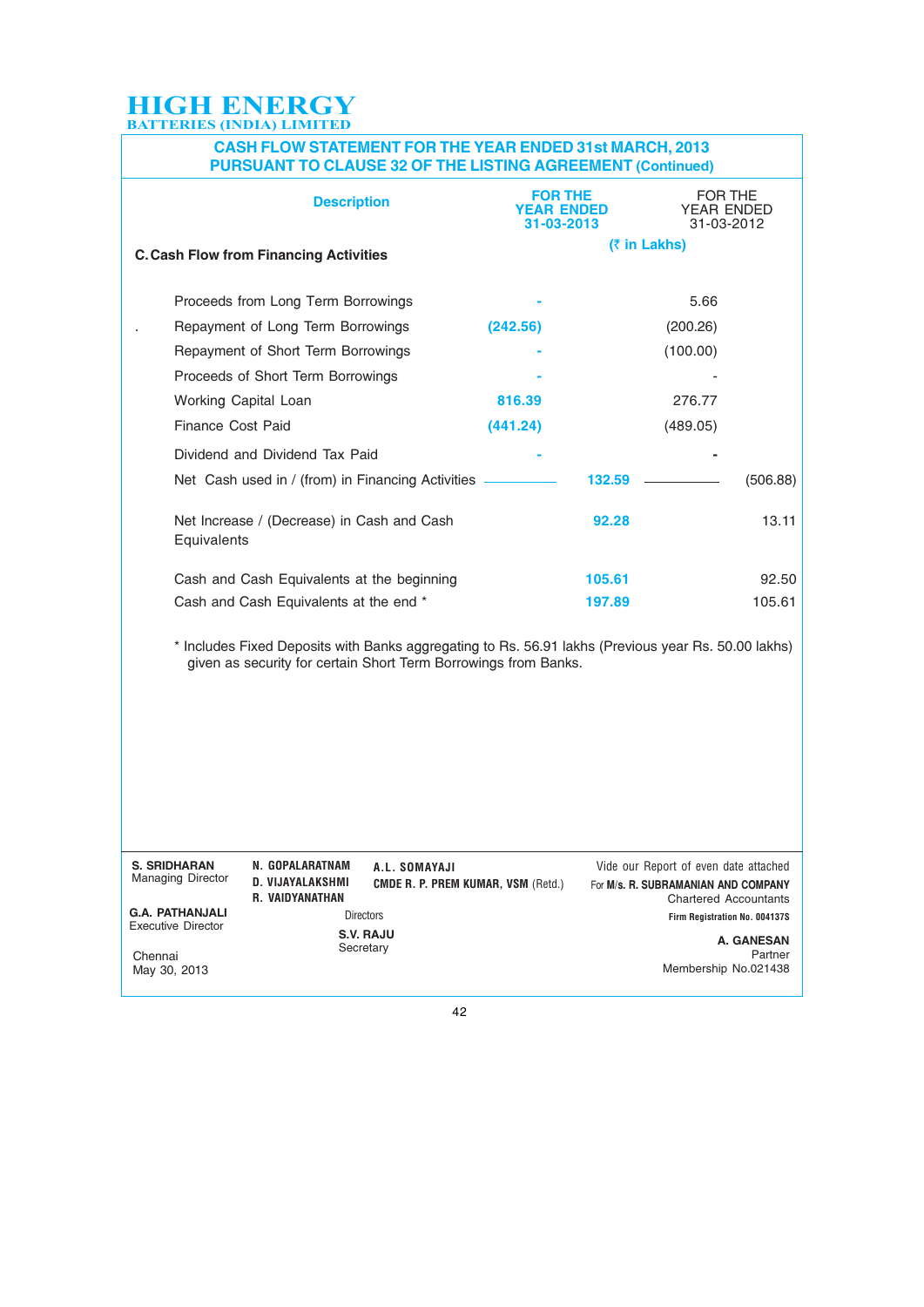|                                                                                         | <b>HIGH ENERGY BATTERIES (INDIA) LIMITED</b><br>Registered Office : 'ESVIN HOUSE', Perungudi, CHENNAI - 600 096.                                                                                                                                                                                                                                                                                                |      |                           |                                              |         | <b>ATTENDANCE SLIP</b>                                        |                                                                                                                      |  |
|-----------------------------------------------------------------------------------------|-----------------------------------------------------------------------------------------------------------------------------------------------------------------------------------------------------------------------------------------------------------------------------------------------------------------------------------------------------------------------------------------------------------------|------|---------------------------|----------------------------------------------|---------|---------------------------------------------------------------|----------------------------------------------------------------------------------------------------------------------|--|
|                                                                                         |                                                                                                                                                                                                                                                                                                                                                                                                                 |      |                           |                                              |         | Date &<br>Time                                                | Thursday<br>July 25, 2013<br>11.00 A.M.                                                                              |  |
|                                                                                         |                                                                                                                                                                                                                                                                                                                                                                                                                 |      |                           |                                              |         | Venue                                                         | New Woodlands Hotel Pvt Ltd<br>No.72-75,<br>Dr. Radhakrishnan Road,<br>Mylapore, Chennai - 600 004.                  |  |
|                                                                                         |                                                                                                                                                                                                                                                                                                                                                                                                                 |      |                           |                                              |         | Folio No.                                                     | No. of Shares                                                                                                        |  |
|                                                                                         |                                                                                                                                                                                                                                                                                                                                                                                                                 |      |                           |                                              |         |                                                               | <b>DEMAT PARTICULARS</b>                                                                                             |  |
|                                                                                         |                                                                                                                                                                                                                                                                                                                                                                                                                 |      |                           |                                              |         |                                                               | DP ID No.                                                                                                            |  |
|                                                                                         |                                                                                                                                                                                                                                                                                                                                                                                                                 |      |                           |                                              |         | N                                                             |                                                                                                                      |  |
| <b>MEMBER</b>                                                                           |                                                                                                                                                                                                                                                                                                                                                                                                                 |      |                           | <b>PROXY</b>                                 |         |                                                               | <b>Client ID No</b>                                                                                                  |  |
|                                                                                         |                                                                                                                                                                                                                                                                                                                                                                                                                 |      | (NAME IN CAPITAL LETTERS) |                                              |         |                                                               | I hereby record my presence at the 52 <sup>nd</sup> Annual                                                           |  |
| Note: 1.<br>$\overline{2}$<br>3.                                                        | Only shareholders of the company or their proxies will be allowed to attend the meeting<br>ON PRODUCTION OF THIS ATTENDANCE SLIP duly completed and signed.<br>Shareholders are requested to bring their copies of Annual Report with them.<br>Members who hold shares in dematerialised form are requested to bring their Client ID<br>and DP ID numbers for easy identification of attendance at the meeting. |      |                           |                                              |         | General Meeting of the Company<br>Signature of Member / Proxy |                                                                                                                      |  |
|                                                                                         |                                                                                                                                                                                                                                                                                                                                                                                                                 |      |                           |                                              |         |                                                               |                                                                                                                      |  |
|                                                                                         |                                                                                                                                                                                                                                                                                                                                                                                                                 |      |                           |                                              |         |                                                               |                                                                                                                      |  |
|                                                                                         |                                                                                                                                                                                                                                                                                                                                                                                                                 |      |                           | ╬                                            |         |                                                               |                                                                                                                      |  |
|                                                                                         |                                                                                                                                                                                                                                                                                                                                                                                                                 |      |                           |                                              |         |                                                               |                                                                                                                      |  |
|                                                                                         |                                                                                                                                                                                                                                                                                                                                                                                                                 |      |                           | <b>HIGH ENERGY BATTERIES (INDIA) LIMITED</b> |         |                                                               | <b>FORM OF PROXY</b>                                                                                                 |  |
| Registered Office : 'ESVIN HOUSE', Perungudi, CHENNAI - 600 096.                        |                                                                                                                                                                                                                                                                                                                                                                                                                 |      |                           |                                              |         | Folio No.                                                     | No. of Shares held                                                                                                   |  |
|                                                                                         |                                                                                                                                                                                                                                                                                                                                                                                                                 |      | <b>DEMAT PARTICULARS</b>  |                                              |         |                                                               |                                                                                                                      |  |
| DP ID No.                                                                               | L                                                                                                                                                                                                                                                                                                                                                                                                               | Ν    |                           |                                              |         |                                                               |                                                                                                                      |  |
| <b>Client ID No.</b>                                                                    |                                                                                                                                                                                                                                                                                                                                                                                                                 |      |                           |                                              |         |                                                               |                                                                                                                      |  |
|                                                                                         |                                                                                                                                                                                                                                                                                                                                                                                                                 |      |                           |                                              |         |                                                               |                                                                                                                      |  |
|                                                                                         |                                                                                                                                                                                                                                                                                                                                                                                                                 |      |                           |                                              |         |                                                               |                                                                                                                      |  |
| Member(s)                                                                               | of                                                                                                                                                                                                                                                                                                                                                                                                              | HIGH | ENERGY                    | <b>BATTERIES</b>                             | (INDIA) | LIMITED                                                       | hereby<br>appoint                                                                                                    |  |
|                                                                                         |                                                                                                                                                                                                                                                                                                                                                                                                                 |      |                           | (Name of proxy)                              |         |                                                               |                                                                                                                      |  |
|                                                                                         |                                                                                                                                                                                                                                                                                                                                                                                                                 |      |                           | (Address of proxy)                           |         |                                                               |                                                                                                                      |  |
|                                                                                         |                                                                                                                                                                                                                                                                                                                                                                                                                 |      |                           |                                              |         |                                                               |                                                                                                                      |  |
| I/We<br>being                                                                           |                                                                                                                                                                                                                                                                                                                                                                                                                 |      |                           |                                              |         |                                                               |                                                                                                                      |  |
| 11.00 A.M. on Thursday, the 25 <sup>th</sup> July, 2013 and at any adjournment thereof. |                                                                                                                                                                                                                                                                                                                                                                                                                 |      |                           |                                              |         |                                                               | proxy to vote for me / us on my / our behalf at the FIFTY SECOND ANNUAL GENERAL MEETING of the Company to be held at |  |